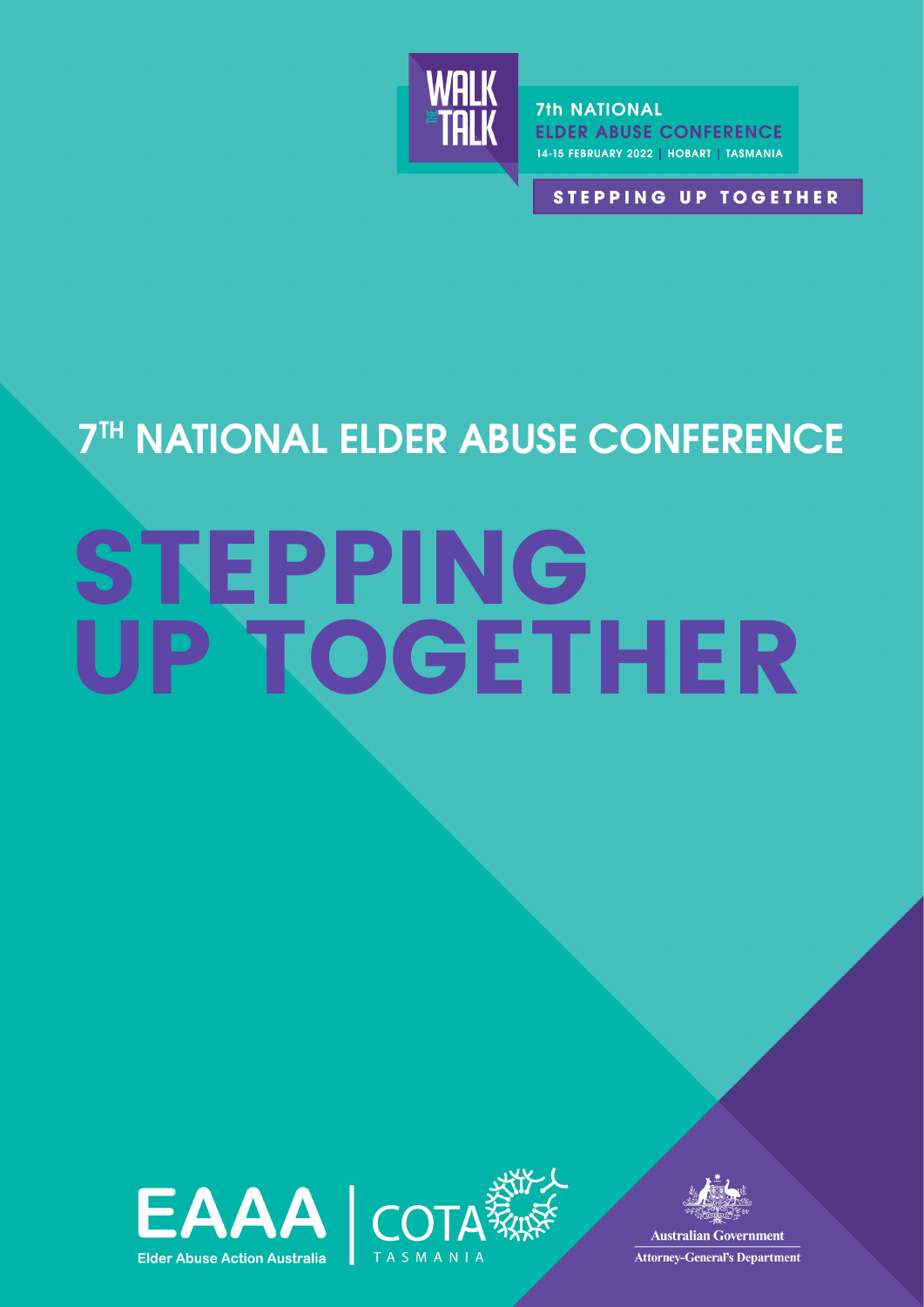## Contents

| Key takeaways from the National Elder Abuse Conference 20225      |  |
|-------------------------------------------------------------------|--|
|                                                                   |  |
|                                                                   |  |
|                                                                   |  |
|                                                                   |  |
|                                                                   |  |
|                                                                   |  |
|                                                                   |  |
|                                                                   |  |
| Driving long-term change: Australia's response to elder abuse 8   |  |
|                                                                   |  |
| Future-proofing Australia's longer-term strategy 10               |  |
| Preventing and responding to elder abuse 11                       |  |
| Abuse Prevention: Trialling a new approach from the United States |  |
| Prediction and Early detection of Elder Abuse 16                  |  |
|                                                                   |  |
| Adult safeguarding: Five Years after the Australian Law Reform    |  |
|                                                                   |  |
| Elder abuse in families and intimate relationships22              |  |
|                                                                   |  |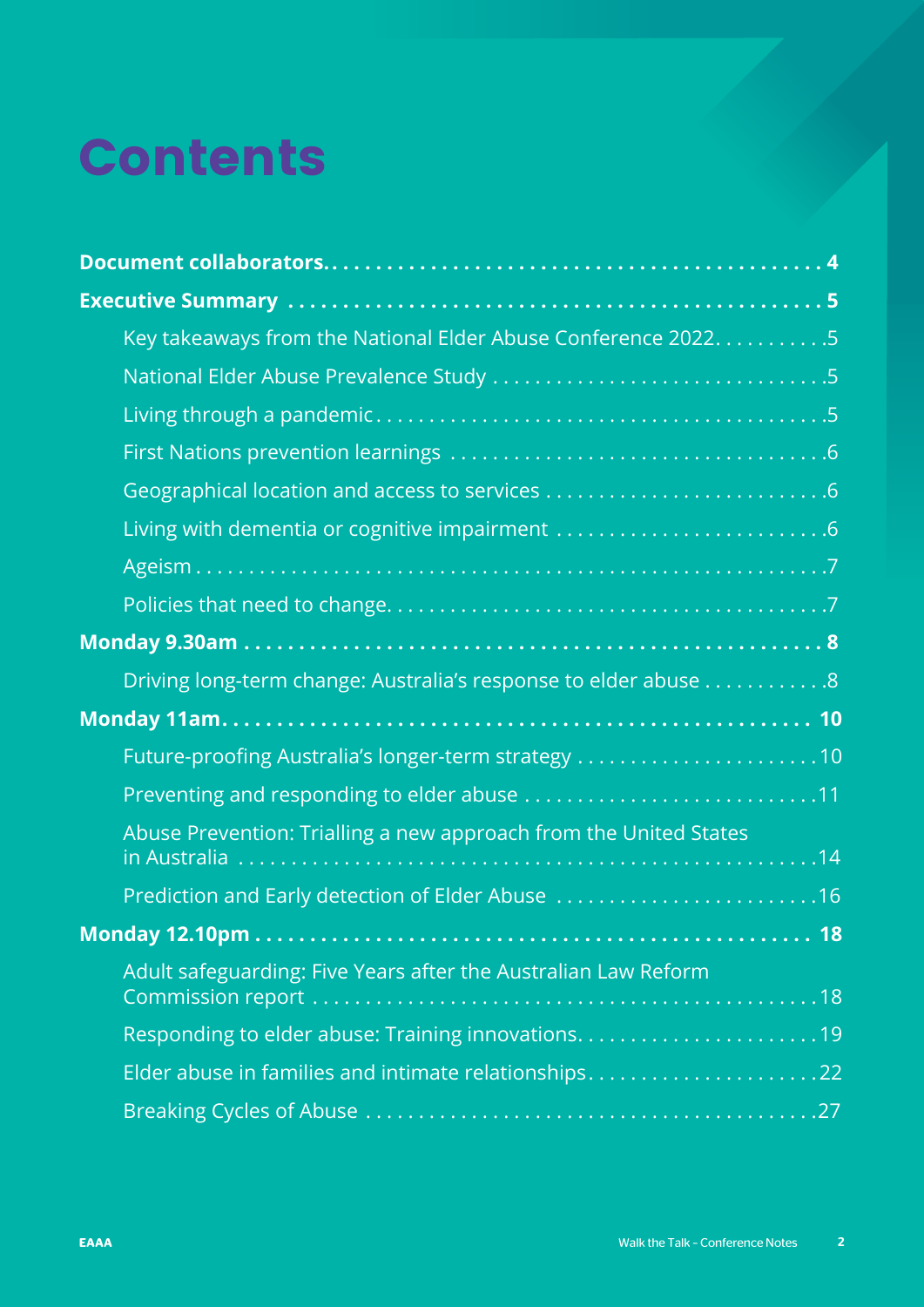## Contents cont.

| One Year on from the Royal Commission: Will the rights of older people       |
|------------------------------------------------------------------------------|
| One size doesn't fit all: How health justice partnerships deliver            |
|                                                                              |
|                                                                              |
| No More Humbug!!! Reducing Aboriginal Financial Elder Abuse in               |
| Emotional, Physical, Medical and Financial Elder Abuse 43                    |
|                                                                              |
| Rights matter: Global and national perspectives 46                           |
| Embedding values and respect to help prevent ageism and elder abuse48        |
|                                                                              |
| Identifying and responding to elder abuse in communities and hospitals. . 53 |
| Elder abuse helplines: data collection and analysis 56                       |
|                                                                              |
|                                                                              |
| Protecting older people's rights: Listening, seeing, framing 67              |
|                                                                              |
|                                                                              |
|                                                                              |
|                                                                              |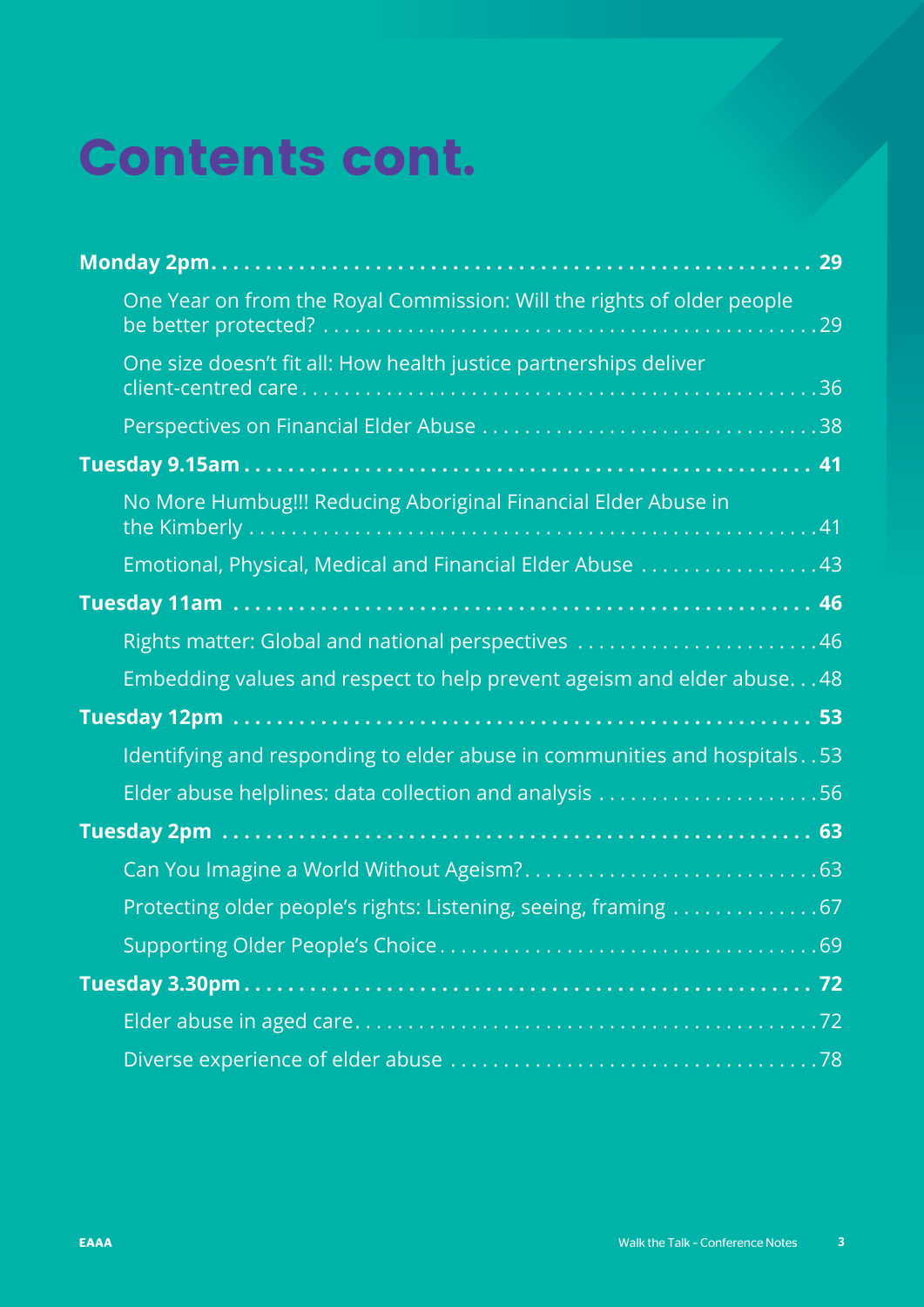## <span id="page-3-0"></span>Document collaborators

## This document is a collation of rapporteur notes taken from the 7th National Elder Abuse Conference.

#### **EAAA would like to acknowledge the following people who developed this report:**

- Melanie Joosten (Executive Summary Author and Copy Editor)
- Christine (Chaise) Robertson, Jessica Lockitch, Sophie Frank, Briohny Kennedy, Simon Reilly and Melanie Joosten (National Elder Abuse Conference rapporteurs)

#### **EAAA staff responsible for this report:**

- Katy Roy (Operations and Programs Manager)
- Bev Lange (Executive Officer)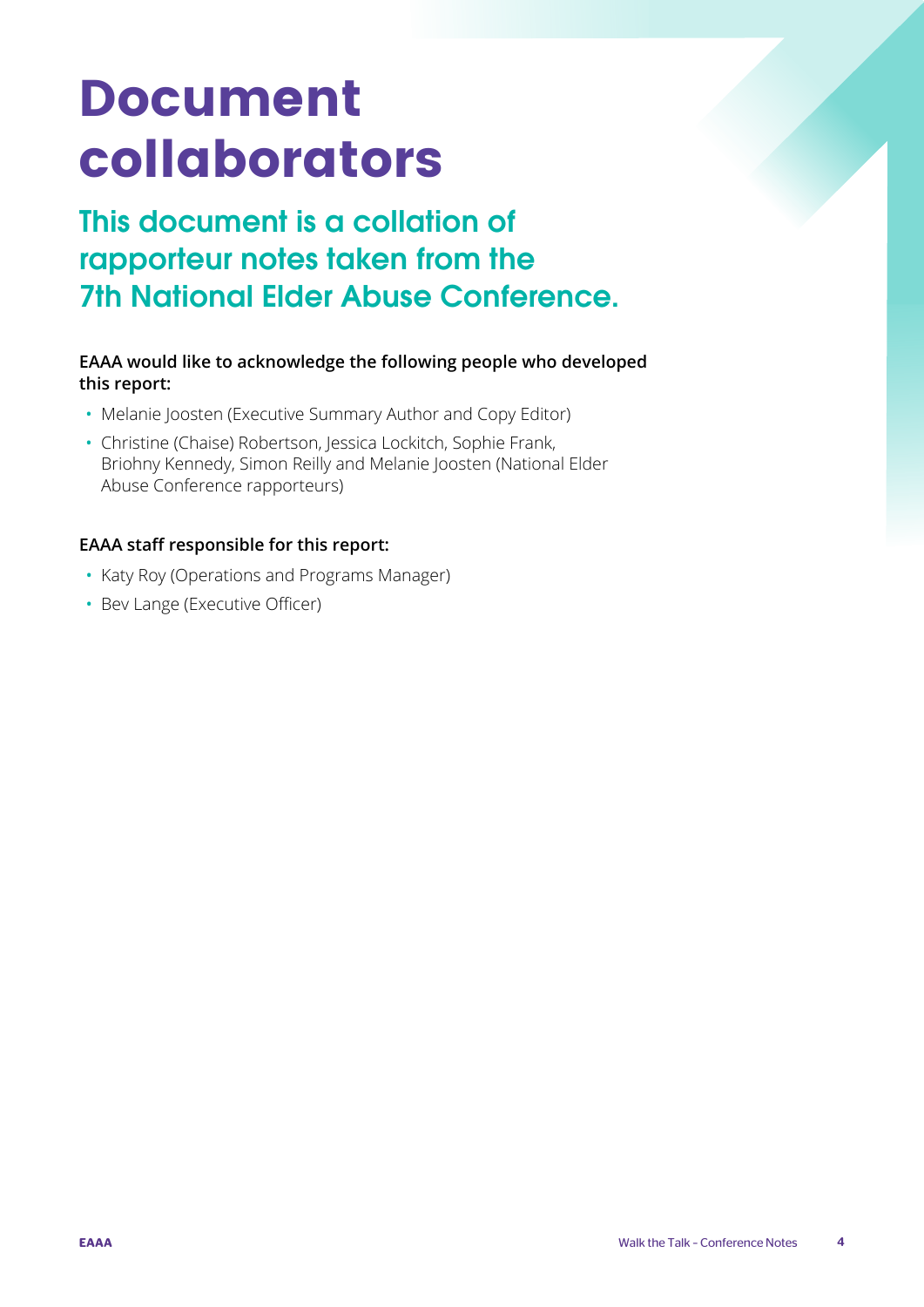## <span id="page-4-0"></span>Executive Summary

#### Key takeaways from the National Elder Abuse Conference 2022

*The 7th National Elder Abuse Conference in February 2022 was a welcome opportunity for people from all over Australia to come together and share the work they had been doing for the last few years to prevent and elder abuse.*

#### National Elder Abuse Prevalence Study

The National Elder Abuse Prevalence Study, released in December 2021, was a prominent focus of the conference. The study estimated a prevalence higher than previously anticipated, with one in six (14.8%) older Australians reporting abuse in the twelve months prior to the survey.

The study confirmed some aspects of abuse that were already well-known (such as two-thirds of older people don't seek help when they're abused), and also highlighted some lesser-known aspects such as the high number of non-family members (friends, neighbours and acquaintances) found to perpetrate elder abuse, and the lower-than-expected prevalence of financial abuse (2.1%). This showed the importance of paying attention to less well-known or obvious types of abuse and being inventive in the ways the abuse is tackled.

It is likely that prevalence study findings will influence future policy directions, for example, opening up an increased focus on prevention and interventions for non-financial abuse types, as well as abuse by non-family members.

#### Living through a pandemic

The ongoing effects of the pandemic were a common theme. Multiple presenters identified the increased social isolation experienced by older people during the pandemic as a significant risk factor for abuse, while also highlighting some of the innovative uses of digital technology that enabled some people to keep in touch. Some organisations saw an increase in their client caseload during the pandemic, and others a concerning decrease – in all instances showing how external factors can influence the individual's need for support and help-seeking behaviours.

Community service organisations, health services and researchers all identified the added pressures on their workforces, work and opportunities because of things such as lockdown restrictions and moving to working from home, redirected funds and grant opportunities, and government and policymakers focus on the pandemic.

While acknowledging the difficulties there was discussion of the positive change that might come from the pandemic having highlighted areas of social inequity and ageism, as well as challenges faced by vulnerable older people.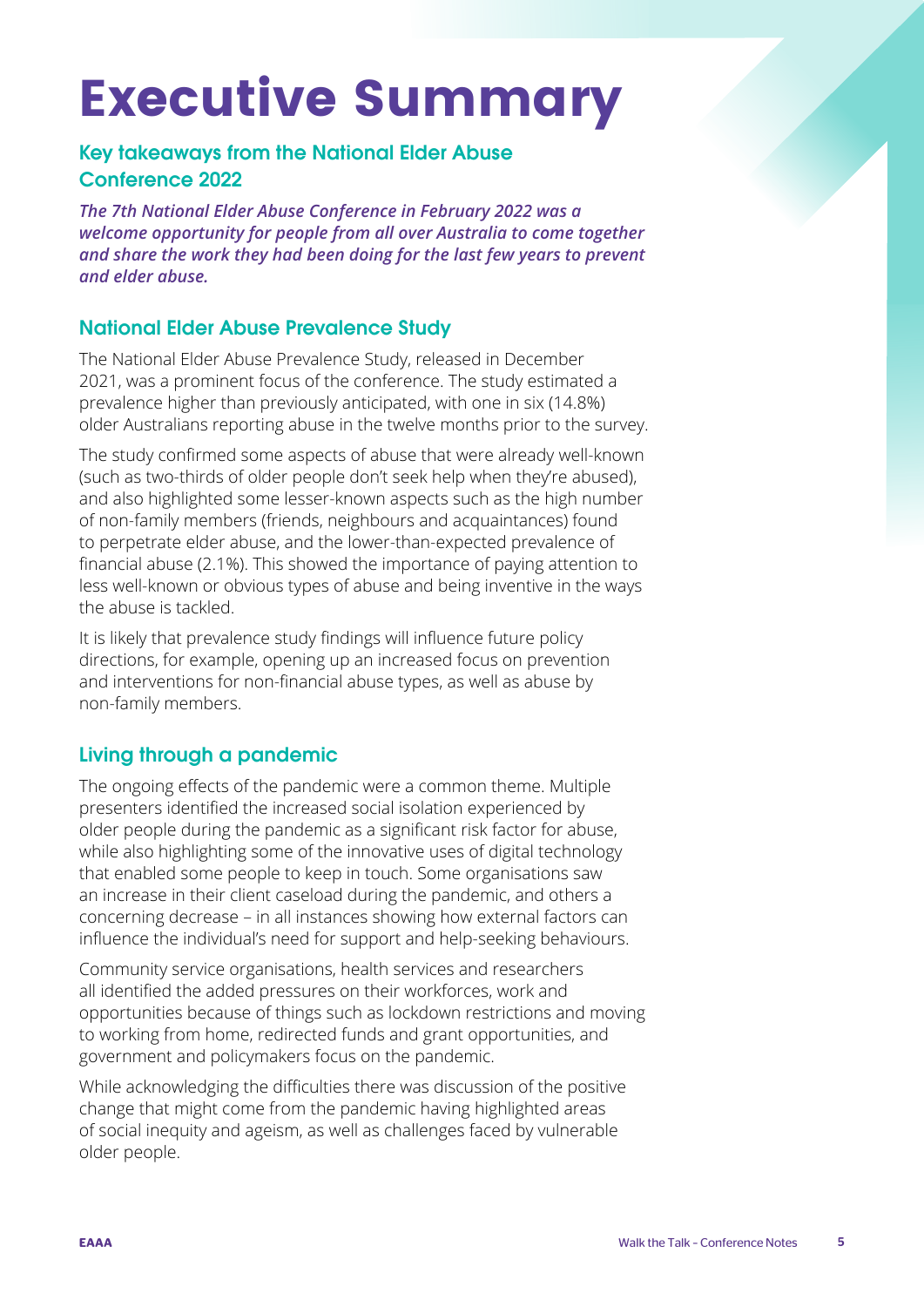#### <span id="page-5-0"></span>First Nations prevention learnings

A number of presentations considered the particular needs of older First Nations people and what elder abuse can look like in different communities or situations. The keynote address 'No More Humbug' on reducing financial elder abuse in the Kimberly was a conference highlight.

There is an ongoing need for culturally appropriate oversight and support to prevent financial abuse where there is an intergenerational lack of money management. Need to be wary of paternalism and taking away of agency.

Cultural mindsets of 'caring is sharing' and generosity within the family create a cultural norm that makes it hard for older people to focus on their own needs.

Historical trauma can be embedded in the memory of generations of family members – supports need to be trauma informed and be led by Indigenous communities using familiar language.

#### Geographical location and access to services

A common discussion at the conference was the effect of a person's location on the services available to access and the extent of those services.

People living in regional and rural areas have fewer options for support, making it more difficult to seek help or have someone recognise and respond to their abuse. Different services will be appropriate for different kinds of abuse or support.

Differences in state and territory jurisdictions have effect on issues related to adult safeguarding. This includes what abuse can be investigated, which can be difficult particularly in cases where there is impaired decisionmaking, cognitive impairment, or neglect, including where an older parent and their adult child might be co-dependent and unintentionally unable to provide one another with necessary support.

#### Living with dementia or cognitive impairment

The challenges of identifying and addressing elder abuse when the victim or perpetrator were living with dementia were a prominent theme in many presentations. It was noted that too often a person is presumed not to have capacity if they have a dementia diagnosis, and they can effectively be excluded from conversations and decisions about their own care.

Supported decision-making is a way for people to maintain agency but it is not often recognised or used.

Older people with dementia or cognitive impairment are often excluded from services (such as instances where they cannot give instruction) or from research (such as the Prevalence Study). There needs to be an effort to empower older people with dementia and disability to take part in research, co-designed projects, etc.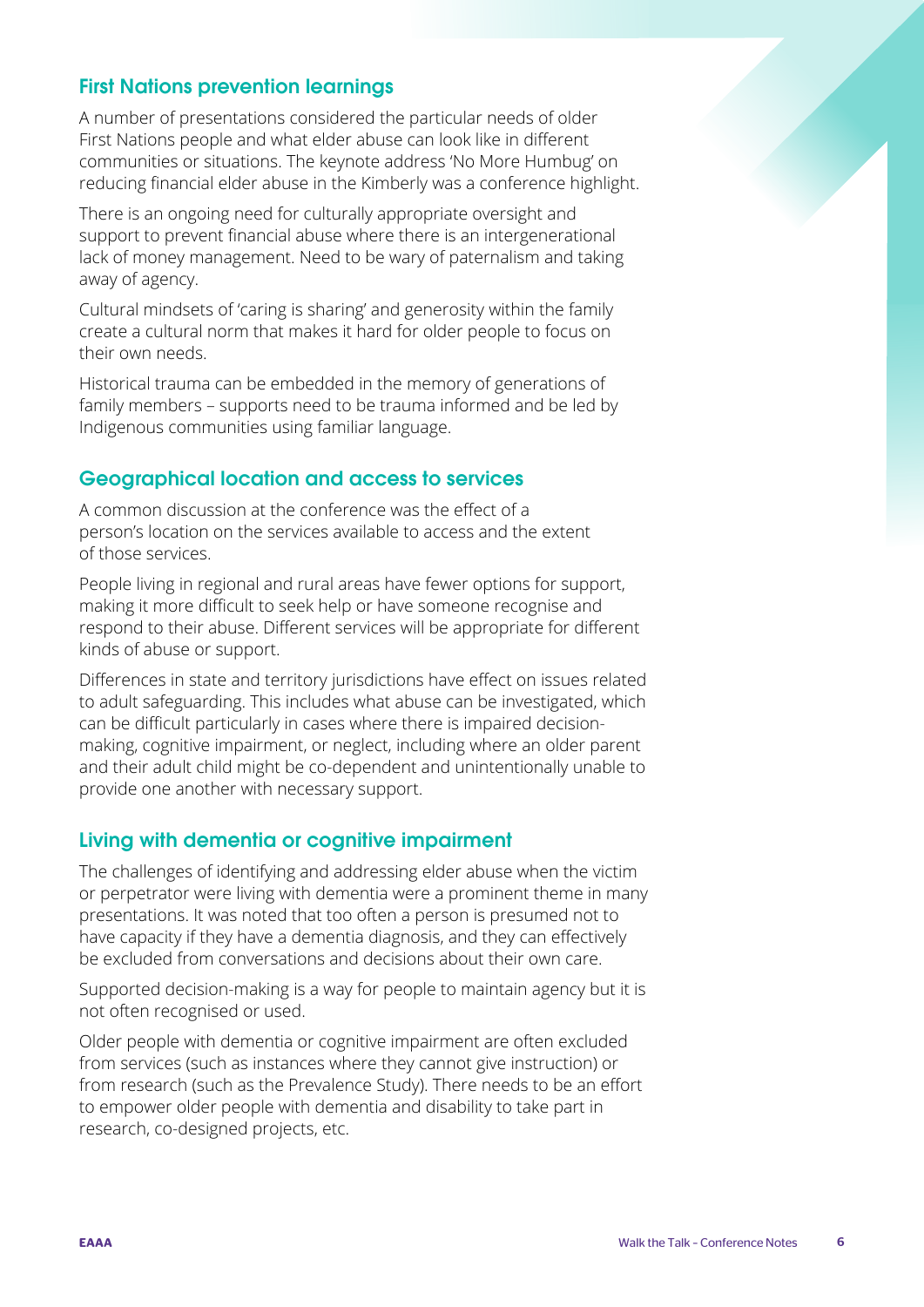<span id="page-6-0"></span>There needs to be a reassessment of the use of institutional care as the best way of housing and supporting older people, particularly those with dementia.

Informal and family carers are often unsupported and neglected, despite providing such enormous amounts of care. Many carers are older people themselves, supporting a spouse or family member, and anxieties about the level of care provided in residential care services can increase the pressure on them to provide care at home.

#### Ageism

Ageism was well accepted as a driver of elder abuse and many presentations looked at the ways that addressing ageism through positive messaging could assist in preventing elder abuse as well as wider violations against older people.

The Hon Kay Patterson AO, the Age Discrimination Commissioner, offered statistics from the AHRC that 90% of Australians surveyed believe ageism exists, 83% believe it's a problem, 63% of those surveyed experienced ageism (64% of older people).

Intergenerational relationships and age friendly communities were discussed as ways of addressing ageism and strengthening community bonds.

#### Policies that need to change

Discussion at the conference identified areas where policies need to change to better support older people and prevent elder abuse.

- Need for information, support and training for families and professionals to better understand and utilise supported decision-making.
- Disappointment at the slow enactment of recommendations of the Aged Care Royal Commission – the sector needs to continue to push for these issues (including abuse in aged care settings) to be rectified.
- The National Elder Abuse Prevalence Study is a benchmark study that needs to be built on to continue growing our understanding of the different aspects of abuse and the people it affects. The effectiveness of future interventions and prevention activities should be measured against repeated studies.
- Need for a continual consideration of intersectionality and the different experiences of individuals – older people, and the vulnerable, are not homogeneous.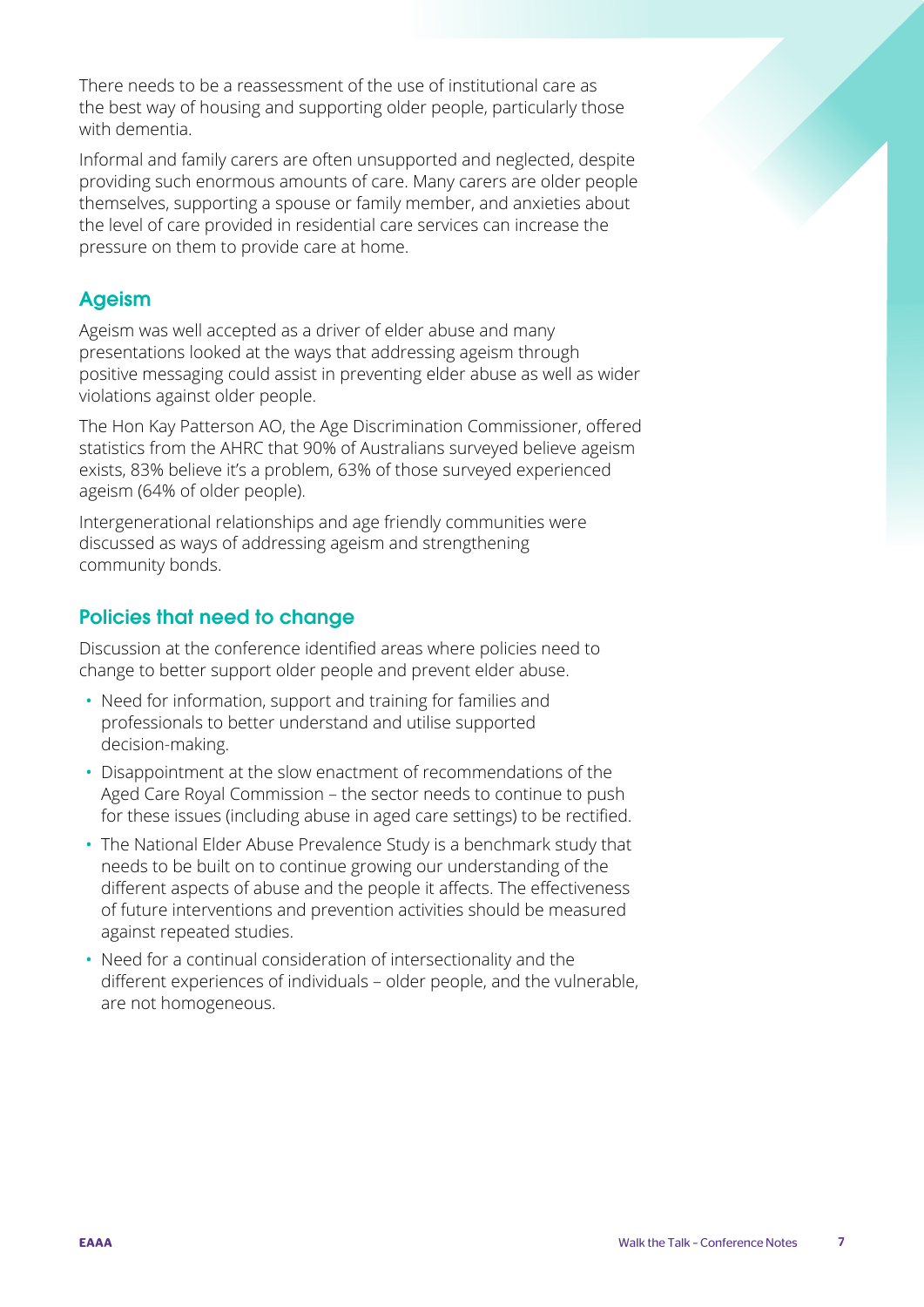## <span id="page-7-0"></span>Monday 9.30am

### Driving long-term change: Australia's response to elder abuse

| <b>Name of Rapporteur</b> | Melanie Joosten                                                  |
|---------------------------|------------------------------------------------------------------|
| <b>Session name</b>       | Driving long-term change: Australia's<br>response to elder abuse |
| <b>Session time</b>       | 9.30am                                                           |
| <b>Session room</b>       | Plenary                                                          |
| <b>Moderator</b>          | Philippa McDonald                                                |
| <b>Session speakers</b>   | George Megalogenis, Nicki Hutley, Anna Bligh                     |

#### KEY POINTS

- This session looked at the consequences of elder abuse with an economic lens, highlighting the need to understand (and measure) relevant costs and benefits of different interventions and prevention activities.
- Discussion of how the caring economy is under recognised, despite being highest single employer in Australia, and utilised by most of the population. There is a need for governments to reflect this and make decisions in line with what is needed and expected.
- Overview of efforts to harmonise EPOA laws and create a national register.
- The importance of passion and persistence when advocating for change.
- The session made an argument for positive change to come from the pandemic, as it had identified gaps in the social safety net, particularly for vulnerable older Australians.

#### SPEAKER SUMMARY – GEORGE MEGALOGENIS

- George Megalogenis made an argument for how the pandemic had magnified fault lines in Australia, revealing gaps in the safety net, particularly for vulnerable older Australians.
- Five fault lines described were between:
	- 1. Men and women
	- 2. Indigenous and non-Indigenous people
	- 3. City and country
	- 4. Migrants and local-born
	- 5. Young and old
- Data provided by government can be difficult to explore it's not provided in an accessible way. It is only now emerging that the toll of the pandemic was heavier on migrant populations.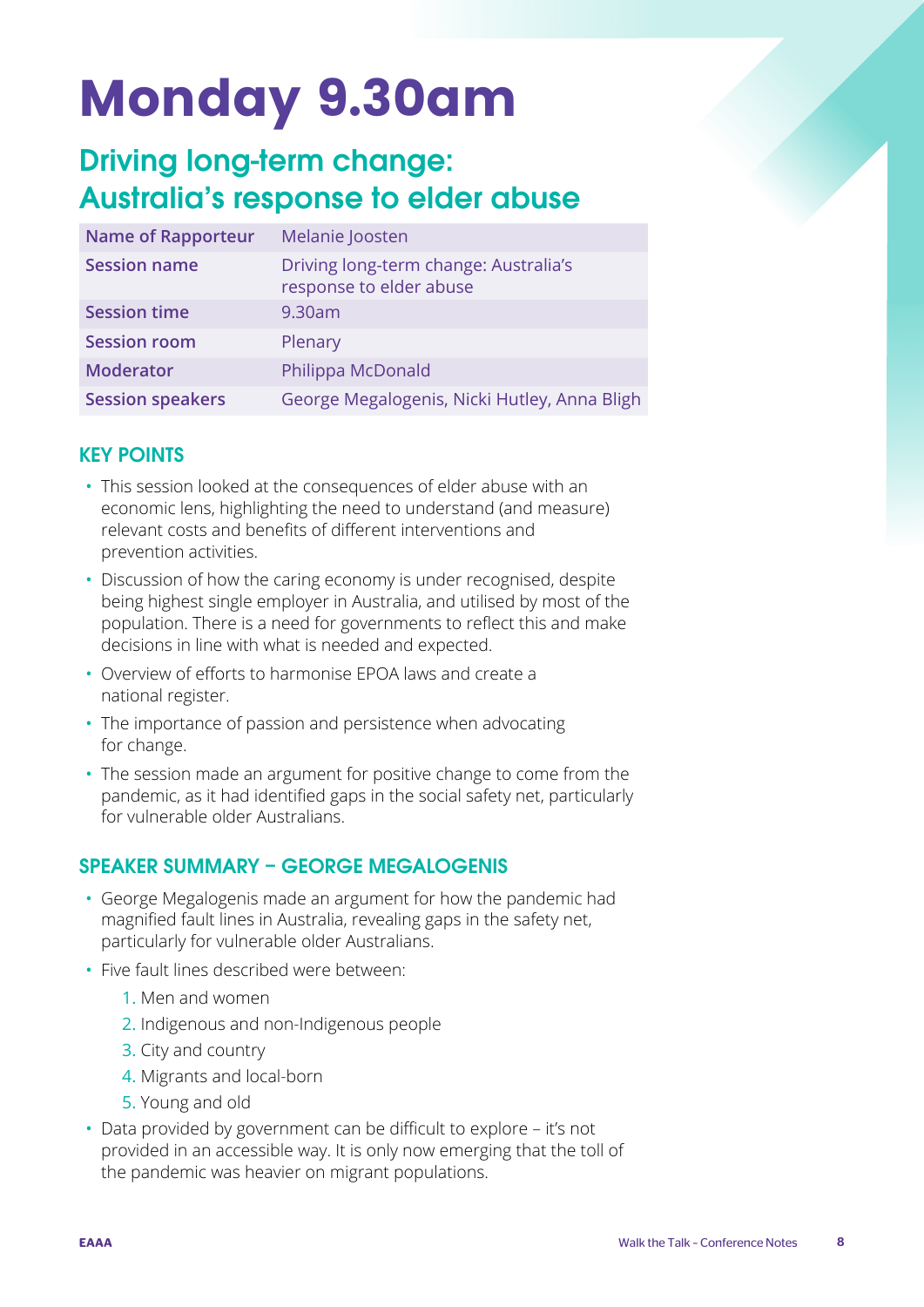• Australia is very focused on the view of itself in the past (as a manufacturing society) rather than seeing the current situation where the caring economy (health and social assistance) is the #1 employer. This social change is not yet reflected in political change.

#### SPEAKER SUMMARY – NICKI HUTLEY

- Economist Nicki Hutley was able to describe the need for cost-benefit analysis of societal issues, and how this can influence political change.
- She noted that economic language can often be ageist and needs to change – referring to older cohorts as a 'burden' or 'costly'. But that economics can have a positive contribution of advocating for change, as governments want to know the costs and potential returns on investments.
- Hutley demonstrated a way of measuring the cost of elder abuse, including financial costs as well as costs to wellbeing. To calculate a cost, she noted it was necessary to know:

#### SPEAKER SUMMARY – ANNA BLIGH

- 1. The population at risk
- 2. The prevalence and type of abuse
- 3. What to measure (costs to individual or society)
- 4. Tangible versus intangible costs
- 5. Measurable or qualitative costs
- Anna Bligh of the Australian Banking Association gave an overview of the recommendations from the ALRC report related to banking, and where the industry and government were at. These include:
	- 1. The same POA laws nationwide
	- 2. National POA register to check if documents are legitimate and current
	- 3. A place to report abuse and investigate suspected cases in every state/territory
- Described ways the banks were trying to effect change through public campaigns and advocacy.
- She described ways of lobbying local members for change and trying to seek a commitment to harmonise national EPOA laws, and create an online register, before the next election.
- Necessary for advocates to have passion and persistence.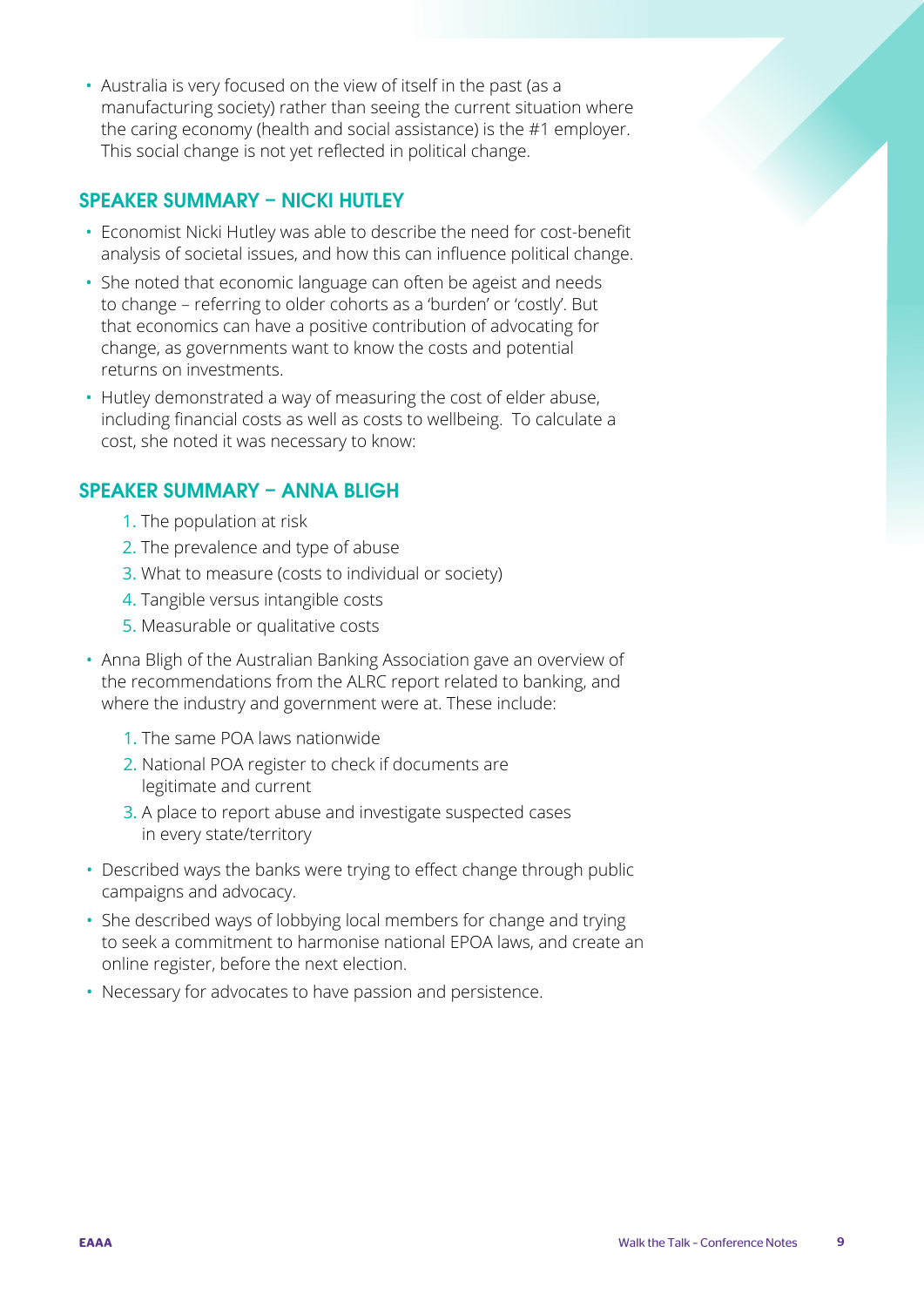## <span id="page-9-0"></span>Monday 11am

### Future-proofing Australia's longer-term strategy

| <b>Name of Rapporteur</b> | Melanie Joosten                                                         |
|---------------------------|-------------------------------------------------------------------------|
| <b>Session name</b>       | <b>Future-proofing Australia's</b><br>longer-term strategy              |
| <b>Session time</b>       | 11:00am                                                                 |
| <b>Session room</b>       | Plenary                                                                 |
| <b>Moderator</b>          | Philippa McDonald                                                       |
| <b>Session speakers</b>   | Ian Yates, Rae Kaspiew, Cybele Koning,<br>Susan Cochrance, Jenny Blakey |

#### KEY POINTS

- This panel discussion looked at what needs to happen next to make the Australian government commit to addressing elder abuse.
- Included an overview of the National Elder Abuse Prevalence Study released in December 2021, which showed an estimated 15% overall prevalence.
- The National Elder Abuse Prevalence Study has given some new information about what elder abuse looks like in the community.
	- > Characteristics of higher risk:
	- > Lower socio-economic status
	- > Housing type higher if in rented accommodation or mortgagor
	- > Being divorced or separated.
- It was noted that while family members are primarily responsible there were also significant numbers of neighbours, friends and acquaintances involved.
- Most people who experience abuse don't seek help or advice from a third party. Those who did mainly spoke to the perpetrator or broke off contact which can compound social isolation and maintain secrecy around what has happened.

#### **SUMMARY**

- Speakers were keen to see the prevalence study influence next steps. There was comment that financial abuse was lower than expected, and whether this should be reflected in interventions.
- The prevalence study is a timely reminder we need to pay attention to the less visible types of abuse and develop strategies that address them.
- Panellists suggested the sector needs to write the national plan for government and take it to them – make it easier for them to commit.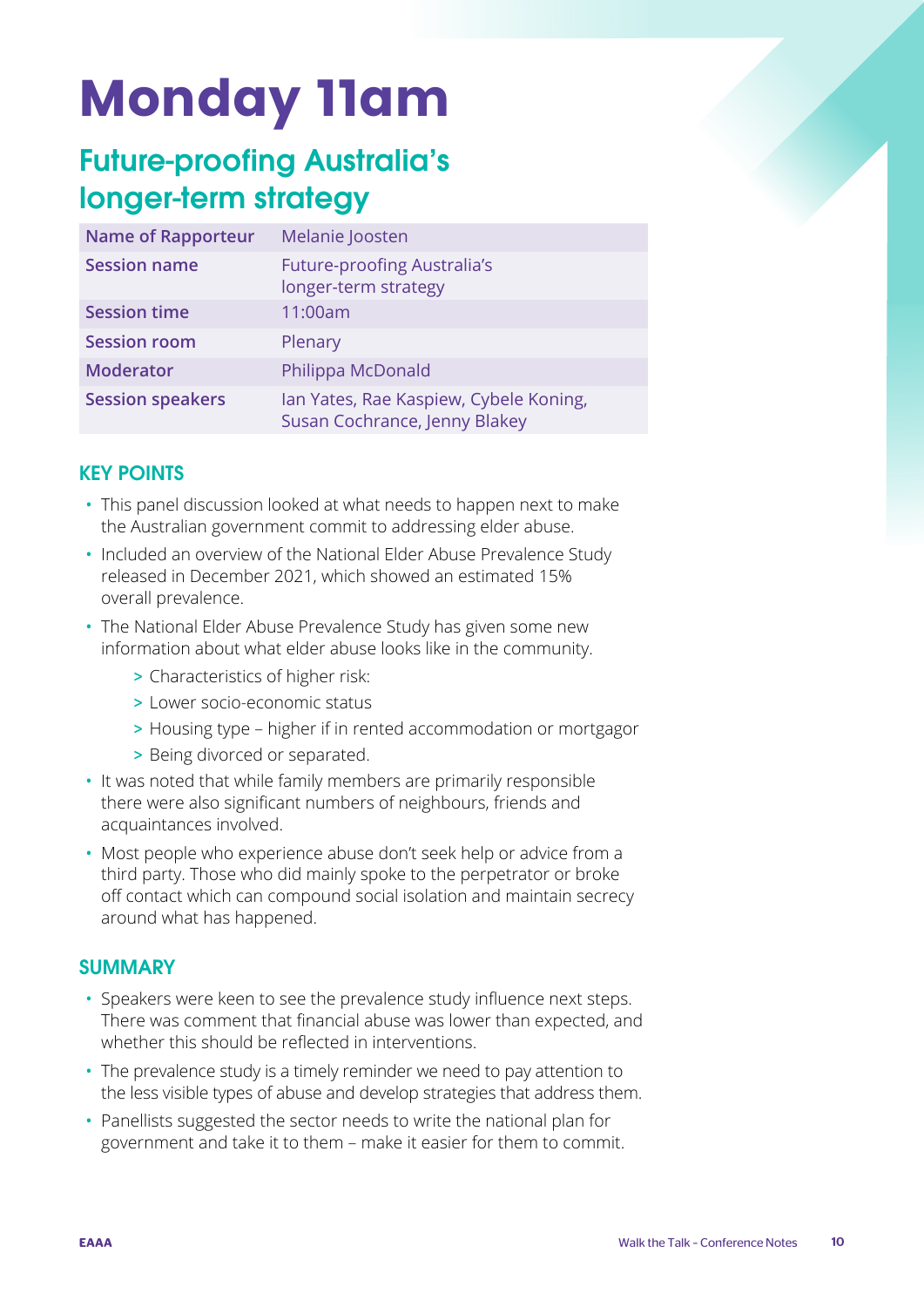- <span id="page-10-0"></span>• The Prevalence Study also highlighted the issues faced by perpetrators of abuse, and these need to be addressed to stop the abuse from happening (mental health issues, physical health issues and financial difficulties).
- The importance of equity of access to services was discussed, and that older people should not be hindered by demographics, identity or location from accessing appropriate services. We need to actively get good evidence on experiences of abuse in priority populations.
- Age-friendly communities and intergenerational relationships are important ways to safeguard against abuse, address known risks and support older people.
- Society needs to stop looking at older people through a biomedical lens or a burden/vulnerability lens. Everyone has the right to dignity, and it doesn't matter what contribution you can or have ever made.

## Preventing and responding to elder abuse

| <b>Name of Rapporteur</b> | <b>Christine Robertson</b>                                 |
|---------------------------|------------------------------------------------------------|
| <b>Session name</b>       | Preventing and responding to elder abuse                   |
| <b>Session time</b>       | $11:00am - 11:55am$                                        |
| <b>Session room</b>       | Breakout 2                                                 |
| <b>Moderator</b>          | Soula Houndalas                                            |
| <b>Session speakers</b>   | Robert Fitzgerald, Jaqueline Au,<br><b>Mrs Alison Wiss</b> |

#### KEY POINTS

- Everyone has a right to live free of abuse.
- Social isolation, which increased during the pandemic, increases risk of abuse. The ADC recognises that people connect differently, and older people connect locally. It is important that initiatives are local to where they live and culturally appropriate.
- Elder abuse is a key priority of AHRC, with future focuses to include getting messages to minority groups, harmonization of laws around power of attorney.
- Despite the compulsory financial EPOA registration system in Tasmania, financial abuse still occurs. There is no proof that it occurs less in Tasmania or that a register is effective.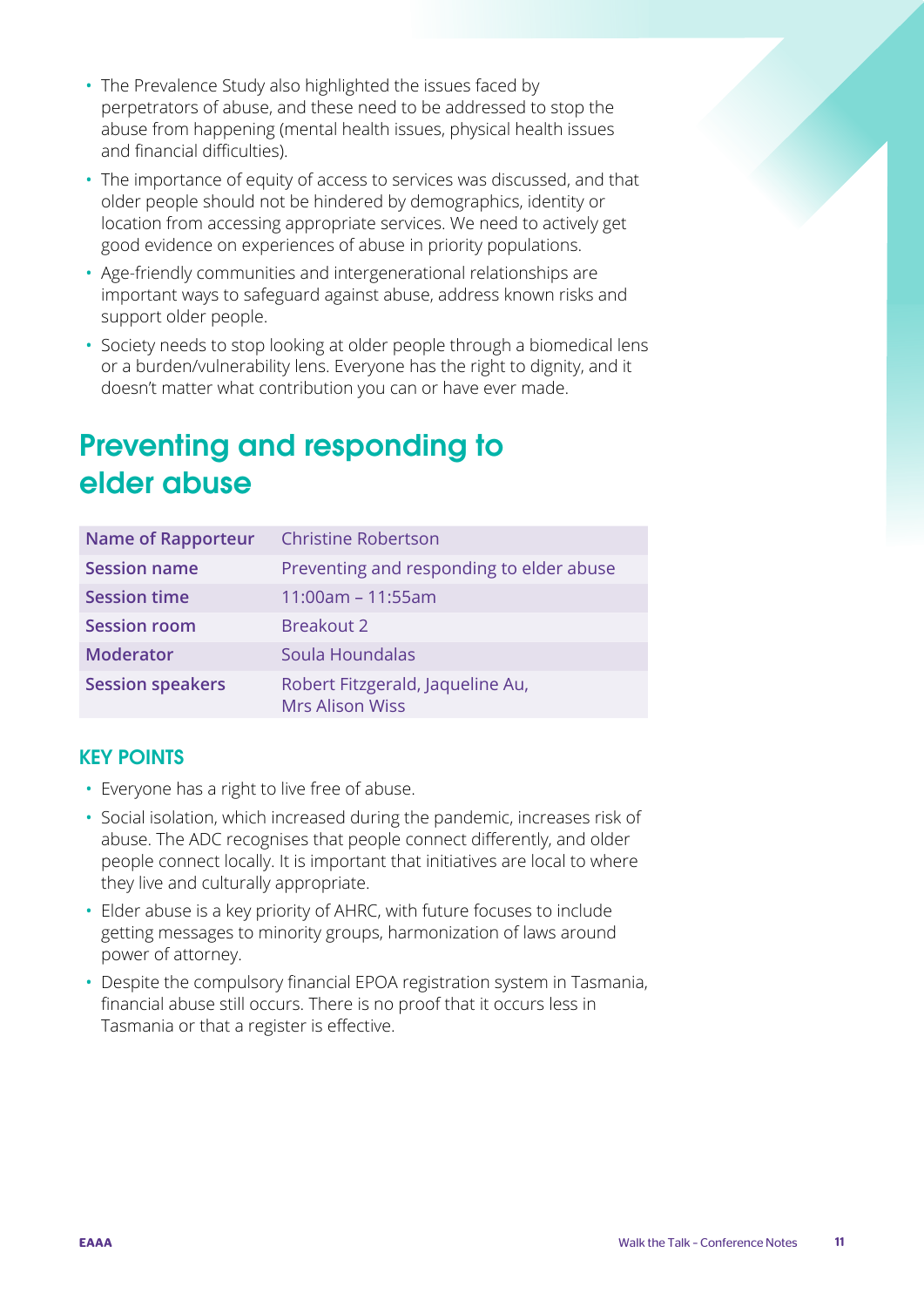#### SPEAKER SUMMARY – ROBERT FITZGERALD (Ageing and Disability Commission)

#### *Preventing and responding to elder abuse in the family, home and community*

- The right to live free of abuse is the basis behind all other statements such as the right to financial freedom, etc.
- The ADC (Ageing and Disability Commission) is centred on giving:
	- > agency to older people
	- > treating them with dignity and,
	- > dealing with human relationships.
- Coronavirus pandemic has highlighted 3 important things
	- 1. That government matters
	- 2. We are citizens with rights, not just consumers of health/aged care
	- 3. Community matters community engagement and involvement are important. Most importantly it has shown us that the social isolation is dangerous, especially for older adults
- In 2021, ADC had 56% rise in call rates, and an increase in misuse of POA and the level of neglect and abuse. Financial abuse was the fastest growing category.
- We need an overarching public policy framework to drive policy in practice. It needs to be specific to prevention of and response to the abuse of vulnerable adults – including older people, the disabled and those experiencing homelessness. It needs to include:
- The ADC recognises that people connect differently, and older people connect locally. It is important that initiatives are local to where they live and culturally appropriate.
	- 1. Community and social inclusion
	- 2. Social systems, policies, and infrastructure
	- 3. Family and relationships support and interventions
	- 4. Individual help and advice
- 3 strategies can improve community responses and attitudes:
	- 1. Abuse prevention collaborative
	- 2. Training and capacity of volunteers and support workers every aged care and disability care worker will do an elder abuse module because they are key to reporting.
	- 3. New initiative ADC wants to partner with ever NSW local governments as they are vital for quick and effective responses to elder abuse.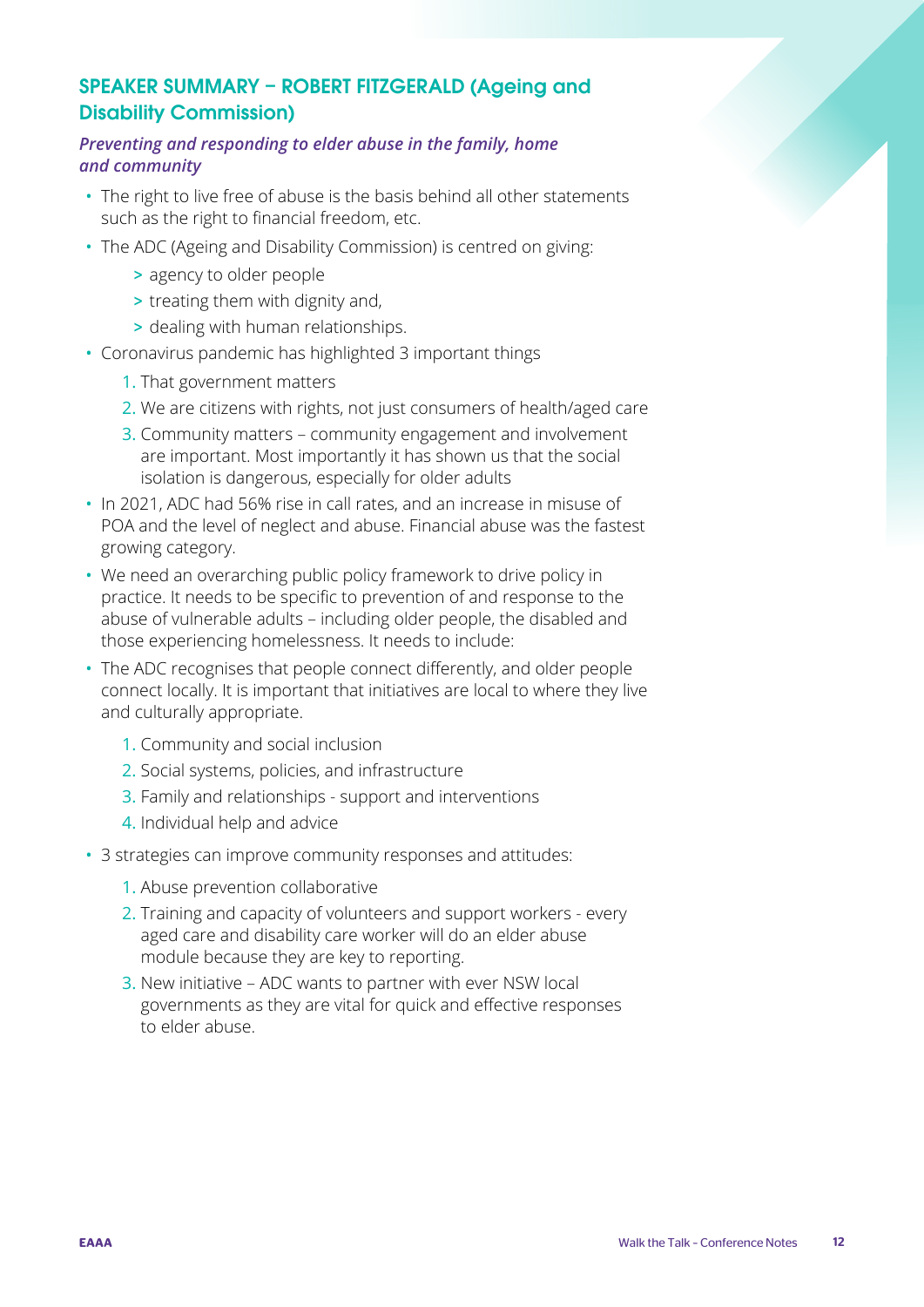#### SPEAKER SUMMARY – JACQUELINE AU (Australian Human Rights Commission)

#### *Australian Human Rights Commission: Getting the elder abuse message out*

- Elder abuse has been a key priority of both the former and current Age Discrimination Commissioners. The AHRC is working to increase awareness of elder abuse and the rights of older adults.
- AHRC activities include:
	- > Specific priorities to support the National Plan to Respond to the Abuse of Older Australians
	- > Supporting and advocating for the establishment of EAAA
	- > Pushing for the establishment of the National elder abuse helpline and activities to promote awareness of this phone line:
		- » Video 2020 Video: Know the Signs ('open your eyes") it reached 700000 people on social media and was also broadcast on TV and radio. It was picked up by the Red Cross in Serbia where it was widely used
		- » Video 2021 Video: What can you do to help? aimed at community members who interact with older adults such as friends, family, health professionals, and hairdressers etc. It outperformed the first video on social media, also on TV and radio
		- » Elder abuse bookmark and poster, distributed to seniors though newsletters, libraries, pharmacies, Australia post. Diverse outlets to suit diversity of older adult population
	- > Other activities involve facilitating connections and sharing resources – e.g., Dr Patterson interacted with the Pharmacy Guild to facilitate

an option for government funded elder abuse training for pharmacy workers

• Future focuses include getting messages to minority groups, harmonization of laws around power of attorney.

#### SPEAKER SUMMARY – ALISON WISS

#### *Enduring Powers of Attorney: The Tasmania experience of a registration system*

- An EPOA (Enduring Power of Attorney) is very important for everybody. Best to prepare an EPOA with legal advice when the person has full capacity. If one is not in place and an older person is deemed not capable, the Public Trustee will be appointed in 98% of cases.
- Tasmania is only state that has an existing register for powers of attorney (financial). A national register has the potential to safeguard against elder abuse, but a national standard EPOA document needs to be developed first.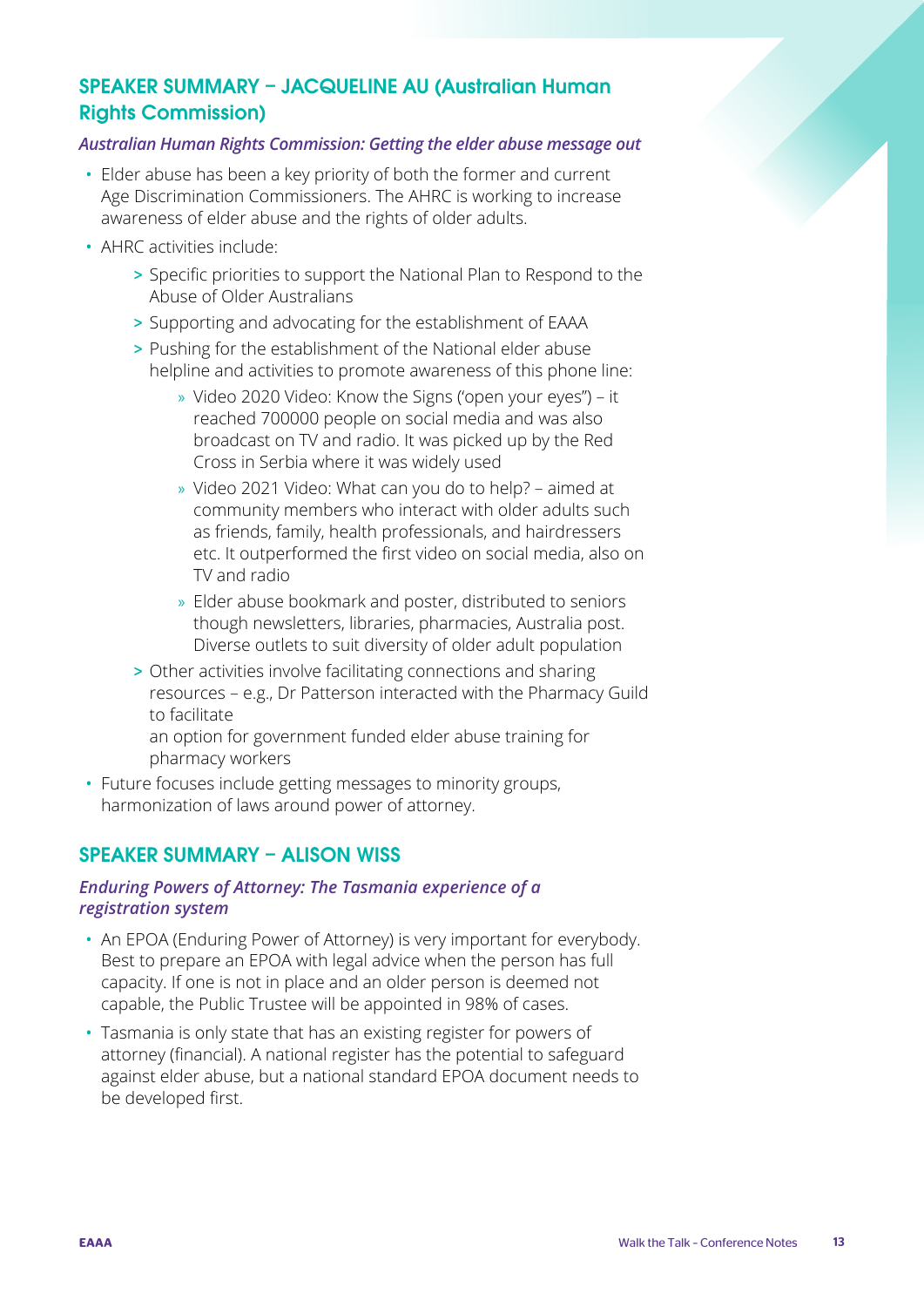- <span id="page-13-0"></span>• Positives of registration system:
	- > The land titles office provides oversight
	- > The Register can be checked by banks, service providers, families, professionals
	- > Can register POAS and EPOAs from other states and territories
- Issues with current registration system:
	- > Revocations of POAs and EPOAs are not linked to new ones
	- > Cannot determine when it became effective (from signing or from when a certain event occurs) and institutions may not ask for that proof.
- Despite the compulsory registration system in Tasmania, financial abuse still occurs. There is no proof that it occurs less in Tasmania.
	- > Has anyone investigated this question?
	- > Victoria records 11% misuse of finances and Queensland 15%. Tasmania's helpline data shows a 15% misuse of EPOAs, indicating that the registration system has not led to lower rates of financial abuse
	- > Does a registration system alone lead to lower rates? This is questionable, there is no evidence it does.

### Abuse Prevention: Trialling a new approach from the United States in Australia

| <b>Name of Rapporteur</b> | <b>Briohny Kennedy</b>                                                            |
|---------------------------|-----------------------------------------------------------------------------------|
| <b>Session name</b>       | Abuse Prevention: Trialling a new approach<br>from the United States in Australia |
| <b>Session time</b>       | 11:00am                                                                           |
| <b>Session room</b>       | <b>Breakout 3</b>                                                                 |
| <b>Moderator</b>          | Dr Lise Barry                                                                     |
| <b>Session speakers</b>   | Linda Fieldstone, Nick Tebbey, Sue Bronson                                        |

#### **Note**

*Unfortunately, due to technical difficulties online participants were unable to attend the first 40 minutes of this presentation. This included any moderator remarks and the presentations by Ms Linda Fieldstone and Mr Nick Tebbey.* 

#### SPEAKER SUMMARY – SUE BRONSON

#### *Elder Justice Initiative on Eldercaring Coordination*

• Included a video presentation used to promote the service ('I wish this family could just get along'). It involves 20 US and Canadian organisations.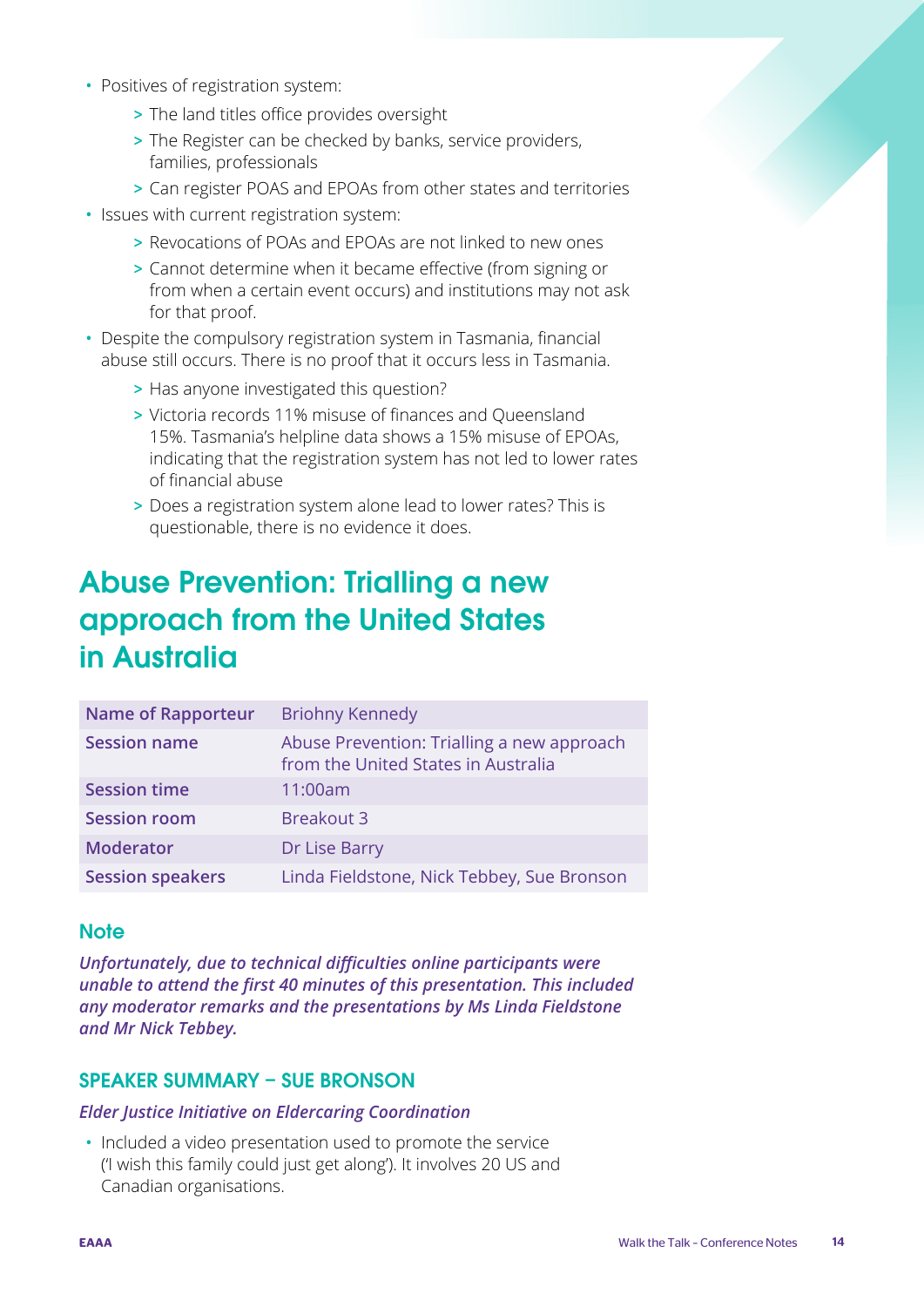- Eldercaring coordination is unique in that a court order can be made to bring family members 'to the table' and to resolve issues. The coordinator is allocated by a judge while the court still deals with any legal issues. They aim for everyone to feel listened to, while focusing on the older persons wishes and safety, in a private setting and outside of the court environment. Fees are paid by family members as allocated by a judge, which increases affordability and buy in from family members. The coordinator develops a plan with the family, can assist when circumstances change outside of the courts, and can help to identify and mitigate elder abuse. This removes the older person from the centre of family conflict, provides families with a new model for solving differences and gives space for relationships to heal.
- Eldercaring coordination is based on the UN awareness to action model and centres around the older person, who is involved regardless of any cognitive barriers.
- Linda Fieldstone then described the Australian experience, beginning the eligibility for training in eldercare coordination and the benefits of having a person that is working with the older person and their family over time (a movie versus a photograph). The process is addresses everyone's needs while keeping the older persons needs and safety at utmost importance. The immediate results from the study were that families avoided going to court and family could provide the care the older person needed in the first place.
- Discussion was around practicalities of applying eldercaring mediation in the Australian setting.
- In the US, the court order and the requirement to pay, even if a small amount, helps commitment. In regard to referrals, an older adult may not want family members reported to the police.
- When it is difficult to get families in the same room to discuss issues, significant work is needed to address underlying issues. Counselling support, information delivery and referrals are needed. Helping people working through trauma and loss before getting to the decision-making issues. The eldercare model helps with the decisions but keeps the older person central. Eldercare coordinator can identify elder abuse risks within that family.
- In Australia it will be costly and a challenge to train everyone and work across different jurisdictional settings and referral points. The current set-up involving a 45-minute dispute resolution session means eldercaring issues cannot be resolved. This has potential to grow as with parenting orders or compulsory mediation that have put children at the centre of decision making.
- The cost of conflict is enormous. There is a need to capture families before they get to tribunals as the conflict is so entrenched by the time they get to court. Once the conflict deflates, relationships and social capital are regained.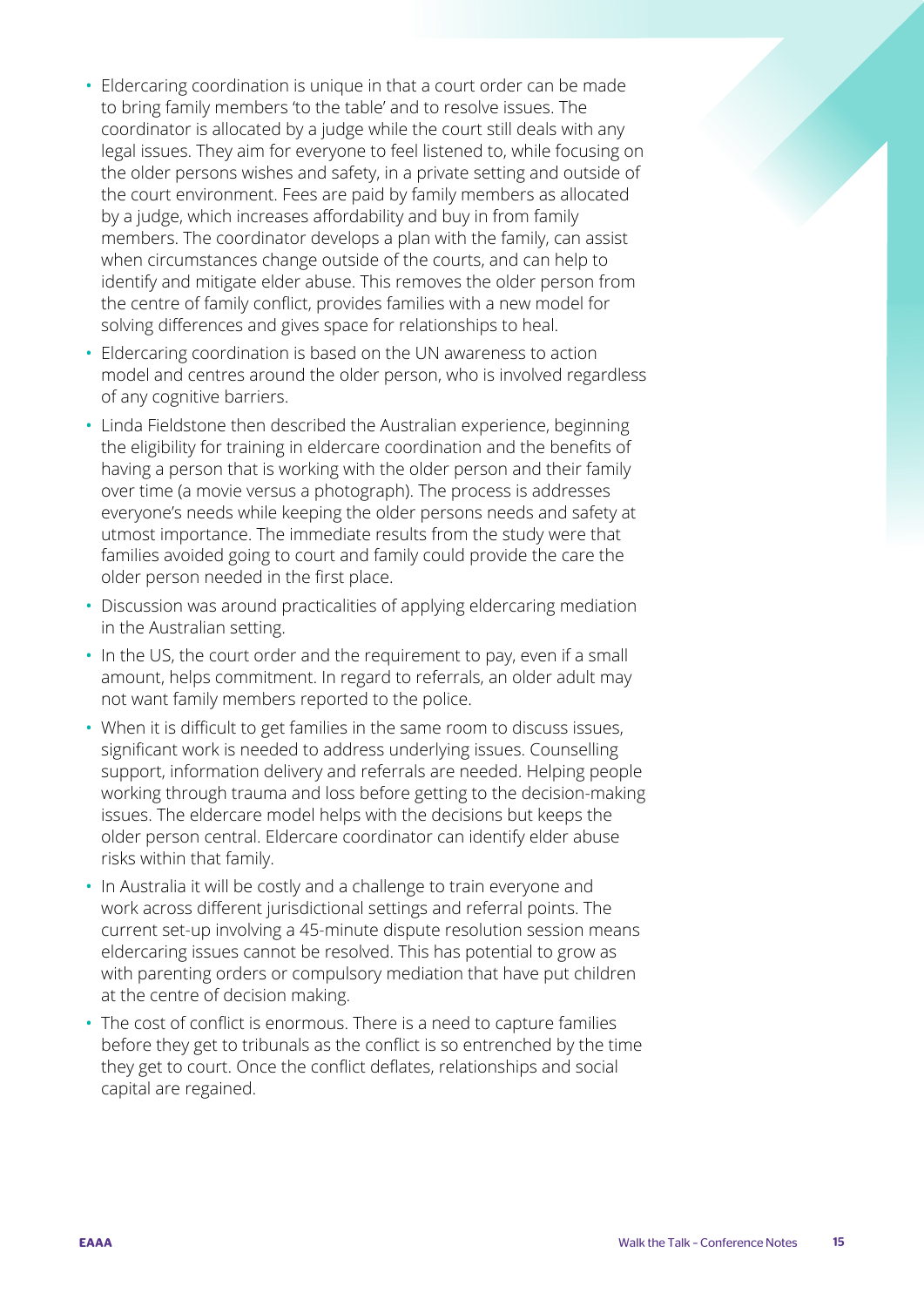## <span id="page-15-0"></span>Prediction and Early detection of Elder Abuse

| <b>Name of Rapporteur</b> | Sophie Frank                                                                     |
|---------------------------|----------------------------------------------------------------------------------|
| <b>Session name</b>       | Prediction and Early detection of Elder Abuse                                    |
| <b>Session time</b>       | $11:00am - 11:55am$                                                              |
| <b>Session room</b>       | <b>Breakout 4</b>                                                                |
| <b>Moderator</b>          | <b>Helen Wallace</b>                                                             |
| <b>Session speakers</b>   | Anna Gillbard, Stephanie Lithgow, Assistant<br><b>Commissioner Peter McKenna</b> |

#### KEY POINTS

- EAPU is using data from abuse reported to the helpline to inform frontline workers on how abuse occurs/what abusive behaviours look like.
- Women may utilize euphemistic language to explain their abusive situation, past and present. By getting a better grasp of this, frontline workers may be able to see the subtle signs of abuse or older women attempting to open about their experiences of abuse.
- Police don't always know what abuse looks like or who can assist, not aware of previous cases and don't always understand the vulnerabilities.

#### SPEAKER SUMMARY – ANNA GILLBARD (Elder Abuse Prevention Unit Queensland)

#### *Predicting Co-occurring Types of Elder Abuse from Abusive Behaviours*

- In 20 months EAPU had 2596 cases of elder abuse.
- Analysis of separate elder abuse types found elder abuse behaviours were significant predictors for the type of abuse found (excluding sexual abuse as number of cases were not significant to draw conclusions, n = 26 instances).
- Abuse behaviours increase the likelihood of co-occurring abuse types.
- Types of abuse were financial (psychological abuse, pressure and emotional blackmail), neglect (physical, social abuse, limit contact with others and bank card restrictions/inappropriate use), physical (psychological abuse), Financial (property damage), psychological abuse (financial, physical and social abuse behaviours) and social abuse (had the most predictors: physical, psychological, neglect and financial).
- Research implications: working to make this information more accessible, Anna has developed a model that she hopes to inform frontline workers on how abuse occurs, Anna hopes that health workers, police and supports of the like will be able to utilize her model in the future and as it develops will be easier to use.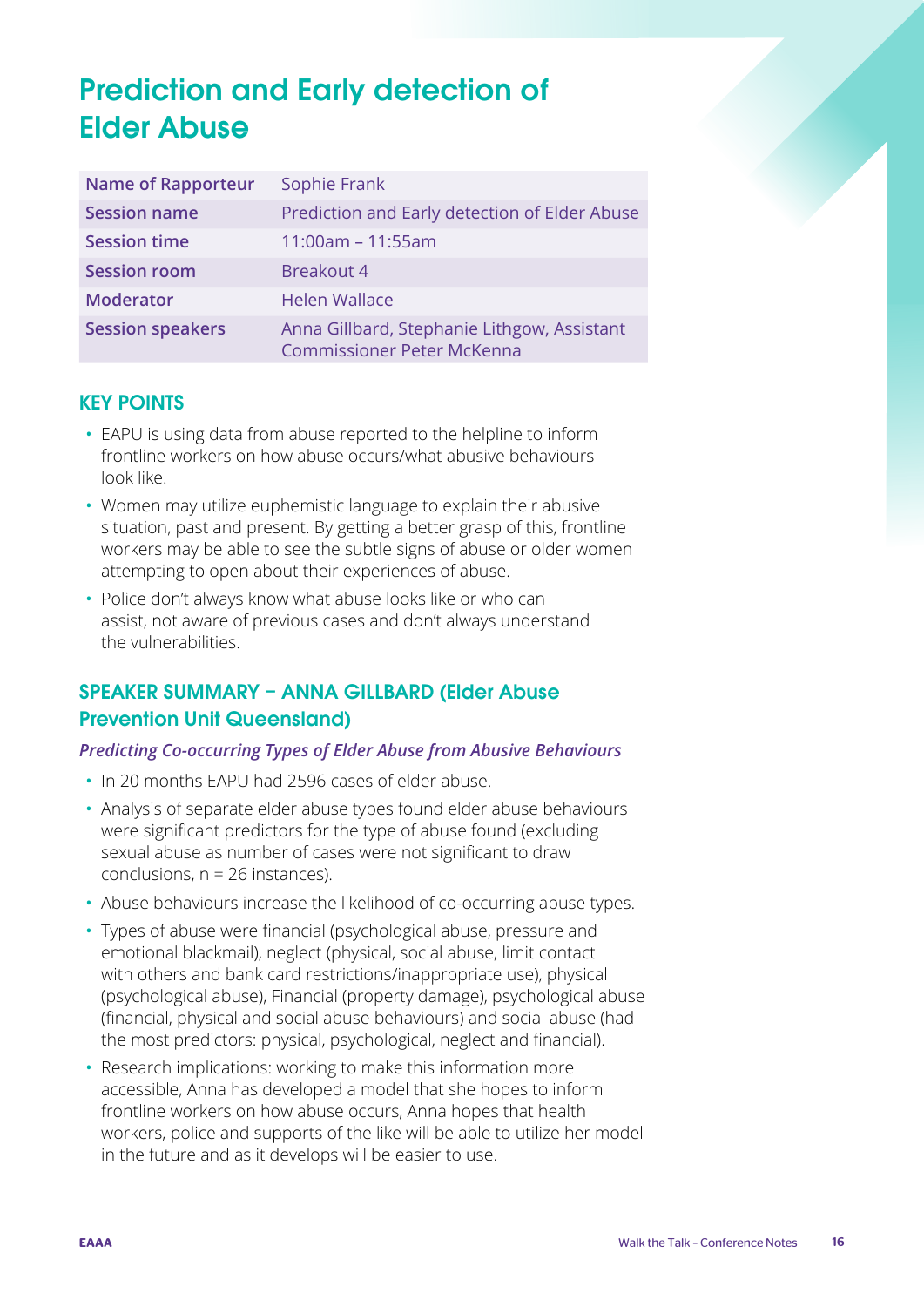#### SPEAKER SUMMARY – STEPHANIE LITHGOW

#### *The Terminology of Abuse Among Older Australian Women from the Australian Longitudinal Study on Women's Health*

- A PhD candidate with a background in speech pathology, Stephanie utilized a longitudinal study approach to understand how abuse may be experienced by older women over a 15-year period.
- The data looked at the experience of abuse/vulnerability through the vulnerability to abuse screening scale. With the permission granted, dementia data was also utilized to understand how women speak about abuse and whether they utilize direct or indirect language to speak about abuse.
- The study data collection also allows for women to anonymously make comments about the abuse experienced.
- From the study 165 women indicated abuse at some stage.
- Abuse the women noted was divided into three major categories: 37 were isolated events, 34 were past abuse comments and 40 women noted present abuse occurring.
- In the study 81 women had a dementia diagnosis at some stage.
- Of note: women tend to use indirect language to speak about abuse this may be due to the dementia disease.
- Women may utilize euphemistic language to explain their abusive situation, past and present. By getting a better grasp of this, frontline workers may be able to see the subtle signs of abuse or older women attempting to open up about their experiences of abuse.

#### SPEAKER SUMMARY – ASSISTANT COMMISSIONER PETER MCKENNA

#### *NSW Police Force Aged Crime Prevention Officers: Response to Elder Abuse*

- Spoke about the Aged Crime Prevention Officers (ACPO) within the NSW police force.
- Originally designated 6 officers which has expanded to 12 officers.
- As part of the Ageing Disability and Homelessness sector: prevention, disruption, response capability.
- ACPO can bring services to alleviate the problem of fraud against older persons and recover from the experience.
- Victim data: it is increasing to 49 000 incidences of fraud in people over 50.
- Police don't always know what abuse looks like or who can assist, not aware of previous cases and don't always understand the vulnerabilities.
- Opportunities for police to understand elders, dementia, referrals of prevention, knowledge of fraud/financial abuse.
- Challenges: jurisdiction, lack of legal avenues, time and resource restraints/complexity, reliance on external agencies and/or families
- Crossovers with DV/family violence, indigenous communities and mental health.
- Lessons learned (so far): the complexity of elder abuse, prevention is key, successful strategies are required and challenges are still present.
- For the future: prevention is key, liaise with other services and expand the focus.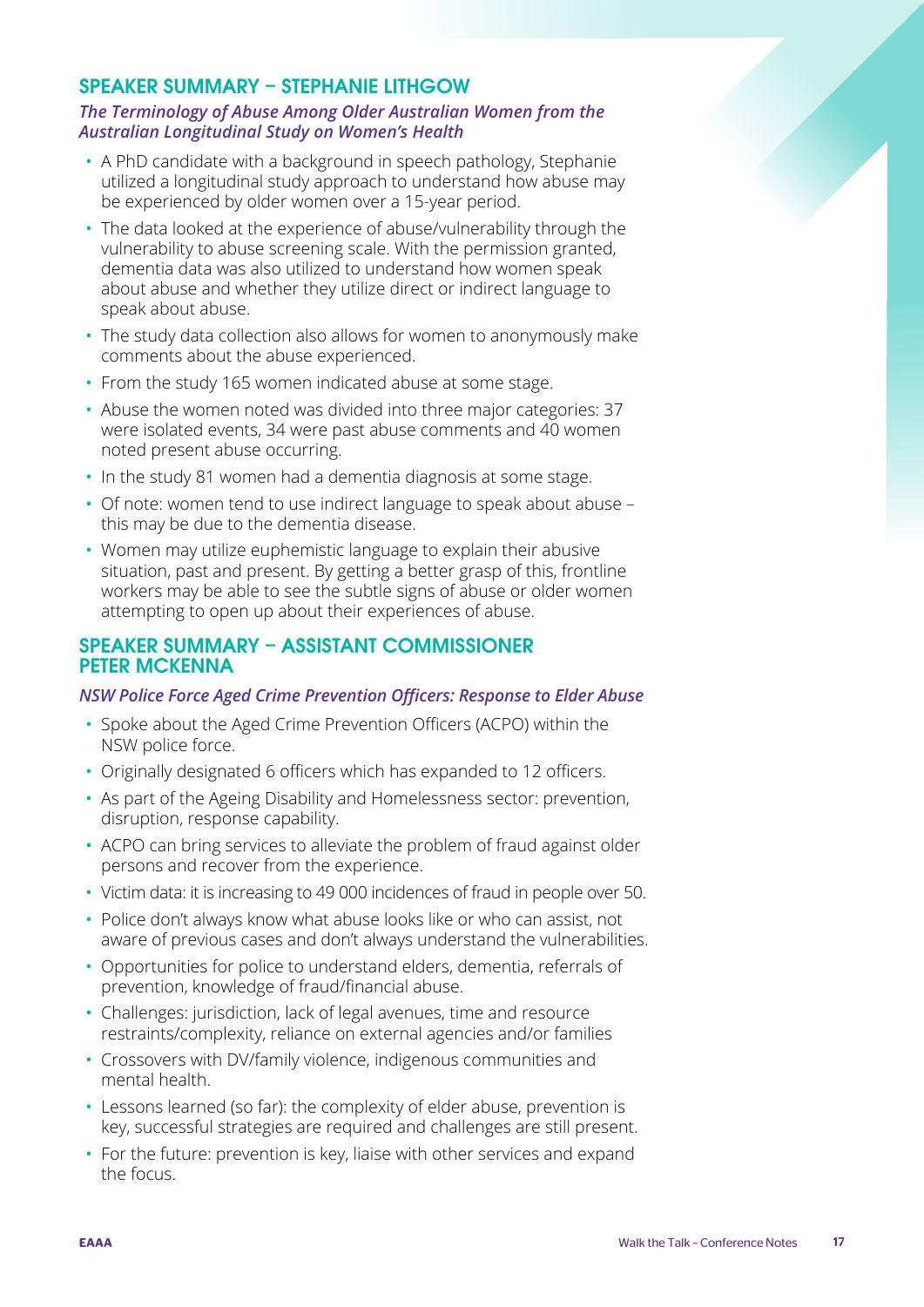## <span id="page-17-0"></span>Monday 12.10pm

### Adult safeguarding: Five Years after the Australian Law Reform Commission report

| <b>Name of Rapporteur</b> | Melanie Joosten                                                                     |
|---------------------------|-------------------------------------------------------------------------------------|
| <b>Session name</b>       | Adult safeguarding: Five Years after the<br>Australian Law Reform Commission report |
| <b>Session time</b>       | 12.10pm                                                                             |
| <b>Session room</b>       | Plenary                                                                             |
| <b>Moderator</b>          | John Chesterman                                                                     |
| <b>Session speakers</b>   | Robert Fitzgerald, Lauren Adamson,<br>Shayna Smith, Elicia White, Karen Toohey      |

- This session gave an excellent overview of the differences in powers and responsibilities of each state in regard to safeguarding of vulnerable adults (those with impaired decision making or cognitive impairment).
- Pros, cons and observations of safeguarding within an independent or government body were discussed.
- All agreed that there were always difficulties in situations where a person was resistant to receiving supports; also challenges where there is unintentional abuse from a person in position of care.
- The lack of adequate support services for 'perpetrators', particularly adult children, was discussed. This lack led to many older people having to decide between the abuse or the child being homeless. Court options are often unrealistic and don't provide good outcomes.
- Noted there needs to be more education for attorneys (and support) on their roles and responsibilities.
- Capacity is too often assumed to be lacking needs to be push across the board for the opposite to occur.
- Discussion of elder abuse in aged care and whether it should be treated differently. There was a general agreement that it was a different context and requited different responses, that a separate system can better provide.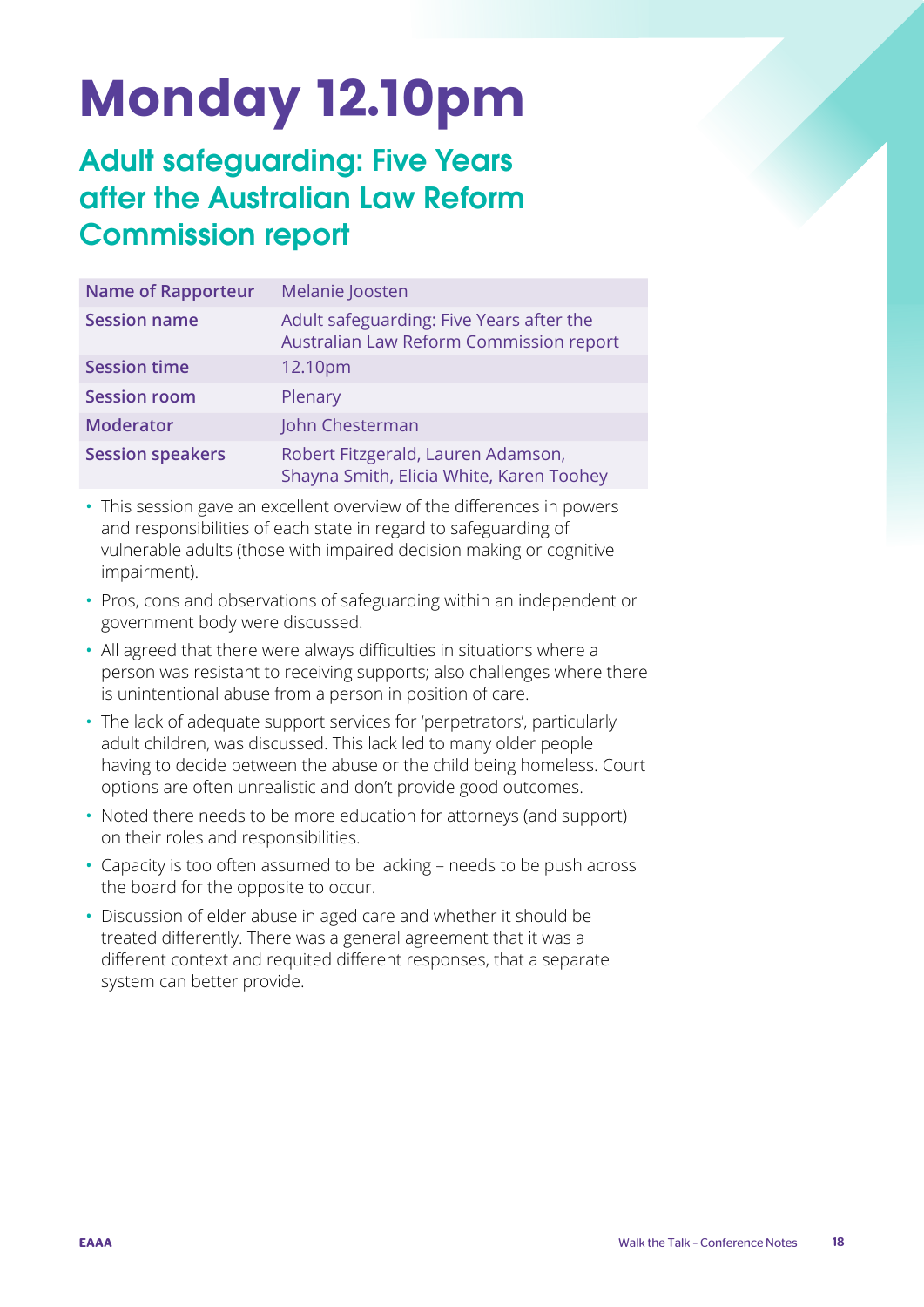### <span id="page-18-0"></span>Responding to elder abuse: Training innovations

| <b>Name of Rapporteur</b> | <b>Christine Robertson</b>                                                 |
|---------------------------|----------------------------------------------------------------------------|
| <b>Session name</b>       | Responding to elder abuse:<br><b>Training innovations</b>                  |
| <b>Session time</b>       | 12:00pm - 1:00pm                                                           |
| <b>Session room</b>       | <b>Breakout 2</b>                                                          |
| <b>Moderator</b>          | <b>Briony Dow</b>                                                          |
| <b>Session speakers</b>   | Associate professor Bianca Brijnath,<br>Ms Helen Walker, Ms Karen Williams |

#### SPEAKER SUMMARY – ASSOCIATE PROFESSOR BIANCA BRIJNATH (National Ageing Research Institute)

#### *Elder abuse in the context of dementia: Development of film resources*

- The National Ageing Research Institute produced 3 short films of 3 scenarios of common abuse that service providers grapple with.
- The concept developed from a question a provider brought in: "Where's the line where the police need to be brought in?", and how to balance the burdens and challenges.
- The process involved research, script writing and workshops with families prior to filmmaking.
- After online launch, we ran a social media campaign with link to website and fact sheets.
- Outcomes:
	- > Taken up by the sector
	- > Positive effect on the sector
	- > Each film viewed 600 times YouTube
	- > Taken up by social media 35000 on twitter, 4000 on linked in and 2000 on Facebook
- NARI asks today's audience to watch the films and share with others.
- The benefit of using coproduction method increased reach and uptake, increase knowledge and confidence among aged care and health services, and increased awareness in community.

#### SPEAKER SUMMARY – HELEN WALKER

#### *Abuse of the older person: eLearning program for health professionals*

• OPAN (Older Persons Advocacy Network) is made of 9 state and territory organisations that delivers services to older Australians. Independent from government and aged care providers, it has supported 2300 older Australians in cases of suspected abuse.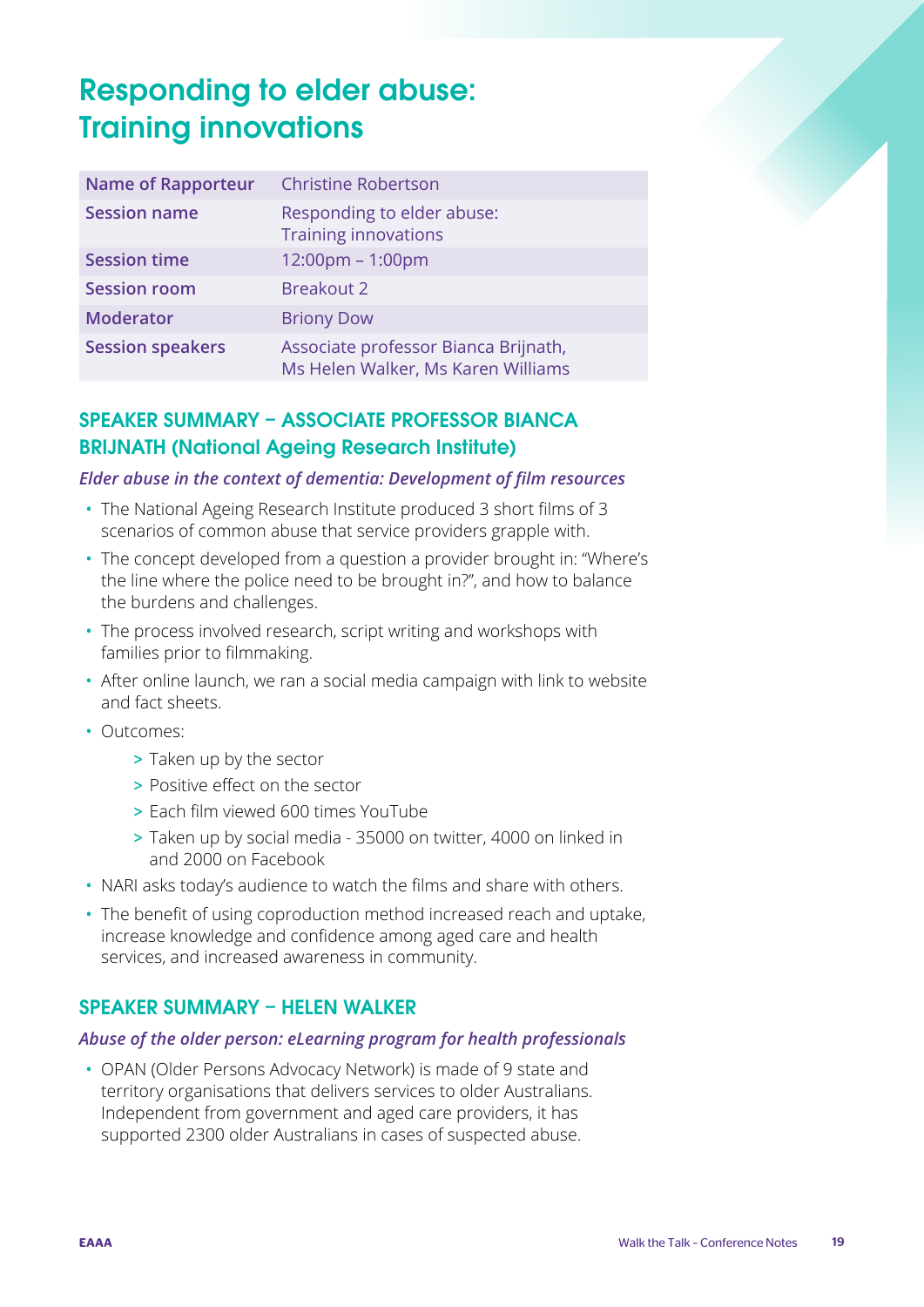- The focus is on:
	- > Championing older people human rights
	- > Embracing diversity
	- > Preventing abuse
- Their work is the outcome of Australian Law Reform Commission Report's recommendations of Elder Abuse (2017) – 43 recommendations to safeguard older adults and has been developed in a collaborative partnership with the Age Discrimination commissioner.
- E-learning was created with the objective to understand how complex abuse situations are, and ensure rights and self-determination are upheld. There has been an overwhelming response for the entire health-force to access the free training.
	- > 3 modules with 44 topics
	- 1. understanding abuse of older person
	- 2. Identifying, responding to, and preventing abuse of older person (the screening tools, best practice, and referral pathways)
	- 3. Rights of older person, POA and the law, organisational governance (legislation, terminology, clear information for each state/territory)
- OPAN makes issues clear:
	- > Abuse occurs across all settings
	- > Often not recognised making sure health professionals can recognize and respond to signs of abuse
	- > Recognise that dependency on perpetrator is very complex.
- Presenter showed an example of an OPAN video of health care, social workers, and professionals discussing their role and position in recognising elder abuse, understanding the intersecting drivers of abuse.
- Another video shown of a full topic ageing and disability highlights vulnerability and invisibility, losing connections, losing their voice. Health is the most important point of connection where they let down their guard. Health professional is uniquely placed to identifying and responding to abuse.

#### SPEAKER SUMMARY – DEIDRE VENZ AND MS KAREN WILLIAMS

#### *Responding to abuse of older persons: One size does not fit all*

- The Gold Coast Elder Abuse Response Panel:
	- > based on NZ model, no funding, co-chaired by Deidre Venz and an Elder Abuse Prevention Unit (professionals from various community areas)
	- > has been 6-7 years in operation
	- > has received 57 referrals from community and hospital. Alleged perpetrators are family, care givers and friends.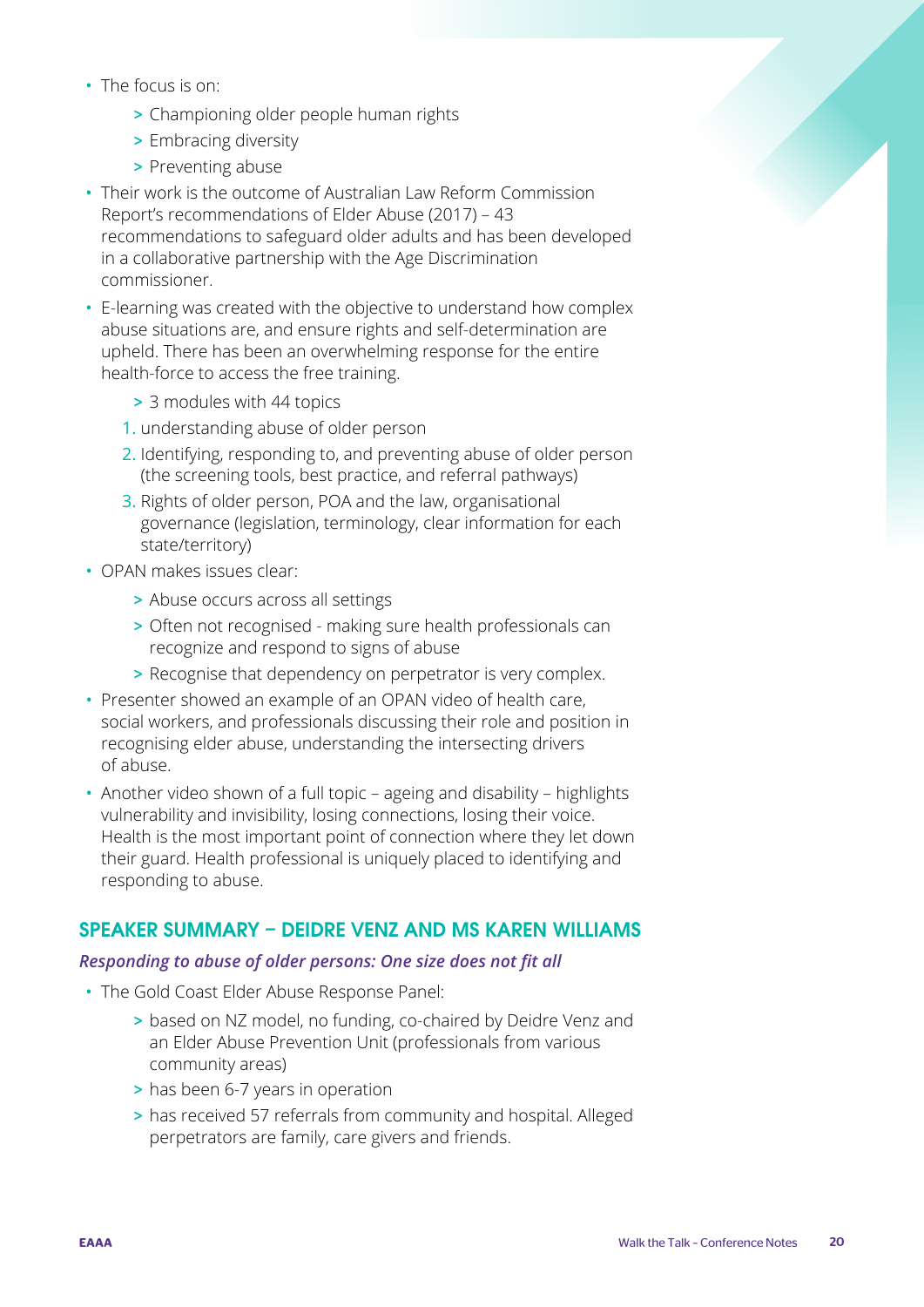- When a referral is made, panel discussions are held to try to identify who is already involved and who might be best to provide intervention. Collaborative approach and culture of learning and identifying emerging trends.
- In 2021, Legal Aid QLD offered an opportunity for increased training for professionals who are panel members – this is particularly relevant to the national plan, looking at strengthening service responses and safeguards for older Australians.
- We have recognized a need for supported decision making, views and preferences of the person, and overall, a more inclusive and participatory approach required in this supported decision-making space.
- For the training project a Stakeholder Group was formed with a list of 20 core topics. Key topics currently in use are:
	- > Human rights and the concept of agency
	- > Balancing risk and autonomy
	- > Financial abuse
	- > Guardianship
	- > Domestic and family violence
	- > Understanding roles and responsibilities of formal decision makers
- The next step is topics to know more about:
	- > Human rights and the concept of agency
	- > Balancing risk and autonomy
	- > Supported decision making
	- > Ageism
	- > Dementia and cognitive decline
	- > Medication and chemical restraint
	- > Undue influence
	- > Information and sharing guidelines
- Next steps are to hold a webinar with experts in the field. Wanting them to respond to case studies where they outline the practical steps to take, in particular with people with cognitive impairment.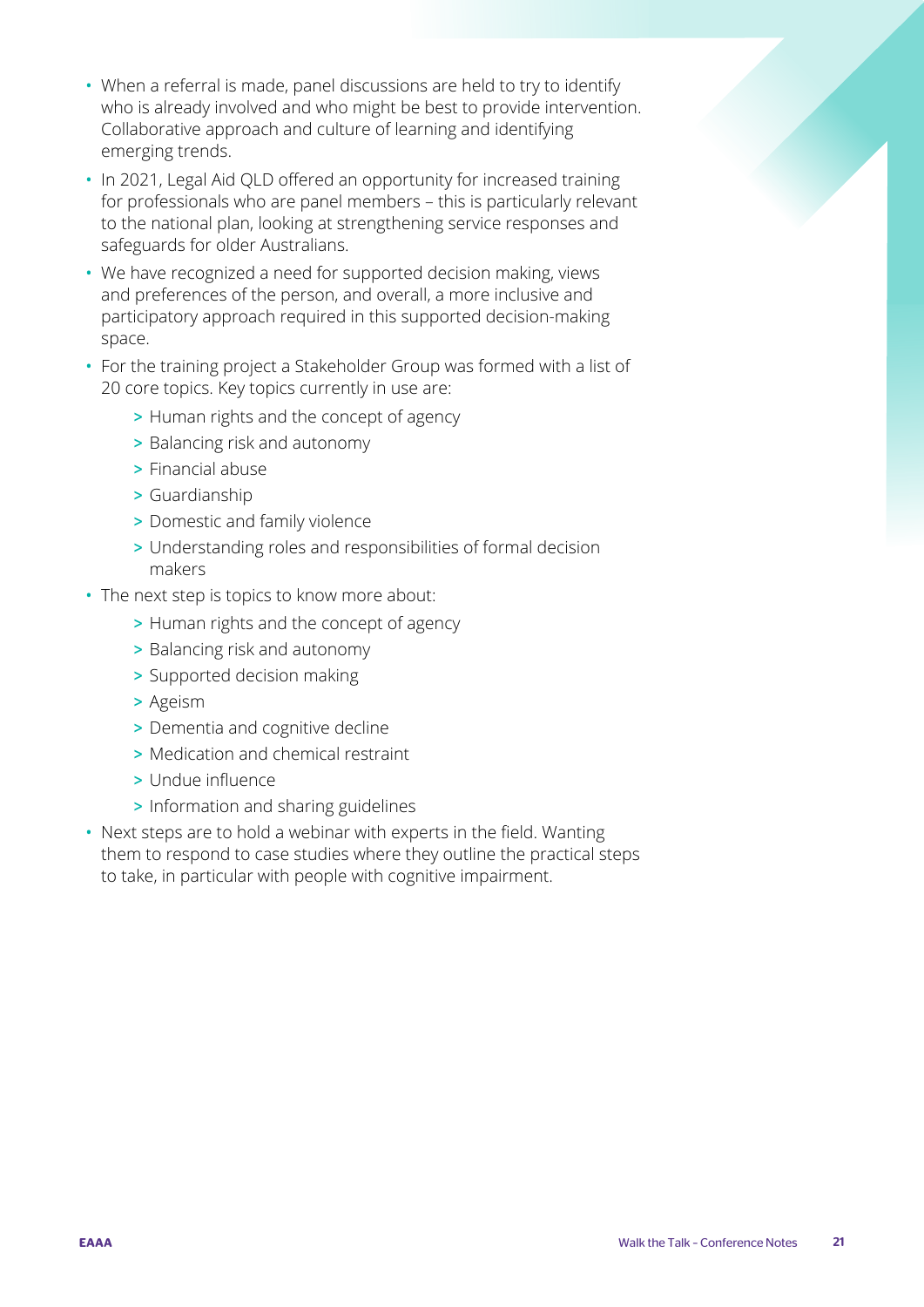### <span id="page-21-0"></span>Elder abuse in families and intimate relationships

| <b>Name of Rapporteur</b> | <b>Briohny Kennedy</b>                                       |
|---------------------------|--------------------------------------------------------------|
| <b>Session name</b>       | Elder abuse in families and<br>intimate relationships        |
| <b>Session time</b>       | 12:00pm                                                      |
| <b>Session room</b>       | <b>Breakout 3</b>                                            |
| <b>Moderator</b>          | <b>Katy Roy</b>                                              |
| <b>Session speakers</b>   | Dominique Horne, Sarah Judd,<br>Michael Perkins, Megan Frost |

#### SPEAKER SUMMARY – DOMINIQUE HORNE, SENIOR SERGEANT ALASDAIR GALL (Family Violence Command Policy and Projects) AND LUKE WRIGHT (State Trustees)

#### *Dementia, intimate partner violence and elder abuse: A collaborative response*

- Elder abuse response service has been operating over the past 5 years and presentations have been changing with a strong intimate partner violence stream and an increase in the relationship between older people with dementia and intimate partner violence and associated challenges.
- Increase in elder abuse and referrals from across Vic, including from FV services and police mainly older women for IPV. May be longstanding IPV – violence that's been experienced over a long time – often related to dementia, or dementia itself has led to partner violence. 27.9% of older Australians have cognitive impairment. Has changed over last 10 years with the ageing population. People living with dementia are at risk of elder abuse, FV and IPV.
- Dementia is an umbrella term referring to changes in brain doesn't mean lack of capacity, etc. It affects thinking and behaviour and ability to perform everyday tasks. It is important to keep this in mind when reporting elder abuse or FV.
- In IPV, the approach is around supporting the victim-survivor. Challenges with older adult IPV are understanding the relationships, what their wishes may be and what the challenges are regarding safety and decision-making. Often there is conflict regarding wanting support for the perpetrator with dementia and wishing to leave. Support for the victim-survivor as well as assurance of support for the perpetrator with dementia is needed. Conversely, if a victim-survivor has dementia, understanding the needs and that of the perpetrator are also required.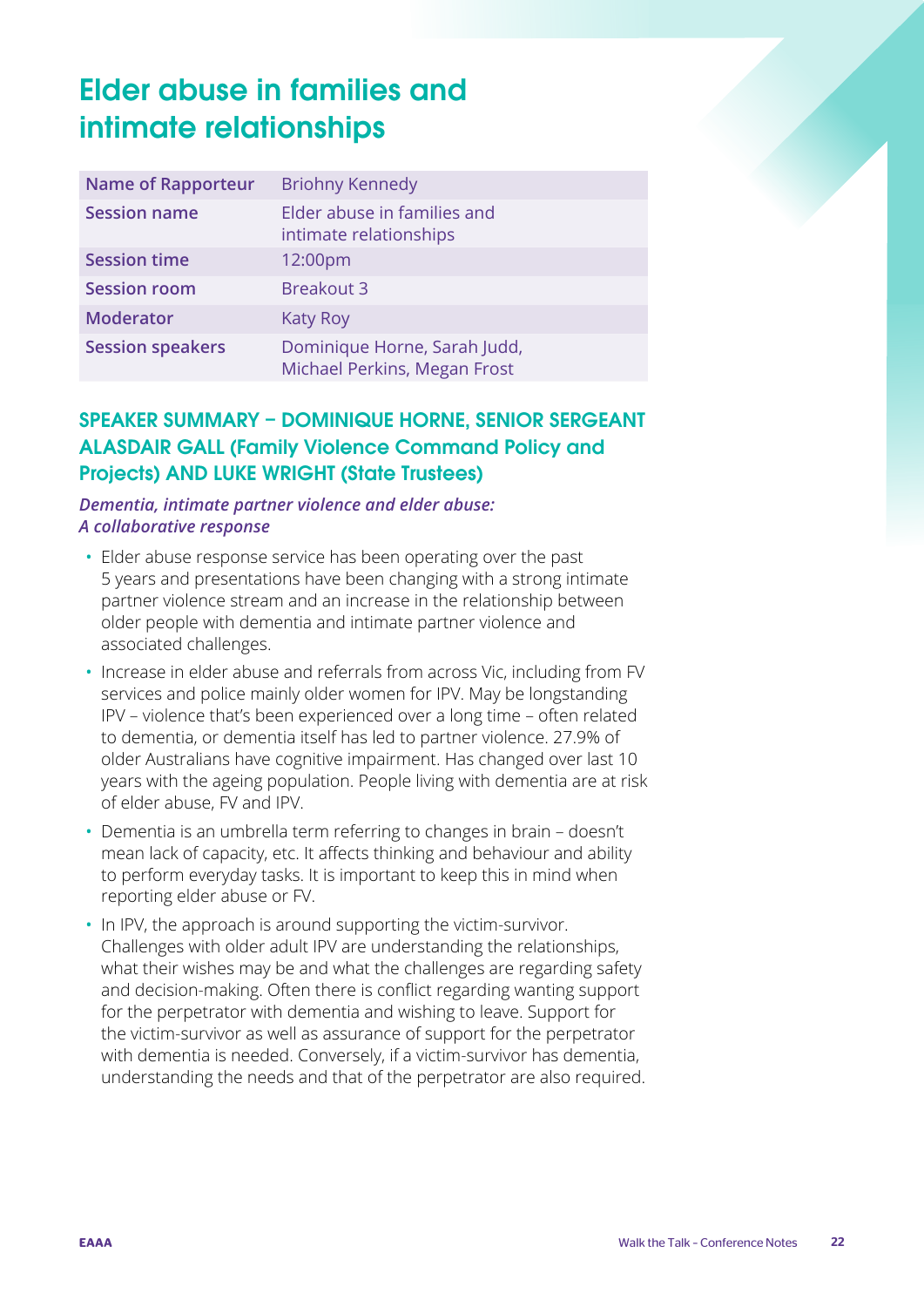- Some typologies of IPV and dementia for older adults.
	- 1. Older men that are long term FV perpetrators, who have escalated due to cognitive decline.
	- 2. Older men without history of FV, who are exhibiting harmful behaviour due to cognitive decline. This can include sexual abuse – not remembering what the relationship was like or remembering what they have done.
	- 3. Older women with cognitive impairment, who have a diminished ability to be safe from long term FV. They may not be wanting to leave but requiring assessment and support.
	- 4. Older men caring for older women with cognitive decline that are experiencing carer stress, increasing their risk of harmful behaviour.
- Dynamics can impact both in the dyad. Service providers experiencing this for the first-time face challenges. These can include magistrates' courts, legal services, and financial administration. In Victoria there is a central point of triage for family violence services that includes older persons (Orange Door). Some areas of the health and aged care systems recognize dementia very well while others don't. There is a need for a collaborative approach for a full service.

Panellists then discussed the challenges and approaches used from the perspective of Victoria Police and the State Trustees, followed by questions and discussion from the audience.

- Alasdair explained challenges police face when a perpetrator has cognitive impairment. It is one of the most difficult and challenging situations in FV calls, that often occurs out of business hours when referral services are scarce. This issue can't be solved immediately, but police start the process.
- Police are responsible for protecting those in need of assistance (including both the victim and perpetrator with cognitive decline). Taking action does not mean charges are laid. May be accidental, may be predetermined, and criminal intent can be established later on. Hopefully a close friend or family member are available to assist with contact with the Office of the Public Advocate.
- Police in Victoria can issue a family violence safety notice, similar to an AVO, however the person receiving this can't have cognitive issues. Would expect the policing unit to get a mobile sergeant to come around and assess. Once victim's safety is ensured, and if no cognitive issues, police can then get their version of events. Unfortunately, sometimes attending officers are new and have little experience of FV.
- Victim may be the sole carer of the perpetrator. Police need to make sure that nothing further would happen when they leave. If civil action might be required, getting an independent person aboard. They would contact out of hours magistrates court, sometimes there are after hours services. Better Place, and dedicated family violence sergeants. All police referrals go through the Orange Door (family violence triage). The situation is different to mainstream intimate partner violence.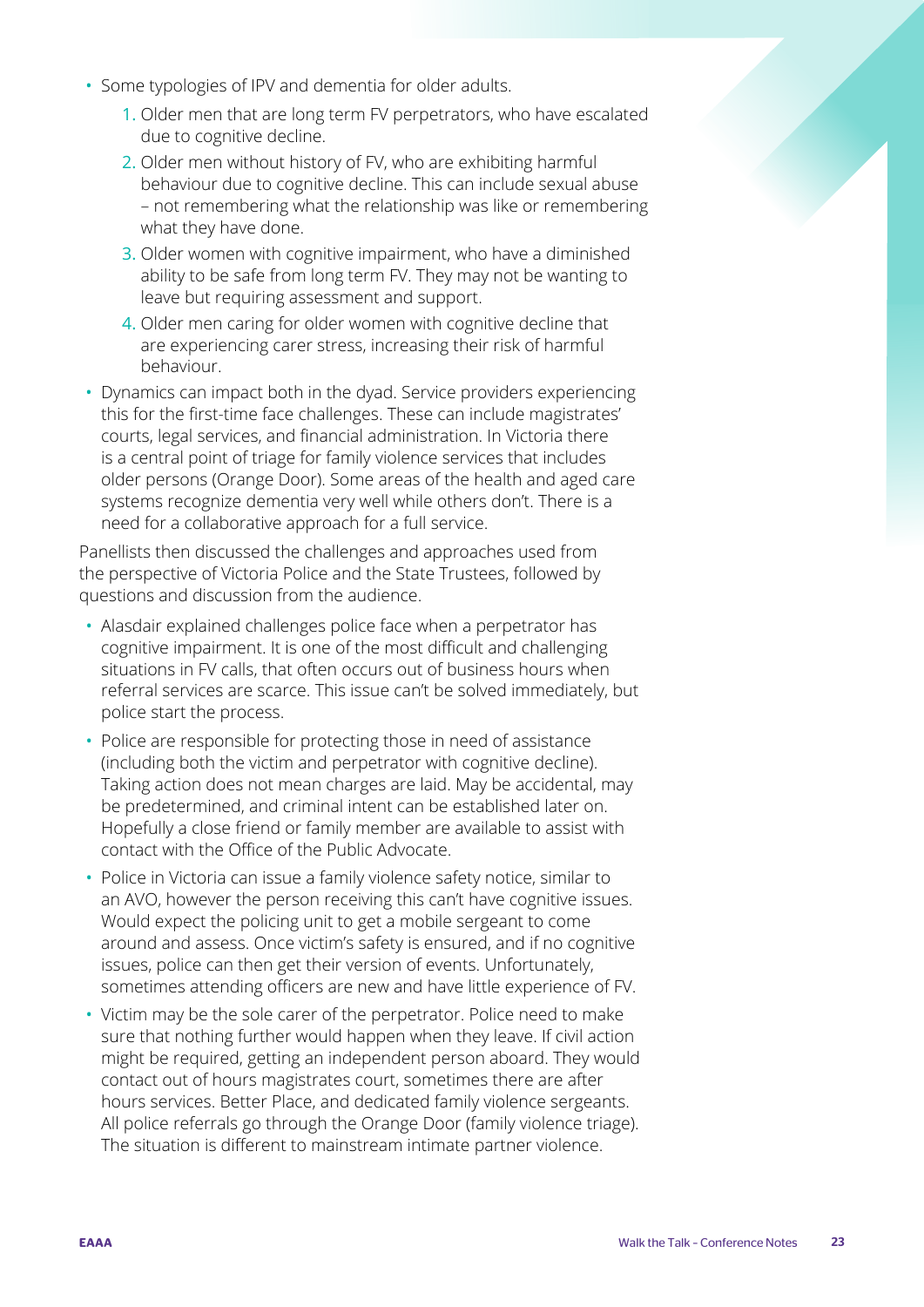Luke Wright discussed what dementia diagnosis means in terms of capacity, in particular in relation to understanding elder abuse perpetrators and victim-survivors.

- It's not certain that someone will have an order and a decision maker appointed. Sometimes less restrictive or paternalistic approaches can be made in difficult circumstances.
- The assumption that an older person does not have capacity to make their own decisions because they were shouting at 2am in the morning is incorrect. Capacity can be demonstrated if someone an understand, retain and use that information to make a decision and communicate that.
- In Victoria there is an expectation that a supported person can make a decision. The approach has changed over time and is more protective of human rights and dignity. Where the perpetrator is the person with dementia, then it is up to the victim to drive the story. Harder decision making is required when the victim has dementia and has lived in a long-term relationship. Now there is more respect for the victim's capacity and their wishes, whereas 10-15 years ago they may have been removed from the situation.

Dominique discussed the need to balance someone's wishes with safety and risk. A take home message is there a range of services they may need. What is required is a wraparound service or organization that can recognize what the person needs and make all of the necessary referrals.

#### **QUESTIONS**

- Whether someone without capacity can have an IVO served against them to which the answer was not without a court and a third party. Capacity is not black and white and while someone may have decreased capacity to make financial decisions, they could still be held responsible for other actions they have taken.
- In particular there was discussion around sexual abuse of older women and the need for support through intimacy in dementia. The complexity of mandatory reporting of sexual abuse in healthcare and institutional settings and the need to listen to the voices of older women was also discussed.
- Family violence is complex, and individuals have the right to make decisions about their own life, victims and perpetrators can be interchangeable within a relationship and a person-centred individualized approach is necessary; the general misunderstanding of dementia patient behaviour; vulnerable people leaving mental health facilities, being subjected to abuse and falling through gaps in the community.
- Luke Wright made a great closing comment regarding the use of age or dementia diagnosis used as a proxy for vulnerability – There are a number of impairments and a spectrum of issues that can increase a person's vulnerability to abuse.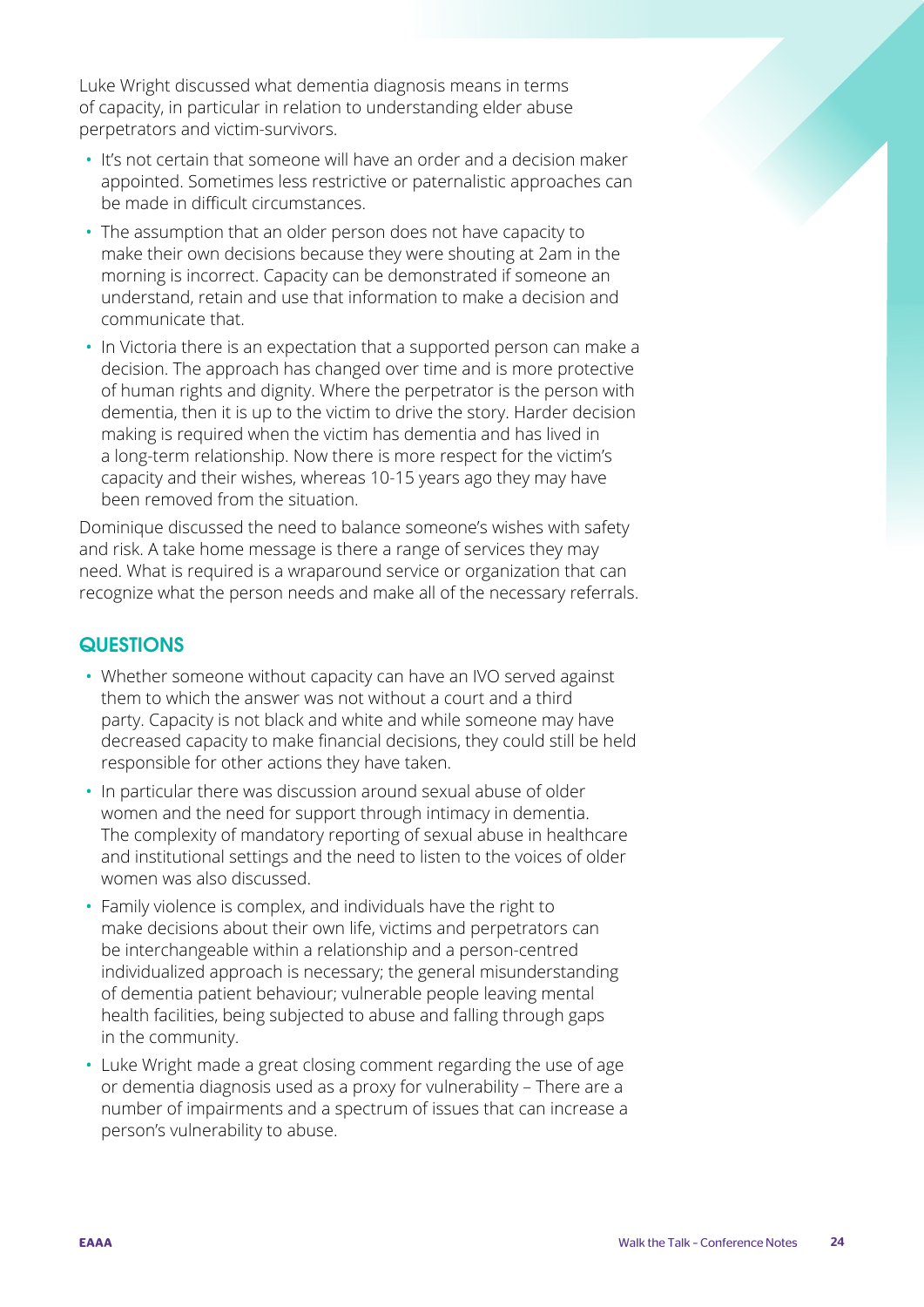#### SPEAKER SUMMARY – SARAH JUDD-LAM

#### *Preventing elder abuse through a family-centred approach using supported decision making*

- The increase in person-centred systems has increased the emphasis on supported decision making. This brings up the issues of decisionmaking capacity, abuse, and preventative opportunities. Carers NSW is addressing the need to support carers.
- This includes identifying the needs of carers, and how to identify and prevent abuse. Key considerations are supporting decision making and a shared understanding of the persons requirements.
- There are three key propositions:
	- 1. Shared decision making is key
	- 2. Early facilitated conversations can address problems before they arise
	- 3. Information, support and training for family and professionals to build understanding and skills to identify and prevent elder abuse.

#### SPEAKER SUMMARY – MICHAEL PERKINS

- Michael Perkins from Autonomy First, is a Lawyer and a clinical neuropsychologist. A blended medico-legal service. To communicate with the client/patient, their supporters and family from the perspective of law and clinical neuropsychology. Use the legal description to understand their decision-making capacity. A high number of referrals come in. Initially a simple screening conversation. And the purpose is a sustainable future for the patient.
- After two years running the service, one in two referrals are people under care who don't have the ability to express their will and preference in a reliable way. The research indicates there are one to two decades of cognitive decline before the dementia diagnosis sets in. Early intervention is necessary. Healthcare sectors approach to SDM (supported decision making) for better care outcomes. As a lawyer, Michael is better aware of agency, etc. There are four archetypes of decision making include autonomous, dependent decision maker, delegator, and supported. Working out who is delegating (their decision making) and who is supporting is a large task.
- Capacity assessment is not diagnosis bound. A capacity assessment trigger does not mean a person can't make a decision; it means understanding capacity in context. At the heart of the decision-making ability. Five criteria have evolved from the practice: Understanding, knowledge/insight, believability/rationality, reasoning/ adaptive capability, and proactivity. To evaluate decision making, start by asking 'why?'. Decision making needs to be assessed as early as possible, such as at the early stages of dementia diagnosis. Lawyer can only act within the decision-making ability of client, and this needs to be assessed every time.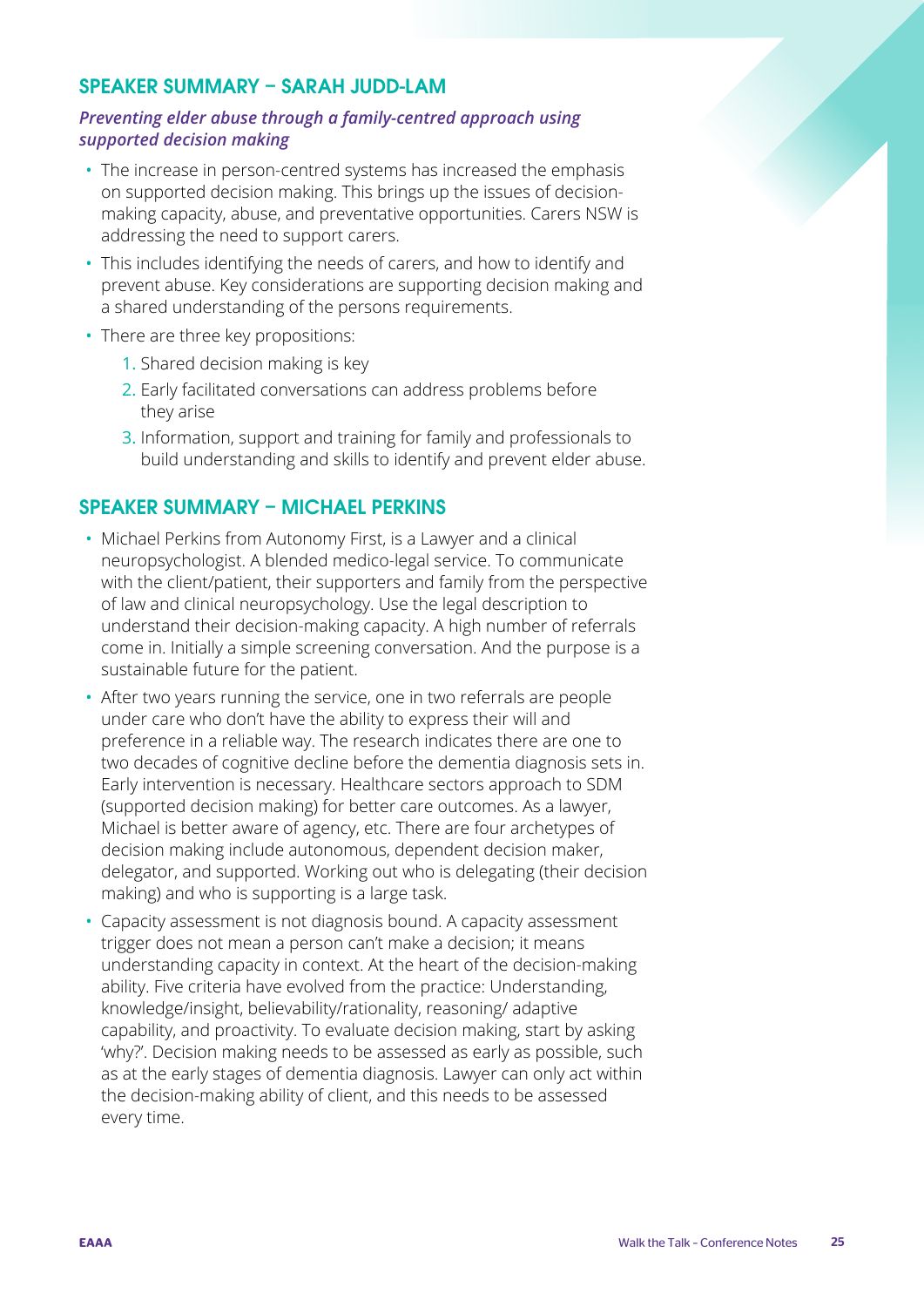#### SPEAKER SUMMARY – MEGAN FROST

- Megan Frost presented on the 'Let's Talk Mediation support service. Elder mediation is built on the national trial based on Canadian mediation model and is unique.
- At Relationships Australia 'Let's talk' works with older people, their families to improve relationships, safety and wellbeing, future planning and living. It is centred around the rights of the older person; Their wishes are respected, their rights upheld. It serves as a key referral point and around half of clients calling in are the older person themselves. Some clients have not moved forward with mediation until a year from the first contact. Carers sometimes need someone like a mediator help them stay in their role in terms of their needs as well as their caring needs – a lot of the older people are actually carers.
- The process is voluntary, and agreements are based on goodwill. A point of difference with family mediation is that elder mediation can move forward without others. Being an elder mediator offers a different and rewarding path.
- Working and communicating well with other services is important, and 'Let's Talk' has key linkage with Carers NSW and Autonomy First. Police service interaction includes Multicultural Liaison Officers, Domestic Violence Liaison Officers and Aged Crime Prevention Officers.
- Points of discussion included what methods were used to assess people from CALD backgrounds; costs to clients of program delivery for 'Let's Talk' and Autonomy First. There are trained mediators that can deliver service in (Chinese) language, and where interpretation is required, interpreters are used, and communication is not solely taken from family members. There is still more work to be done to better address CALD, ATSI and LGBTIQ+ groups. Programs have started as no cost and are still determining best models to ensure access and future funding.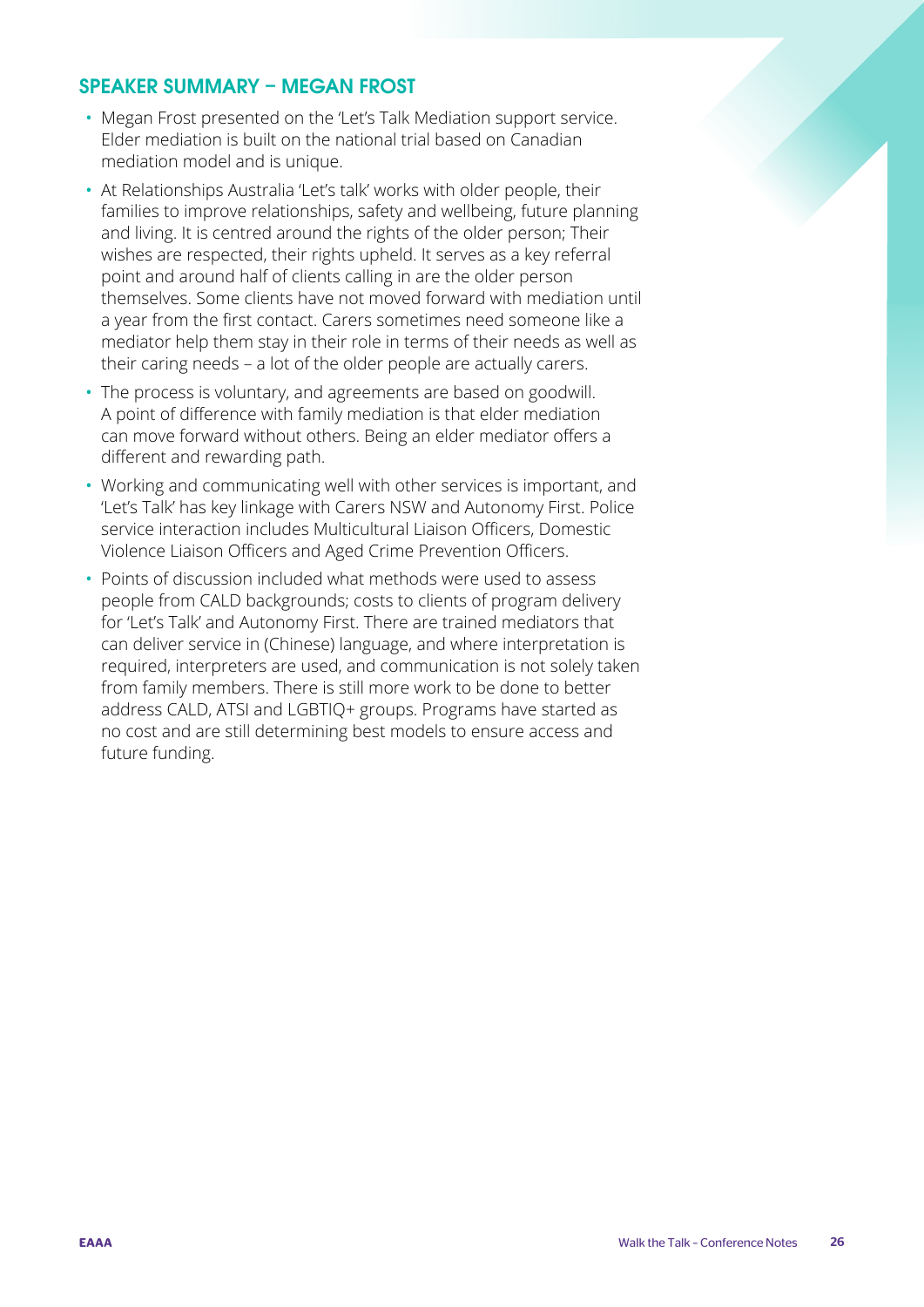## <span id="page-26-0"></span>Breaking Cycles of Abuse

| <b>Name of Rapporteur</b> | Sophie Frank                                                      |
|---------------------------|-------------------------------------------------------------------|
| <b>Session name</b>       | <b>Breaking Cycles of Abuse</b>                                   |
| <b>Session time</b>       | 12:00pm - 1:00pm                                                  |
| <b>Session room</b>       | <b>Breakout</b>                                                   |
| <b>Moderator</b>          | Lyn Mcgaurr                                                       |
| <b>Session speakers</b>   | Donna Askew, Kate Gibson, Jill Exon,<br>Natasha Spicer, Liz Orlov |

#### KEY POINTS

The first section of this workshop presented a focus on primary prevention and early intervention of elder abuse. Jill spoke of the ageist views some have in Australian society and Kate backed this up with the derogatory tone society speaks about ageing, this could lead to elder abuse in the future. Nikki spoke of the collaborative approach we need to take in order to reduce and in some circumstances eliminate elder abuse. This was impacted even more due to COVID-19 where older persons were isolated further from Australian society, in some extreme circumstances with their perpetrator.

In the second presentation, Natasha spoke about challenging ageism to end elder abuse. She spoke of the online services that lots of older people tend to utilise. This is an avenue to further explore as older Australians tend to engage with online platforms more than first thought, especially from COVID-19. Natasha's campaign for online service use is reflect, connect and support those older persons online. The campaign supports the inheritance not an entitlement campaign.

Liz spoke about supporting older Australians and the abuse they may face in the family violence context. Liz promoted the Steps for Respect campaign that supports women in intimate partner violence. Liz promotes forming a network and platform for seniors online.

#### SPEAKER SUMMARY – DONNA ASKEW, KATE GIBSON, NIKKI HARRIS-ALLEN and JILL EXON

#### *Breaking the Cycle of Abuse: Collaborating Across the Elder Abuse Prevention Continuum*

- We need to shift societal norms and reduce elder abuse before it starts.
- Focused on the response after abuse has occurred and early intervention within partnerships.
- Sees primary prevention occur more often to reduce issues
- Growing evidence of elder abuse evidence: links with ageism and elder abuse and how it plays a role.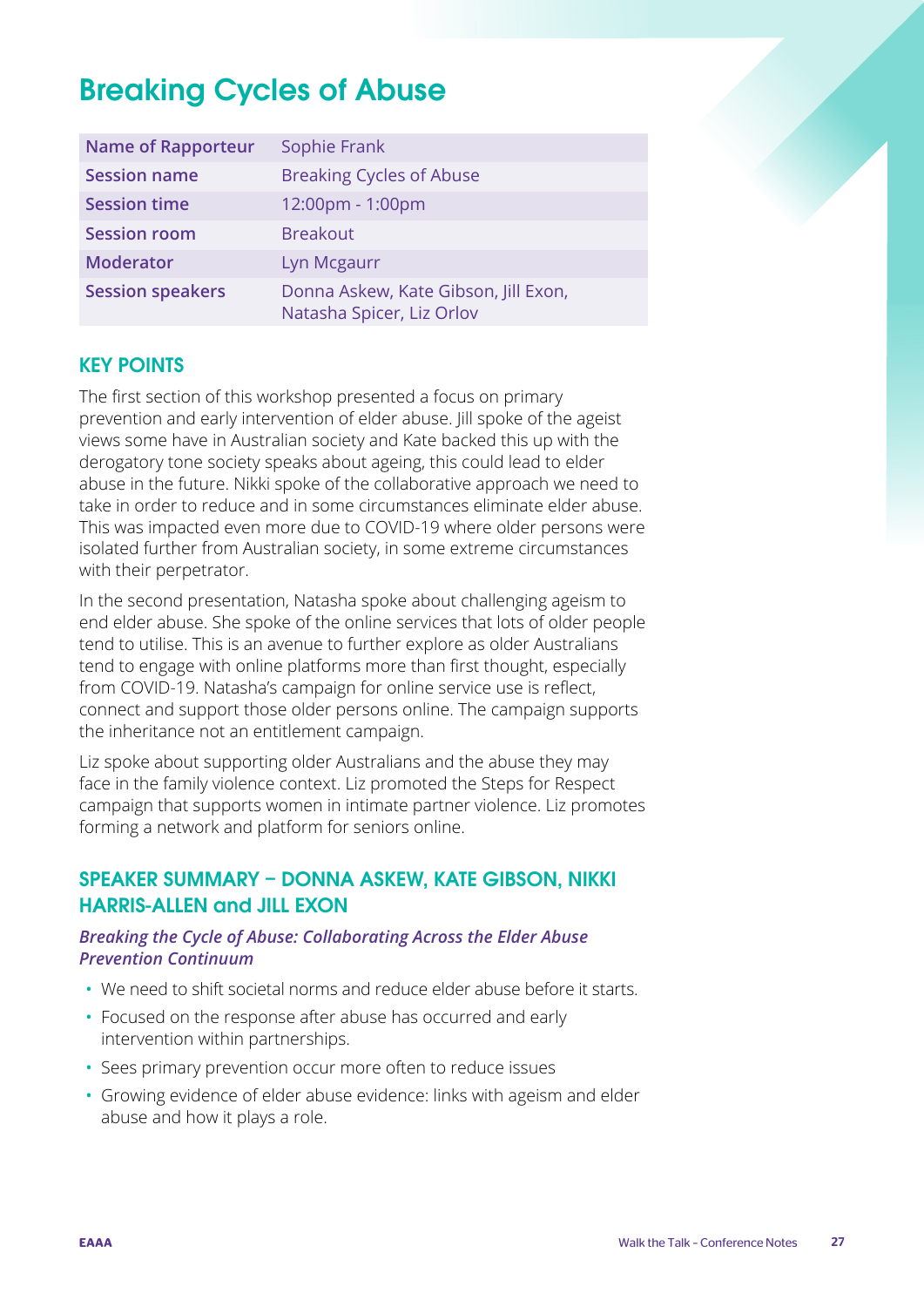- Experienced on a continuum: ageing is talked about in society in a derogatory light – where we learn these attitudes to behave towards older persons in demanding ways – this can lead to elder abuse problems.
- We need to ask how is elder abuse experienced? How do we inform each other of abuse and the interactions with ageism through the primary prevention lens?
- Inconsistency between types of prevention: prevent abuse before it occurs.
- Need to be asking what is happening in the environment that supports these ageist views.
- We need to ask what needs to change? We need to recognize the issue and promote the awareness.
- If we want to reduce elder abuse, we need to reduce the drivers of abuse in our environment.
- Presented a real elder abuse case that talked about the financial abuse they had experienced including physical abuse that they experienced from their son.
- Working across the continuum: primary prevention before it occurs, secondary prevention – identify the act and early signs of abuse, tertiary prevention (response): intervening after abuse has occurred.
- We need a collaborative approach to respond to elder abuse.

#### SPEAKER SUMMARY – NATASHA SPICER & LIZ ORLOV

#### *A Grassroots Approach to Elder Abuse Prevention: Reflections of the Frankston Mornington Peninsula Respecting Seniors Network*

- Respecting seniors: challenge ageism to end elder abuse.
- Primary prevention.
- Forms of normal engagement were impacted by COVID-19.
- Chose to take the approach online which grew the network considerably.
- Older people interact with online services more than first thought.
- Campaign: reflect, connect and support those online and engage with older persons.
- Supports the inheritance not an entitlement campaign.
- Can be adapted across Victoria but also nationally.
- Responding to elder abuse within the broader family violence context.
- Respect to women campaign support women in intimate partner violence through the steps for respect campaign which lasted 16 days.
- About forming a network.
- We need to provide a platform for our network seniors online.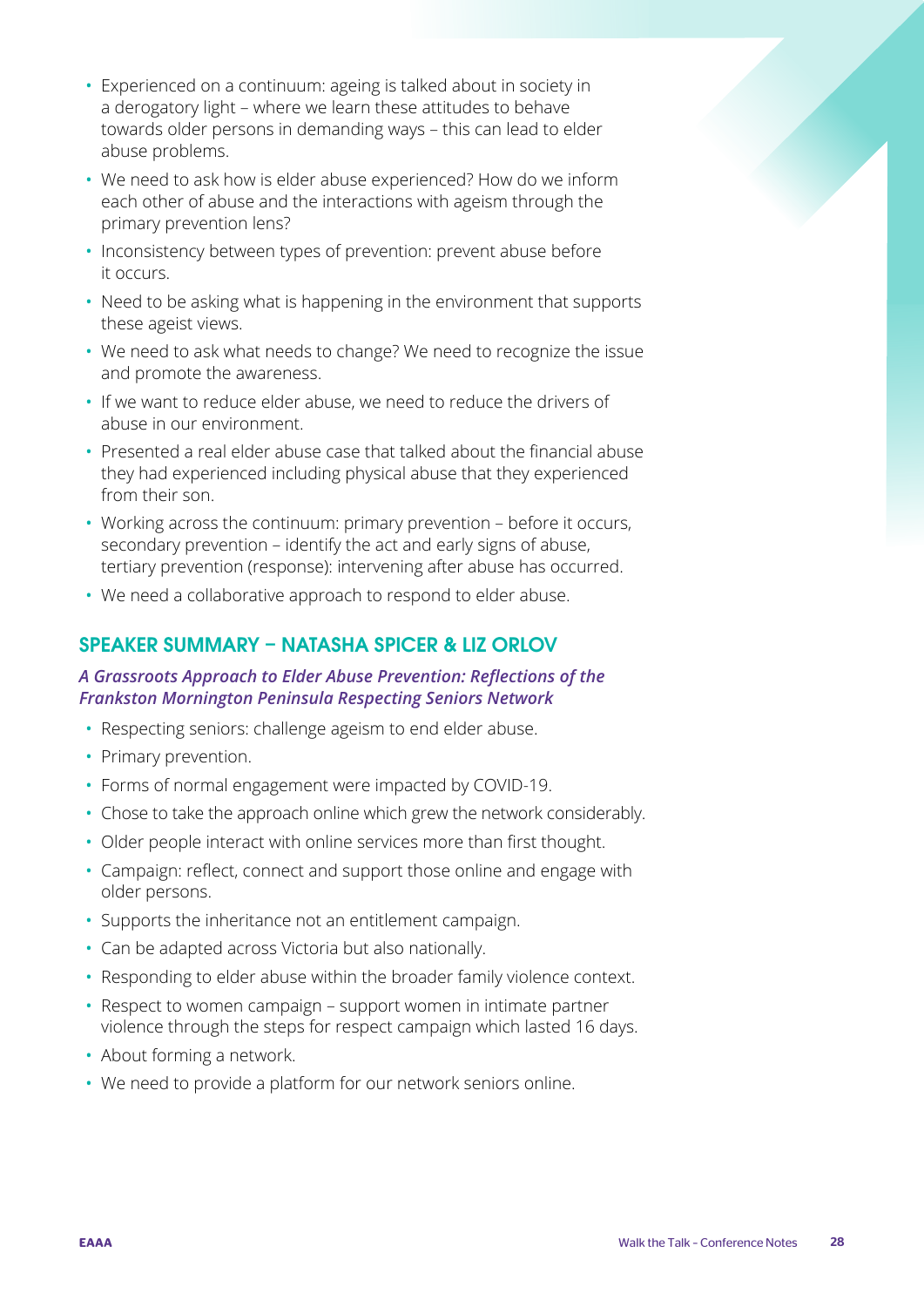## <span id="page-28-0"></span>Monday 2pm

### One Year on from the Royal Commission: Will the rights of older people be better protected?

| <b>Name of Rapporteur</b> | Jessica Lockitch                                                                                  |
|---------------------------|---------------------------------------------------------------------------------------------------|
| <b>Session name</b>       | One Year on from the Royal Commission:<br>Will the rights of older people be better<br>protected? |
| <b>Session time</b>       | 2:00 <sub>pm</sub>                                                                                |
| <b>Session room</b>       | Plenary                                                                                           |
| <b>Moderator</b>          | Samantha Edmonds                                                                                  |
| <b>Session speakers</b>   | Ian Yates, Val Fell, Danijela Hlis,<br>Kevyn Morris, Theresa Flavin                               |

#### PANEL DISCUSSION KEY POINTS

- 12 months since final report of Royal Commission into Aged Care (RC). RC recommendation implementation is a 5-year journey, but it's good to reflect from one year on.
- Panel: all (bar one) panellists are members of OPAN's National Older Persons Reference group; three panellists are members of the Council of Elders. OPAN provided funding for providing education and advocacy support for those at risk of or experiencing abuse.
- Importance of co-design.
- Hearing older people's voices; listening to them and acting on them.
- Importance of consent and supported decision making.
- Importance of human rights.
- Respect and cultural safety, and the role it plays in preventing elder abuse and in making environments safe for our older people.
- We as a community are responsible for calling out elder abuse out; up to us to raise the profile of elder abuse.
- Need laws and regulations that are implemented and enforced.
- Need to address ageism and stop using the language of ageism.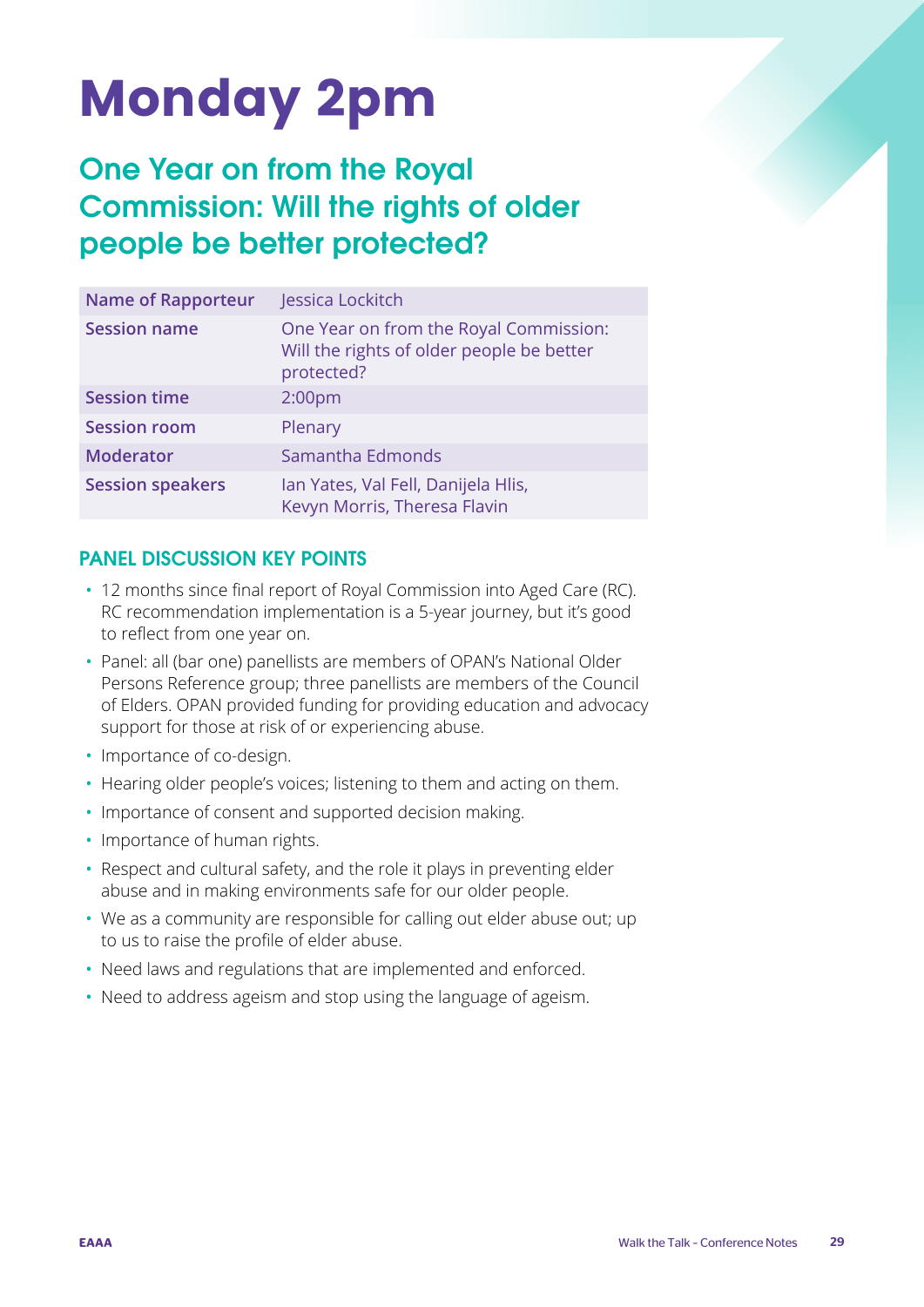#### Q: Why come to the conference?

#### **Theresa:**

- Living with dementia.
- Wanting to highlight gaps in the Royal Commission.
- Importance of codesign and bringing people with dementia on board to design and implement strategies; to allow people with dementia to be a part of the conversation, not just an add-on.
- Gap of human rights implementation and acknowledgement in Royal Commission recommendations.

#### **Kevyn:**

- Living with dementia, Indigenous Australian.
- Questions of the effectiveness and consistency of policy and practice; differs from state to states.
	- > Confusing for elderly people, health professionals, those with dementia, etc.
	- > Covid19 highlights gaps regarding a charter of rights.
- Many elderly people are isolated and neglected; the system is nonexistent and failed dramatically.
	- > E.g., Indigenous lady removed from hospital space because they needed her bed and was taken to a transitional nursing home. No family or Indigenous liaison officers were contacted about her relocation. May have had severe impacts on her mental health, especially if she was a part of the Stolen Generation. No consideration for her wellbeing.
- "All these questions, and no acceptable answers"
- Many more stories that we don't know about.

#### **Danijela**:

- Importance of conference to discuss and observe.
- Not just the responsibility of police and government, up to us too as workers and family to be responsible for what is happening.
- Interest in abusive actions "out of love", e.g., adult children wanting what is best for their parents and putting them into residential aged care  $\rightarrow$  "who told them that is what's best for their parents?"
- From a Culturally and Linguistically Diverse (CALD) background.
	- > More needs to be done for advocacy for older CALD and First Nations communities.

#### **Val:**

- Came to conference to learn about what others are doing; importance of learning what's happening everywhere; where others are and what they're doing to represent everyone.
- A need to change culture and intergenerational society.
- "Help one another from the cradle to the grave".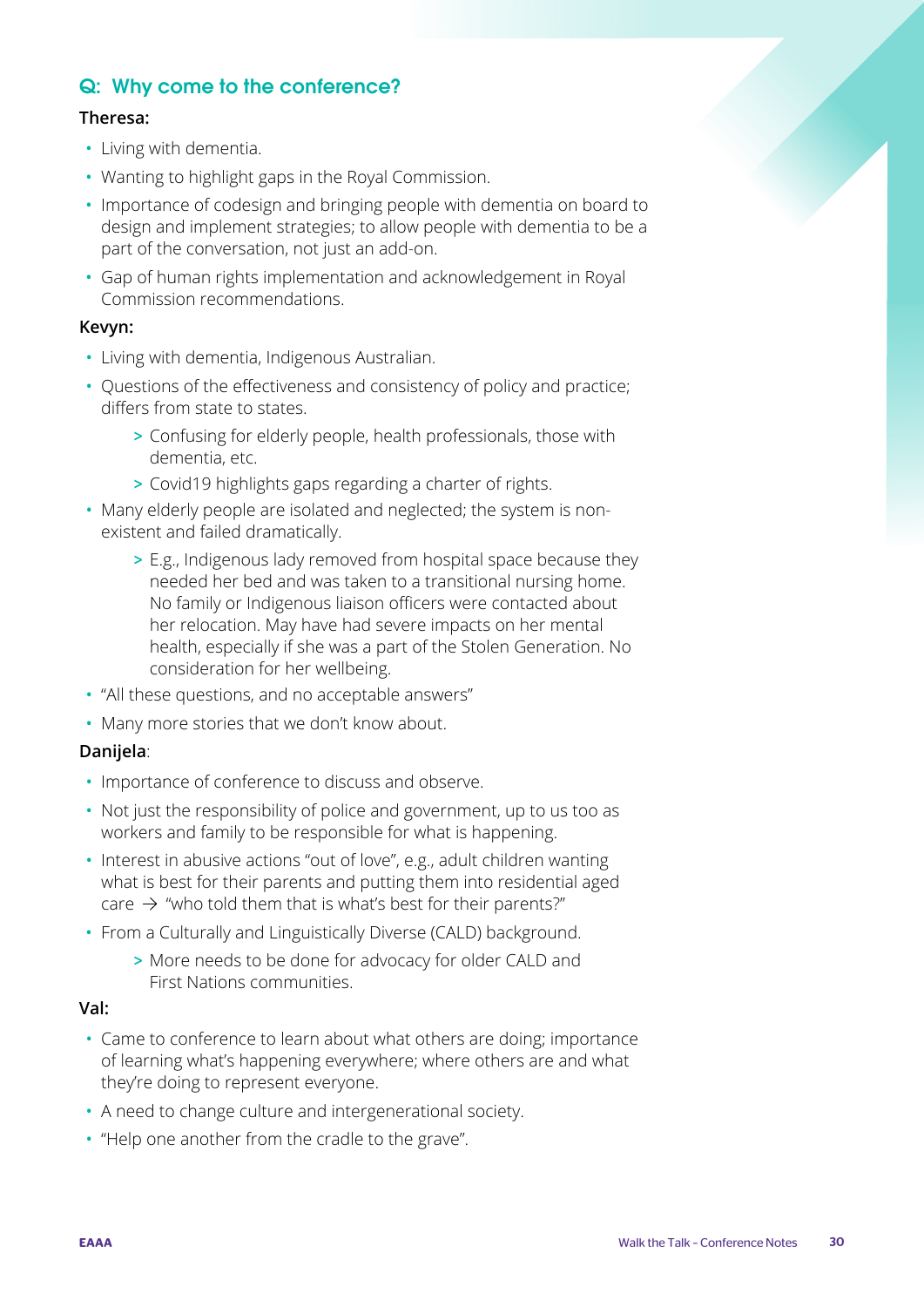#### **Ian:**

- Many examples across Indigenous, CALD communities, etc. throughout the pandemic.
- Speaking to Danijela's point: "have we institutionalised a process which itself is abusive, but we don't see it?"
- Royal Commission had holes but is a lever we can use in the way the Government works to change issues.

#### Q: Is this time any different? Do you think we'll get the transformation in aged care?

#### **Ian:**

- RC and the government's response is the most comprehensive set of measures seen in Australia thus far.
	- > Quite comprehensive and interrelated, measures reinforce each other
- Reforms will advantage better providers in system and put more pressure on lower quality providers to improve.
- Bias towards more homecare in the community; more people in homecare packages than residential. A game-changing degree of change, pandemic accelerating, balance shift.
- Encapsulation of new system in an act is critical. Providers will tell you too much regulation, but certain percentage of providers need it.
- Caveat: in the end, whether it transforms aged care, it's not just what the government has done, it's also if the community thinks differently towards aged care and older people.
	- > We have a cookie cutter approach with what to do with elderly people when they get frail and older.
	- > Up to the whole community, not just the government.

#### Q: Do you think the recs will support prevention for First Nations and what else would you like to see change?

#### **Kevyn:**

- Australia has failed to implement domestically the terms of the two founding covenants: Australia's ratification of both covenants: ICCPR and ICESCR and other human rights treaties have had little influence in Australia.
- Australia has never adopted these into domestic law.
- Key feature of the legal situation: number approaches suggested but nothing implemented or changed.
- "Until they make it law and legislation, I don't put any faith in any of these recommendations".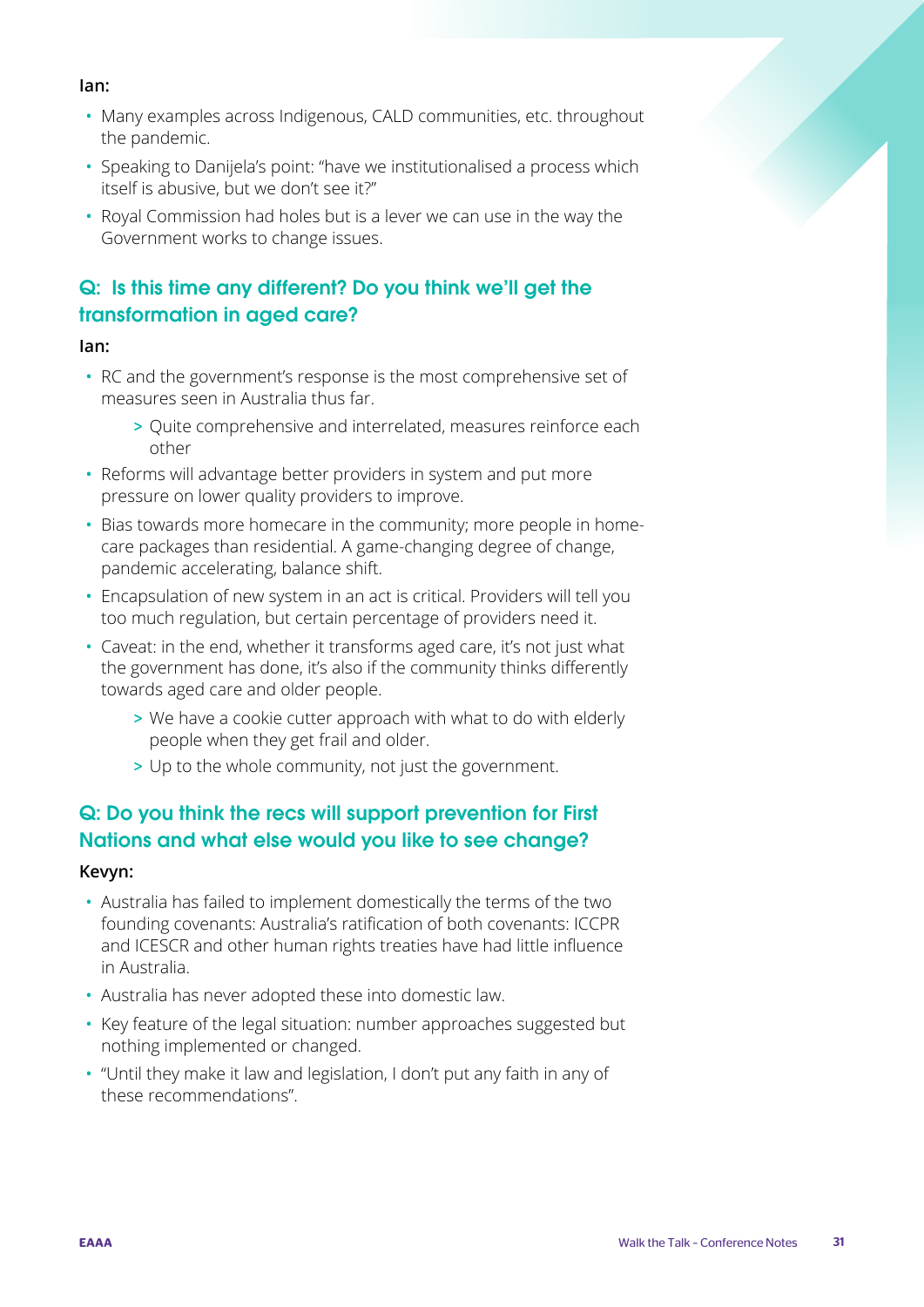#### Q: Unique experiences of abuse for CALD people and where should implementation of recommendations focus to support CALD communities?

#### **Danijela:**

- Don't just need recommendations, need laws and regulations, need action when those are broken.
- Poor communication with health providers due to language barriers.
	- > Serious misdiagnosis and lack of consequences for not meeting requirements.
	- > Why are service providers not trained to use tools to help?
	- > We don't talk about the abuse by lack of interpretation for health professionals to provide services; accreditation should not be given if service providers cannot provide services to everyone.
	- > Funding shouldn't be given to studies that exclude CALD communities.
- Restrictive services are used because providers can't translate or don't have dementia specialists to understand people's needs.
	- > A question of consent; should need to get family or an advocate to communicate and advocate on their behalf.
- Educate older people to stand up and protest; "give them and us a voice."

#### Q: What lessons do we have to learn to go forward with the transformation of aged care? What have you seen?

#### **Val:**

- A lot of social isolation outside of residential care (as well as within).
- Residential care barriers to family seeing the person they've been caring for years.
- No attention given to informal carers; no respite services.
- Carers can't come to people's homes because of Covid19 contact or burnout.
- Social isolation impacts person with dementia, but also impacts carer as their only support.
- "Things are not as good as they used to be."
- Having to make decisions about residential aged care because of poor home care; either have to go to hospital because there's no rooms in a facility, or facilities aren't taking new residents.
- Need to have a pandemic workforce or practices in place.
- Social isolation in nursing homes.
	- > Residents get depressed and not moving as much, leading to reducing mobility and loss of muscle tone – can't be bothered to do or eat anything.
	- > Fatigue and lack of appetite leading to dehydration.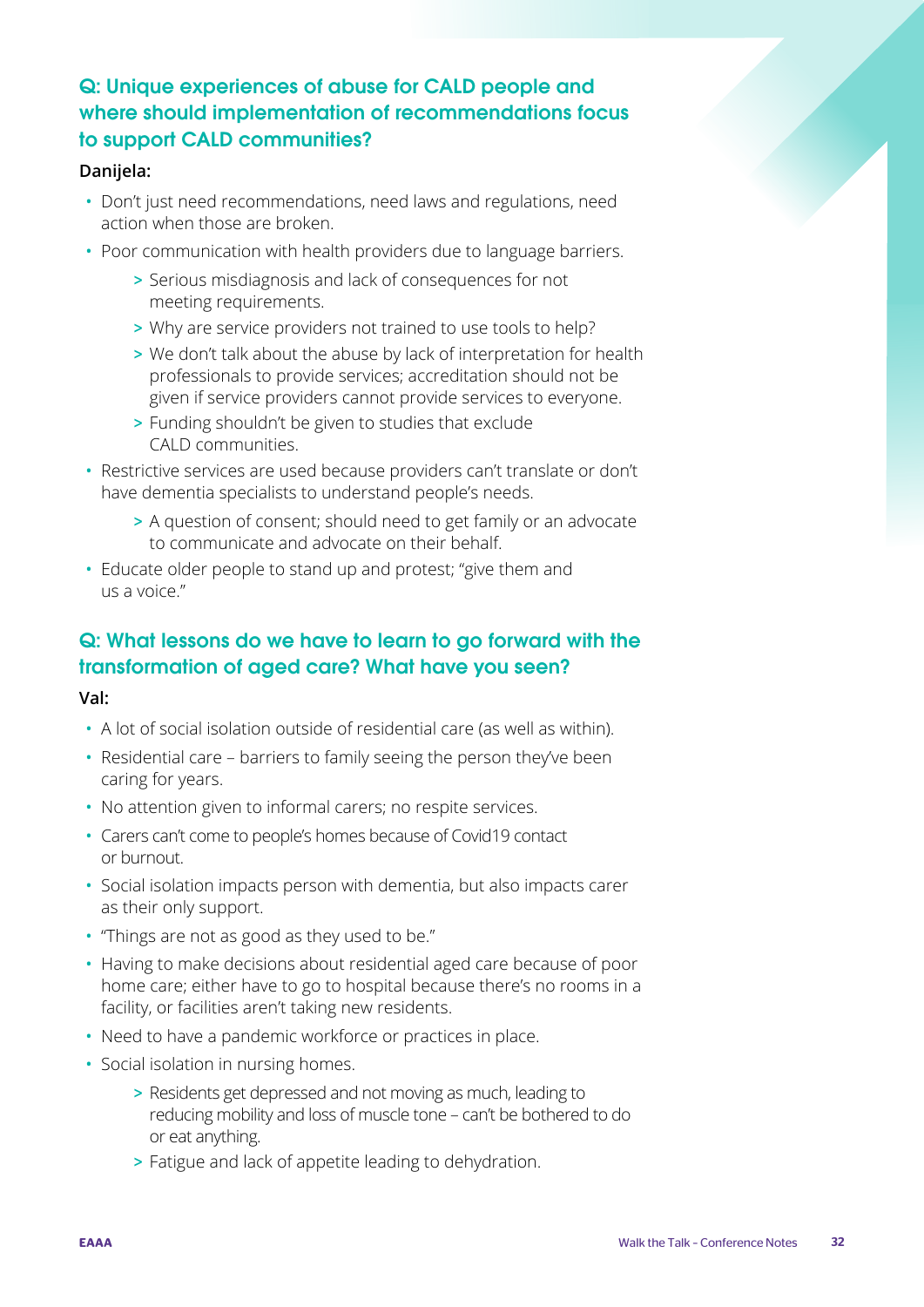- > Nobody there to help.
- > Lots of workers (who are trained in dementia) who have just left the workforce, however there are limits to how much they can casually work as it would affect their pensions  $\rightarrow$  what if it didn't have an influence on pension? Importance of these volunteers/ casual workers.

#### Q: Barriers that heighten risk of abuse. Approaches that may assist.

#### **Theresa:**

- Superfunds had to have a level of understanding of risk management planning in future. Normal practice in banking and insurance in many years. Why are we still working with a backward-looking, compliancebased, aged care act; when we should be learning from the finance industry that's so successful in Australia, and get a forward-looking, risk-based approach to regulation that will actually give freedom to retirement homes and providers to service in a way they know they can best.
- Shed some light on an area of abuse: sexual abuse of people by their intimate partner, most particularly for older people with dementia.
	- > Statistics don't capture how much it is in the community at the moment.
	- > When you have dementia, you can't call a helpline and navigate a menu.
	- > When a diagnosis or suspicion of dementia occurs, why do we not roll out services to train families?

#### **Kevyn:**

• No doubt in Australia that intimate partner abuse is primarily perpetrated by males. Worse in Indigenous communities but it also happens to men. Must accept domestic violence and abuse happens on both sides of fence.

#### Q: The Final Report recommended SIRS scheme in aged care at home. Will this make a difference and how should it work?

#### **Ian:**

- RC recommended a "beefing up" of residential care SIRS and its application in home care.
- The point is not the reporting; the point is that it means the provider has a process for identifying, analysing, responding to, and preventing it from happening.
	- > Point is to make sure you have systems and a capacity to identify them and then move to prevent them.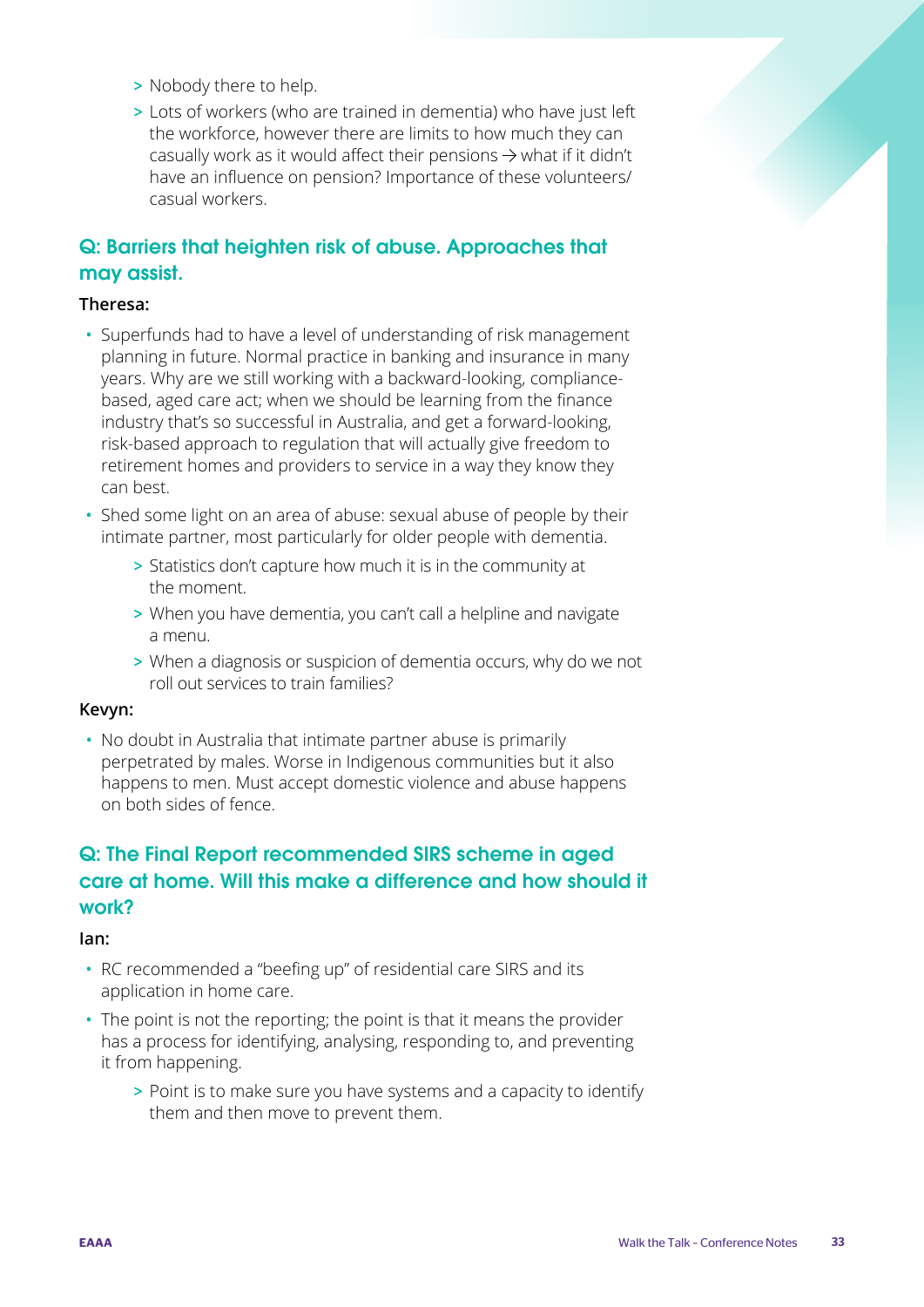- Design process for homecare has only just started; it's important that the scheme empowers rather than removes agency of people receiving homecare.
- The only real informed person is the person receiving the care.
- New design is about how we reach out and engage and empower users of services; how we put law behind it.
- Fundamental cultural shift, shifting culture around and changing system as a whole.
- RC didn't get everything right, but it's a trigger for getting the government to act; it doesn't mean we can't improve on what they said.
- RC written by lawyers which means they don't always understand what consumer wants and needs.

#### Q: What do you think of the proposed new Aged Care Act, and how will having human rights enshrined in the new Aged Care Act contribute to preventing abuse of older people?

#### **Val:**

- For me, having the right to maintain independence or agency, having the right to control my life, is the major thing: How and where I'm going to live, what I'm going to do, when I want to go into nursing home.
- Don't want people taking away autonomy presumably just because of getting older.
- While I have capacity, I want to make decisions. Before I lose capacity, I want to have supported decision making; need to have that in the act.
- Need to think about other forms of abuse that exist.
- Think a form of elder abuse is having people on the wrong side of the digital divide. Don't know what's happening in aged care, can't afford computers, can't afford data, iPhone, or homeless etc.
- A lot of elderly people not connected to internet, haven't got the access or right to be provided info and material from which to base rest of their lives.

#### **Danijela:**

- Concerned more about funding; dying before they get them.
- SIRS: should have a reporting system in place has a duty of care to document "at date and time I noticed a bruise."
- Abuse between residents, advanced dementia and other mental health; lack of funding means we don't have trained groups of staff to not leave groups of people, etc.
- If you can't speak English, how are you meant to report things?
- Any step will be in the right direction because the act is outdated. Any emphasis on human rights will be a step in the right direction.
- A rights-based approach also means the right to be heard, to be listened to, to be understood.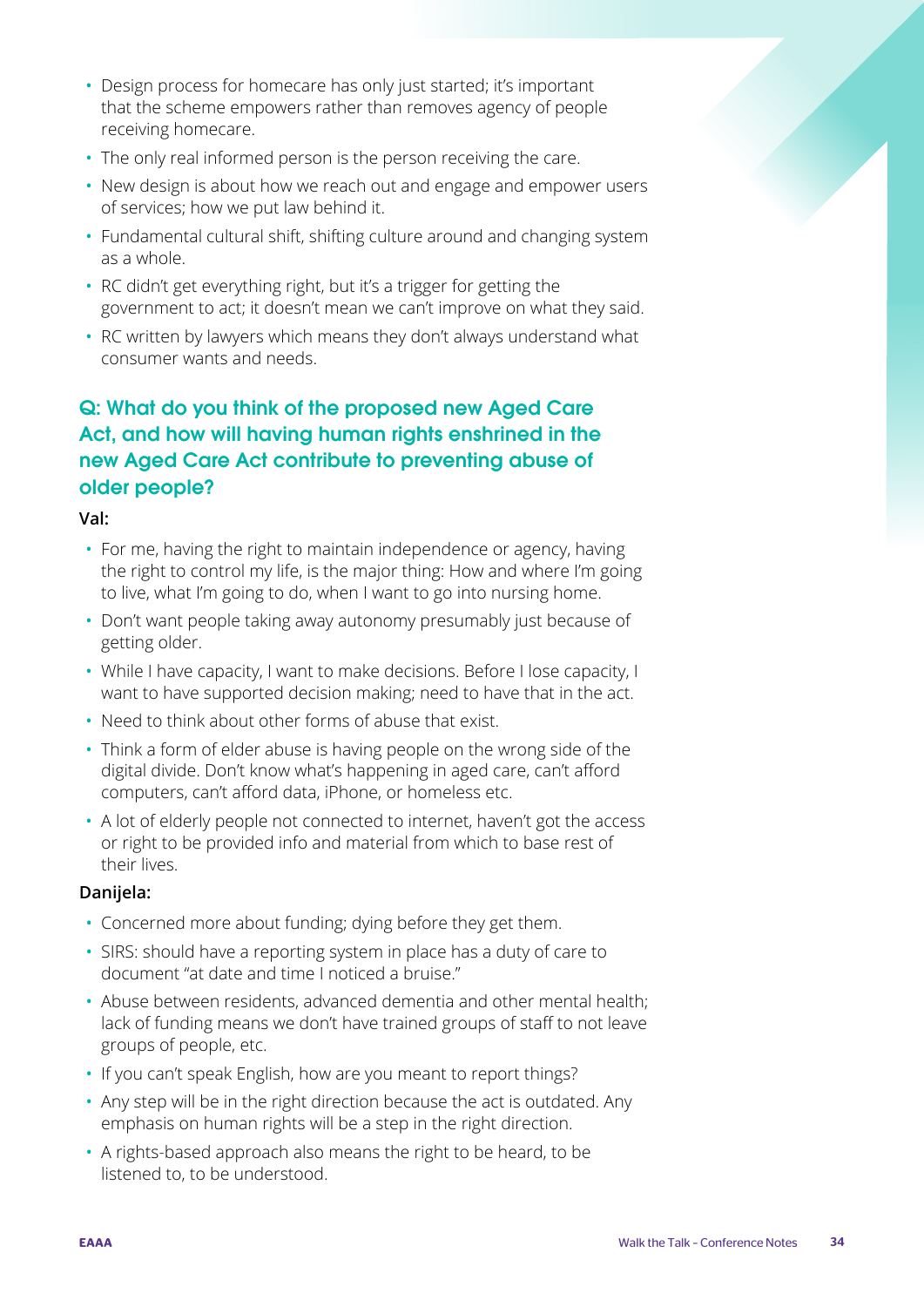- Need for interpreters.
- Need to consult with each other and co-design real laws and regulations that are going to bring us forward to better times in the aged care sector.
- Unpaid/family carers abused by system, govt, society: out of this comes further abuse, elderly get put in homes etc too early because carers can't continue; it's overused. More support and recognition, carers packages, will lead to reduced abuse.

#### **Theresa:**

- If human rights were enshrined in the aged care act, it would show there was some leadership starting to happen in this space from the government.
- We need to remove discriminatory name of aged care act, change ageist culture.
	- > A community care act that was human rights based.
- Change from being a country that's lagging. An amazing opportunity for change.

#### **Kevyn:**

- Considering Australia's attitude of Human Rights to Indigenous people, can't see human rights ever being implemented.
- Supported decision making is a great thought and well intentioned, however, what about accessibility for people in middle of nowhere, Indigenous, non-Indigenous, immigrants, refugees:
	- > Need equipment to find out what your human rights are.
	- > Inaccessibility due to legal terms, etc.
	- > "I've got dementia, where's my human rights?"

#### **Ian:**

- Understand and agree with comments.
- There WILL be a new act, and the federal government will define what's possible in aged care for at least the next decade.
- It's really important that as many people as possible are engaged in the process.
- Working with the Council of Elders to take into account their voice.
- Other people tell the lawyers what the act has to say so it's important to get involved.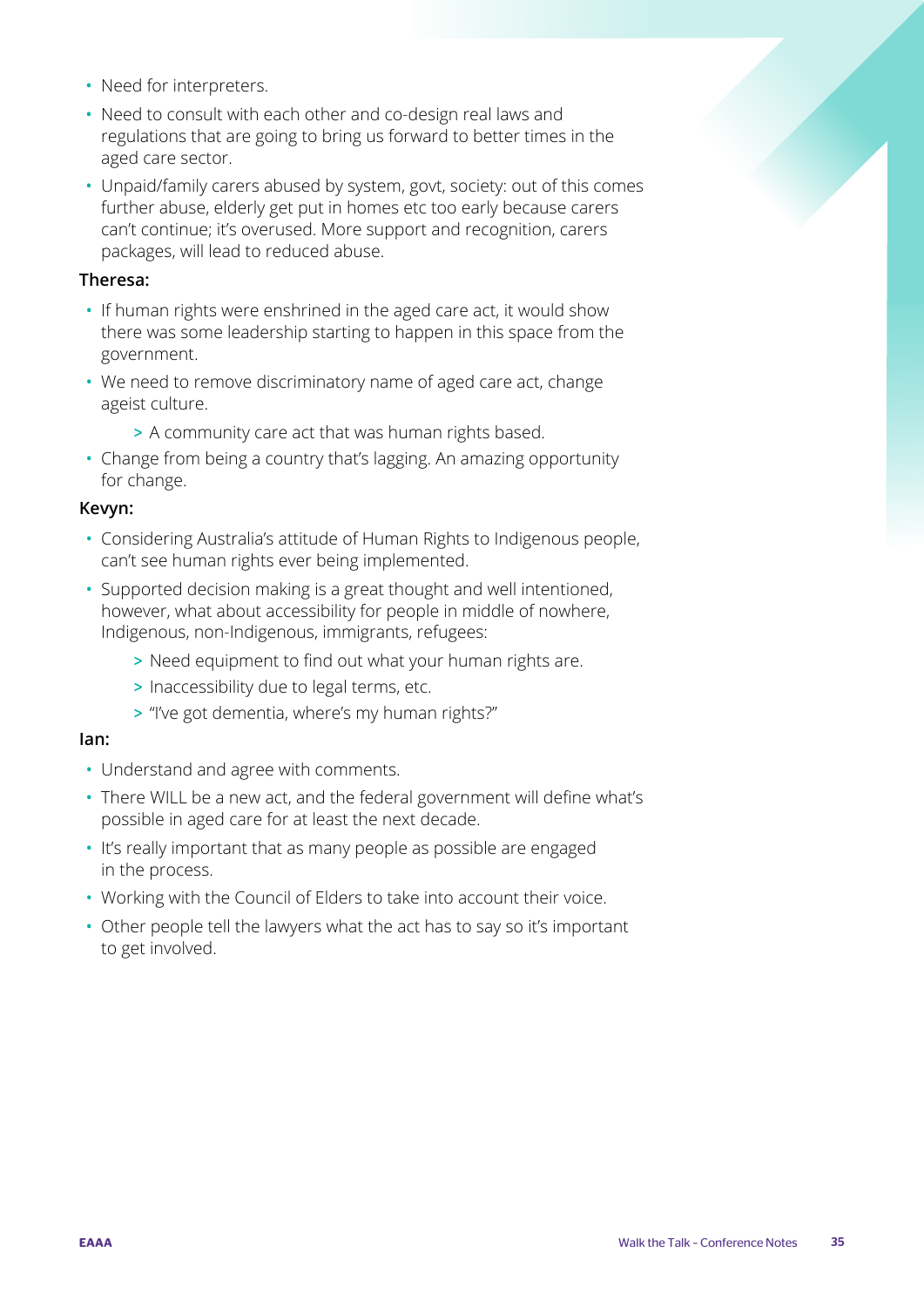### <span id="page-35-0"></span>One size doesn't fit all: How health justice partnerships deliver clientcentred care

| <b>Name of Rapporteur</b> | <b>Briohny Kennedy</b>                                                                   |
|---------------------------|------------------------------------------------------------------------------------------|
| <b>Session name</b>       | One size doesn't fit all: How health justice<br>partnerships deliver client-centred care |
| <b>Session time</b>       | 2:00 <sub>pm</sub>                                                                       |
| <b>Session room</b>       | <b>Session room Breakout 3</b>                                                           |
| <b>Moderator</b>          | Melanie Joosten                                                                          |
| <b>Session speakers</b>   | Lee Archer, Nikki Harris-Allan,<br>Tilé Imo, Belinda Lo                                  |

#### PANEL DISCUSSION SUMMARY

- One in five Australians have a legal problem, and not all know they have a legal problem or that there might be a legal solution. They tend to approach health practitioner, family or friends with their legal problems. Traditionally a lawyer comes from a community legal centre or legal aid to the health setting once a fortnight for clients to see them. In health justice partnerships a lawyer is embedded in the health setting, and can be focused on elder abuse, mental health, young people, or ATSI.
- Four main components of Health Justice partnerships are casework, secondary consultations (corridor consultations, for example prereferral), education for health staff and education for community or patient education.
- Nikki Harris-Allan presented on ELSA (Engaging and Living Safely and Autonomously), a collaboration between Eastern Health and Eastern Community Legal Service. One of 10 federally funded national service trials. Ten percent of elder abuse is intimate partner violence. A case example was discussed of an older woman who gained access to ELSA after a hospital admission following a fall. She disclosed IPV, and the ELSA team were able to meet with her son at the hospital and to assist the women into aged care as per her wishes. The ELSA team assisted to set up enduring power of attorney and manage credit card debt. The woman changed from disempowered to hopeful and empowered as the service helped her to choose a new life.
- A video was shared about Health Justice Partnerships in Queensland. Increasing recognition of elder abuse risk factors and early intervention. Lawyers are part of the team, with no distinction between lawyer and clinicians. Social workers perceptions of lawyers have changed. Secondary consultations i.e., hallway conversations, are possible, and other services and referrals available. Opportunity to help people when the legal help will make the most differences to them. Challenges lay in keeping the justice partnership front-of-mind and keeping an eye out for elder abuse. Vulnerable people in the community have complex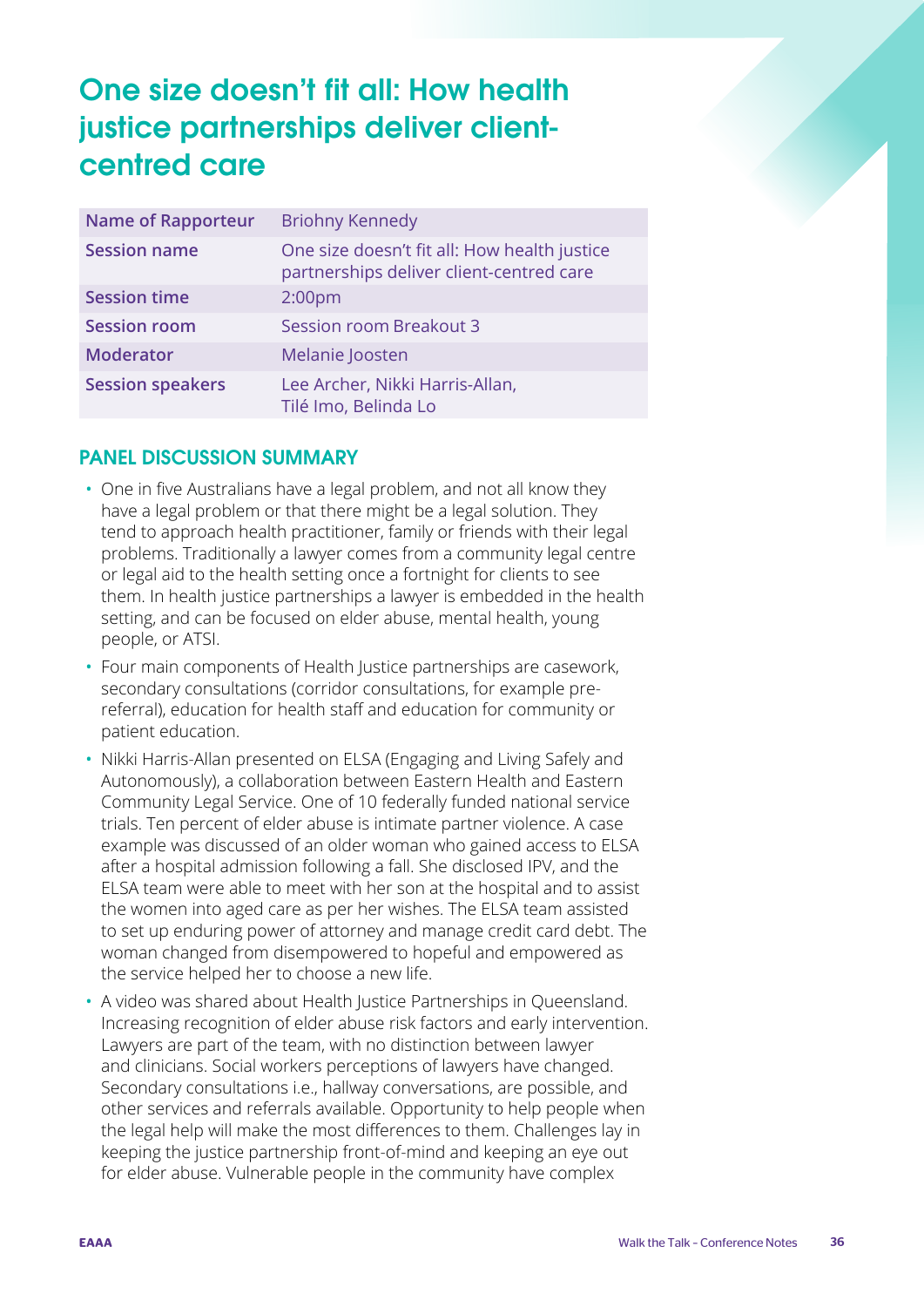issues, i.e., homelessness, so legal issues may be the bottom of their list. Finding safe environments to meet with clients (i.e., away from abusers that they live with). Lawyers can build strong relationships and provide one-on-one support to clients in a less transactional environment. Health Justice model should be properly funded and rolled out.

- Tile Imo then talked about Older Persons Advocacy and Legal Service (OPALS), a health justice partnership between Caxton Legal Centre (oldest in Queensland) and Metro-South Health. It involves a lawyer and a communities-based social worker. Can take referrals from community health. Identifying elder abuse in community. Human Rights approach. Community legal services reach marginalized people, de-mystify the law, and alleviate concerns (i.e., barriers to reporting elder abuse).
- Discussion around how health justice partnerships operate. Tile explained there is no one way to do it. There can be contracts and MOU's etc., but you need to figure out who the champions are in the health service. The key strength is that you are providing legal service as a social determinant of health and an international human right.
- Justice Connect provide several programs and 100 plus lawyers in NSW and Vic and pro Bono partners. They receive funding from philanthropists and state governments and have seven different health partnerships, with seven different models. The strength is that it is relationship-based. When it works well it is organic and innovative., but changes in personnel etc., makes it more difficult. If there is difficulty you need to ensure structure and executive buy in, with up-to-date MOU's so people know what to expect. Need to have a way of dealing with conflict or problems when they arrive. Social workers are very knowledgeable; They know what happens in a hospital, who to talk to, and micro and macro solutions.
- The impacts of the pandemic were discussed. Tile said that during COVID they have had to work on and off; Visibility is key, and those hallway conversations were missed.
- For Justice Connect the partnership struggles when a lawyer is not onsite; referrals weren't being made during lockdowns. Patients were also not turning up at the health service. Developed a methodical education program to increase awareness in the health service.
- Opportunities for health justice partnerships were also discussed. For Justice Connect, a broader response to problem solving has arisen as the model has matured, for example a joint grant application for an elder abuse screening tool. Tile commented on unexpected opportunities to do with collaboration, cross-pollination and identifying systemic gaps. Tile – HJP's are new in QLD – model is based on informed consent (from the patient) for referrals. Creating a network of HJP's in QLD. Marrying services with health services (World wellness group).
- Lee commented that HJP's are in their infancy and there is an appetite to see how other partnerships are working.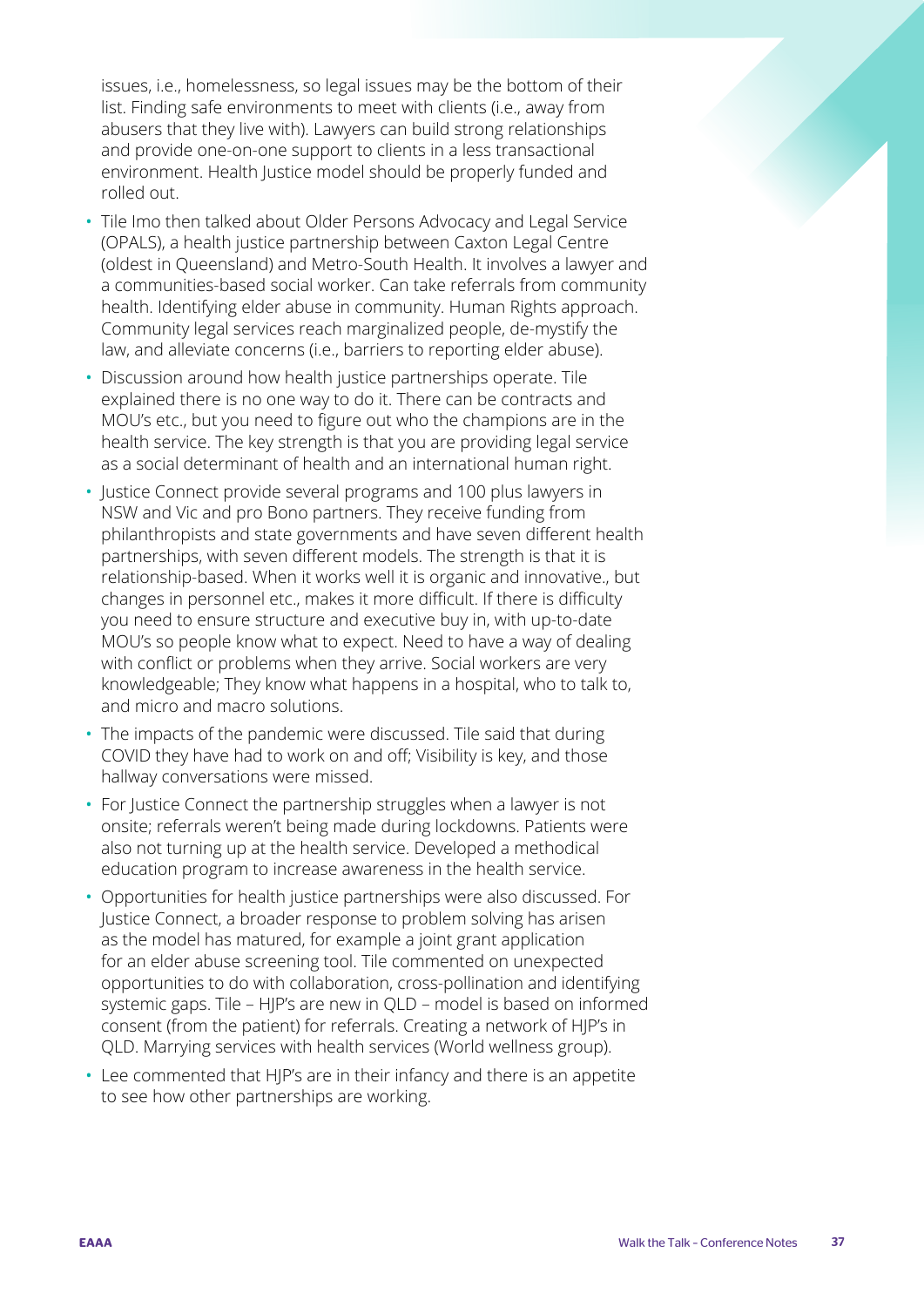- Take away messages included that health justice partnerships have been a great innovation which is difficult in the community sector; If you have an idea, go for it; and Opportunities to learn about perpetrator responses and how to respond to perpetrators of elder abuse.
- Questions included those about capacity and decision making, is there a better understanding between lawyers, health and social workers? what could be changed about the partnership model; accessibility for CALD groups; what the next innovations are and have lawyers' perspectives changed.
- The panellists all responded, with some key points as follows: Everyone has benefitted from the partnerships and different lenses are important, data collection can be burdensome and there needs to be more funding, so the services are available to everyone. There are efforts to include lawyers with multiple languages, and printed materials for languages other than English, but there is also a need to engage with CALD groups to dispel fear of the law. Expansion and growth are needed and to do this, providers will need to work together as a community of practice. Lawyers working with social workers and health produces a sum that is greater than the whole. Lawyers have had to lead the supply to their demand and have learnt the benefit and value of early intervention, and the value of the non-lawyers in the client's journey.

# Perspectives on Financial Elder Abuse

| <b>Name of Rapporteur</b> | Sophie Frank                                                      |
|---------------------------|-------------------------------------------------------------------|
| <b>Session name</b>       | Perspectives on Financial Elder Abuse                             |
| <b>Session time</b>       | 2:00pm - 3:00pm                                                   |
| <b>Session room</b>       | Breakout 4                                                        |
| <b>Moderator</b>          | <b>David Strong</b>                                               |
| <b>Session speakers</b>   | Rebecca Edwards, Senior Sergeant Alasdair<br>Gall, Shannon Wright |

# KEY POINTS

• Rebecca and Alasdair spoke of the issues older Australians experience when reporting financial abuse to the police in VIC. They spoke of a trial unit that is specially trained in leasing with older persons and their reporting of financial abuse which tend to be a hidden issue mostly perpetrated by family members. The aim of the trial was to increase reporting, higher satisfaction of clients, increase understanding of the capability of police, heighten collaboration and increase prosecutions. The evaluation so far shows an improvement of both agencies and better access to organisations for support of financial elder abuse, improved understanding of elder abuse, and better access to older Australians to specialist police officers.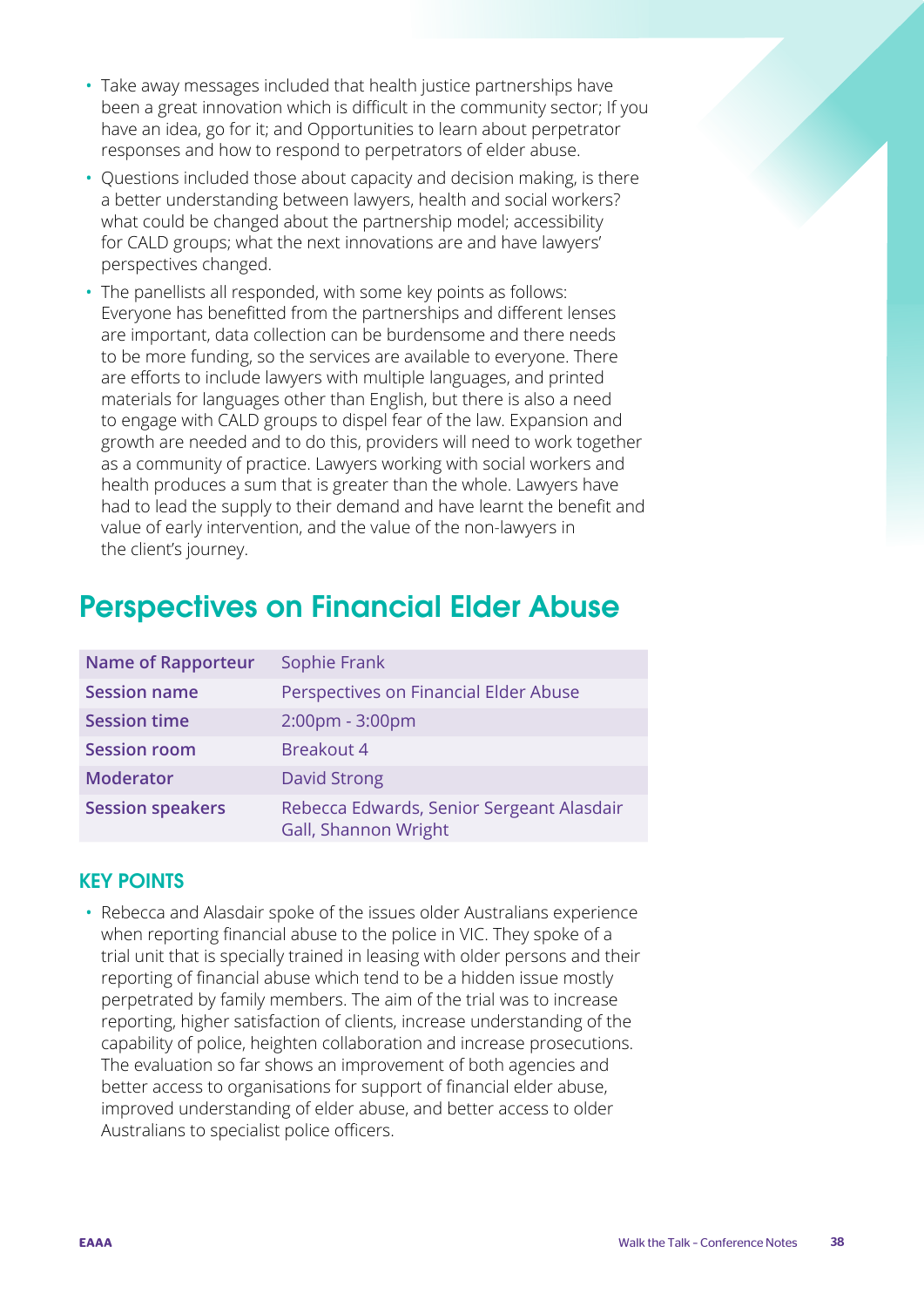• Shannon is from the Senior Rights Service, a society that respects and upholds the rights of older people. They supported the Money Matters Campaign which was both a television and radio campaign that targeted older Australians with differing language backgrounds (English, Arabic, Hindi, Cantonese and Mandarin). It is a communication tool to combat financial abuse. The program demonstrated a 100 percent increase in calls for financial abuse compared to the previous year.

# SPEAKER SUMMARY – REBECCA EDWARDS

#### *Victoria Police's Financial Elder Abuse Trial: A Partnership Approach*

- SRV's experience with police pre-trial: incorrect identification of perpetrator in family violence callouts, no willingness to assist older person to remove the perpetrator, police told the older person nothing could be done, and financial abuse concerns were a civil matter.
- Ring us back when something serious happens.
- Financial abuse vs criminal offending: lack of documenting from all parties, verbal agreements are difficult to prove in a court of law, cognitive issues of the older person, victims are unwilling to report due to family getting into trouble, the carer is the perpetrator.

# SPEAKER SUMMARY – ALASDAIR GALL

#### *Victoria Police's Financial Elder Abuse Trial: A Partnership*

- Elder abuse is on the rise; Predominantly the perpetrator is an adult family member.
- Financial abuse is a significant issue that is hidden.
- There are 32 IPV and family violence units in Victoria that are nuance in Family violence including elder abuse.
- Aim of the trial: different types of financial abuse, strengthen reporting channels, police response, understand the options to protect victims of financial elder abuse and early interventions.
- Aim of the trial: increase reporting, investigations, higher satisfaction of clients, awareness and capability of police, collaboration, prosecutions.
- What have we done? 4 trial sites, new reporting pathways, increased awareness, publications and resources.
- Evaluations: multi-discipline between agencies, integrate training to banks etc. improve knowledge of agencies, improve access to the system/organizations for support.
- Victims are more accepting to police response.
- Strong policy developments in the banking sector/community health sector.
- Limitations: geographical boundaries and need more support from sector agencies for expansion, need better communication from staff and those on the frontline, need better data collection.
- Post-trial: improved understanding of investigating elder abuse, relationship with the forensic accounts Victoria, improved client satisfaction, access to experienced police investigators in the matters of elder abuse.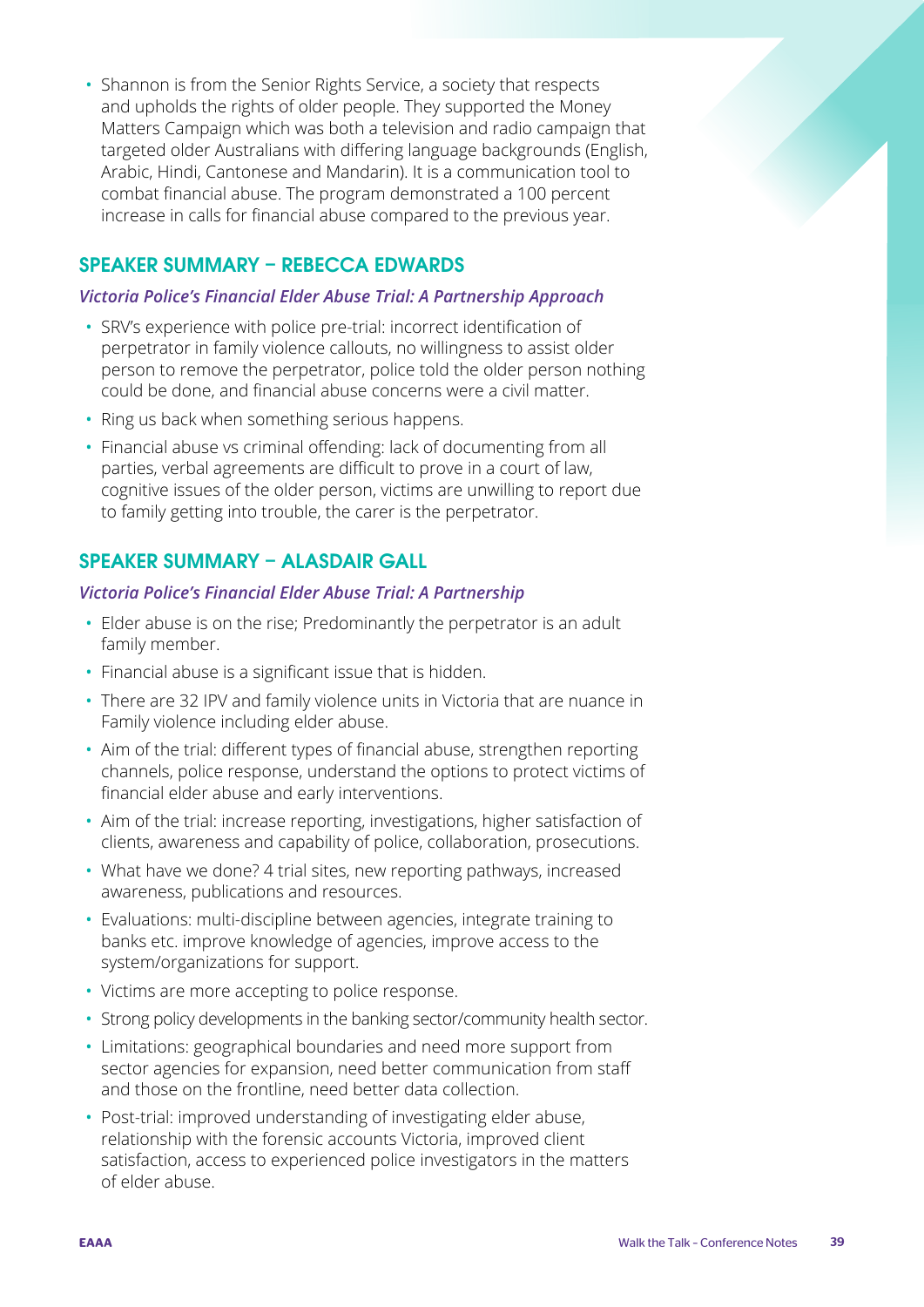### SPEAKER SUMMARY – SHANNON WRIGHT

#### *Money Matters: Combatting Financial Abuse in Diverse Communities*

- Senior Rights Service: society that respects and upholds the rights of older people.
- Regional reach. 9313 inquiries, 380 were about elder abuse.
- Communication tool: to combat financial abuse.
- Older people were quite isolated due to COVID-19 and the strain of COVID led family to move in with older family members.
- Money Matters campaign: radio campaign for the senior rights service.
- Target audience: first nations, English, Arabic, Hindi, Cantonese, Mandarin.
- SBS radio: over 200 commercial spots in NSW/VIC respectively.
- Social media campaign as well.
- 100% overall increase in calls related to financial abuse compared to the previous same period.
- Won the MACA award 2021.
- Work collaboratively with AASHA, the Arab council and CASS.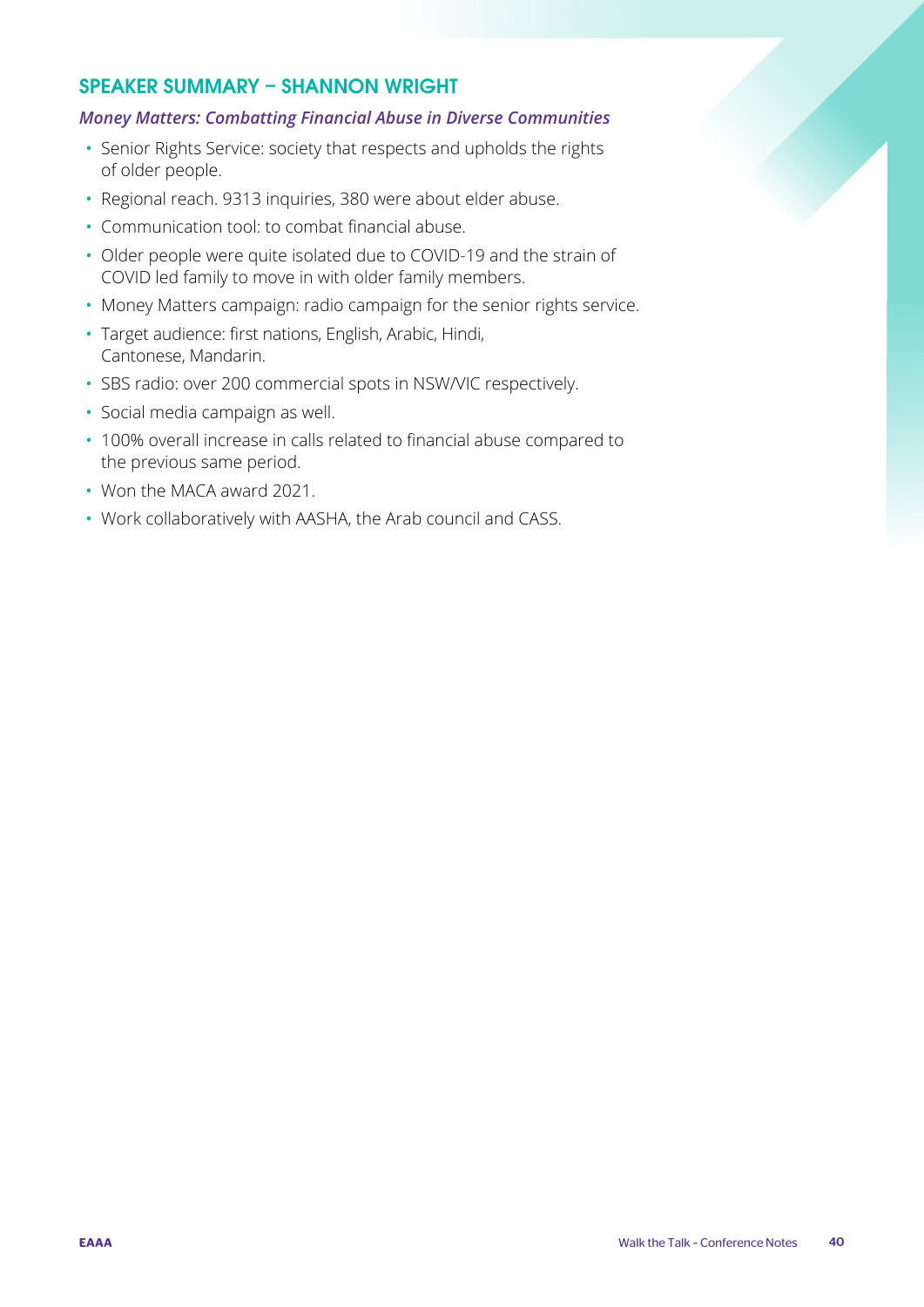# Tuesday 9.15am

# No More Humbug!!! Reducing Aboriginal Financial Elder Abuse in the Kimberly

| <b>Name of Rapporteur</b> | Sophie Frank                                                                   |
|---------------------------|--------------------------------------------------------------------------------|
| <b>Session name</b>       | No More Humbug!!! Reducing Aboriginal<br>Financial Elder Abuse in the Kimberly |
| <b>Session time</b>       | 9:15am - 9:45am                                                                |
| <b>Session room</b>       | Plenary                                                                        |
| <b>Moderator</b>          | Jenny Blakey                                                                   |
| <b>Session speakers</b>   | Natasha Short, Dorothy Lee Tong,<br>Maree Cutler-Naroba                        |

# KEY POINTS

- Natasha and Maree note the disadvantaged, indigenous, older person population in the Kimberly and the extent of elder abuse in the community, specifically finical abuse.
- They both noted the lack of cognitive and digital ability to understand and manage their funds which can lead to an over-reliance on family members. This is problematic as family members can also have a money management difficulty which can lead to stealing funds of older persons, family members could have substance misuse problems and rely on elders' funds or that older persons have a cultural mindset where they share their funds even if that means they cannot pay their own bills.
- Natasha and Maree believe that more oversight from those with cultural understanding are needed in the Kimberly to reduce financial abuse and raise awareness to banks and staff that older people are pressured into giving money to their loved ones.

# SPEAKER SUMMARY – NATASHA SHORT

#### *No More Humbug!!! Reducing Aboriginal Financial Elder Abuse in the Kimberly*

- Kimberly population according to 2016 census is 3500 people and 40% are Indigenous.
- There are over 30 language groups and were able to find a diverse number of cultures of the region.
- The extent of abuse in the community is alarming were worried about the limited support for elders.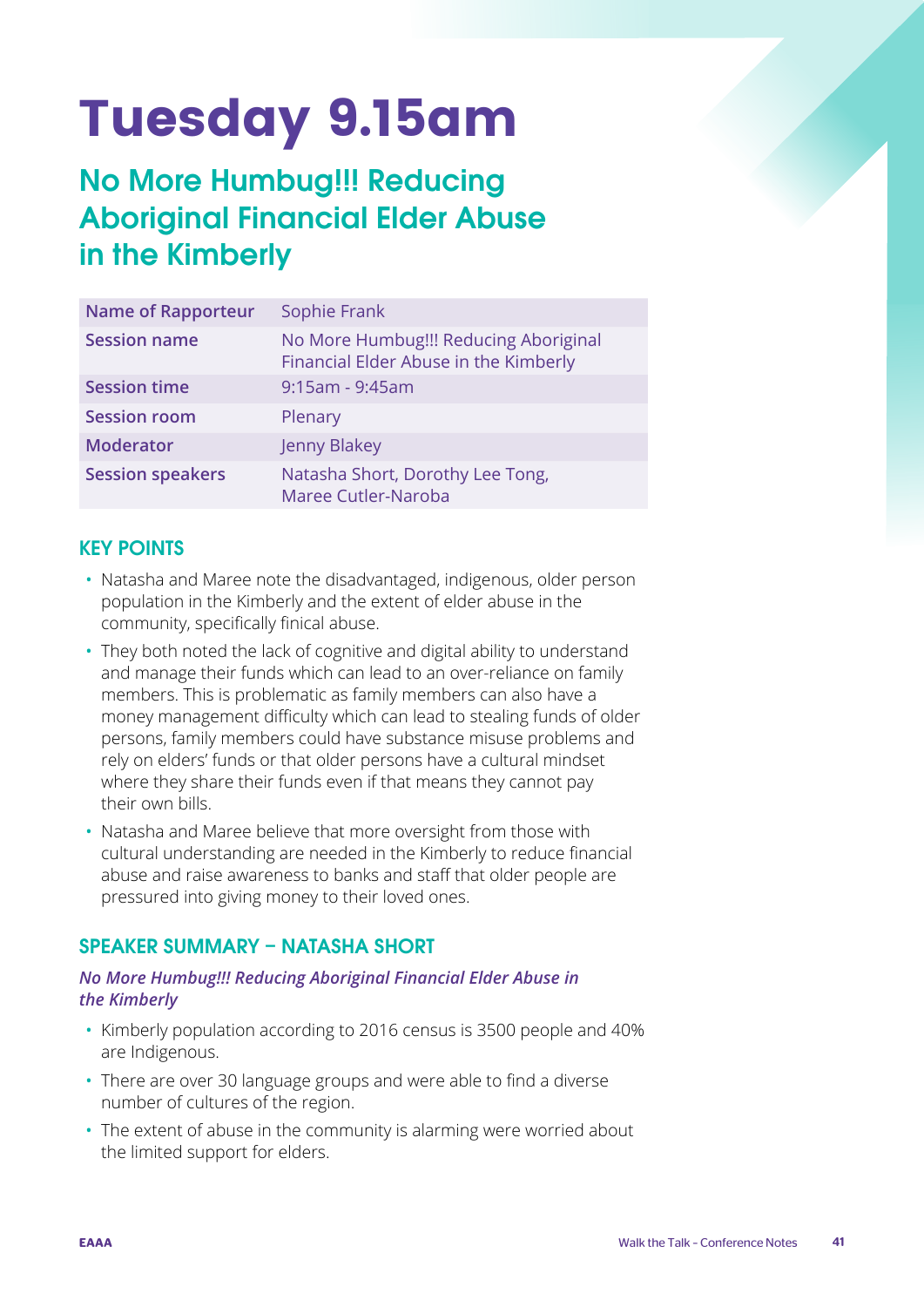- Lack of cognitive ability of elders or what their rights are or get support.
- Elders are reliant on loved ones to get support which could be the perpetrator - they could do it for their own benefit.
- Lack of services where some of this financial abuse could be reported.
- Lack of money management both for young and elders that contributes to elder abuse.
- Drug and alcohol abuse is prevalent in the Kimberly we have a welfare dependency – they don't have the money to sustain themselves – the easiest target is the elder to support habits.
- English literacy is limited, and elders cannot speak with liaisons.
- Biggest drivers of abuse are the cultural mindset we have elders that believe that caring in sharing and it is big on giving to the family – they give to their detriment – this is a cultural norm, but it means that they can't pay their own needs and support the community around them.
- The Kimberly is a complex issue and a lack of awareness.
- How do we treat our elders in a modern Australia?
- Some banks are completely aware of elder financial abuse, and they are attempting to support the elders especially those without the cognitive ability – they are being proactive.
- It is the responsibility of all of us to reduce elder abuse.
- We hope it is transferrable to other indigenous communities with some modification – I believe the information in the report is transferrable.
- No more harassing elders we are using local language the protocol of sharing and caring is not necessarily wrong, but we are trying to reduce it.
- Investment into facilities the unit is not operational due to funding.
- We need a culturally appropriate units that are sustainable: what a waste of funding, 10 million for a facility and no operational funding.
- Employing people and researching what services are actually are provided and conducting an evaluation of current service funding – there are many services in the Kimberly, but they are not appropriate for support.

# SPEAKER SUMMARY – DOROTHY LEE TONG & MAREE CUTLER-NAROBA

- Spoke about threats of violence against elders.
- Technology is a problem especially in the Kimberly where bank services are limited.
- Culturally specific issues in rural areas compared to city: the Kimberly is considered remote or very remote – the Kimberly has an issue of addiction especially from their children.
- Our elders find it difficult to report abuse against their own family not straight forward.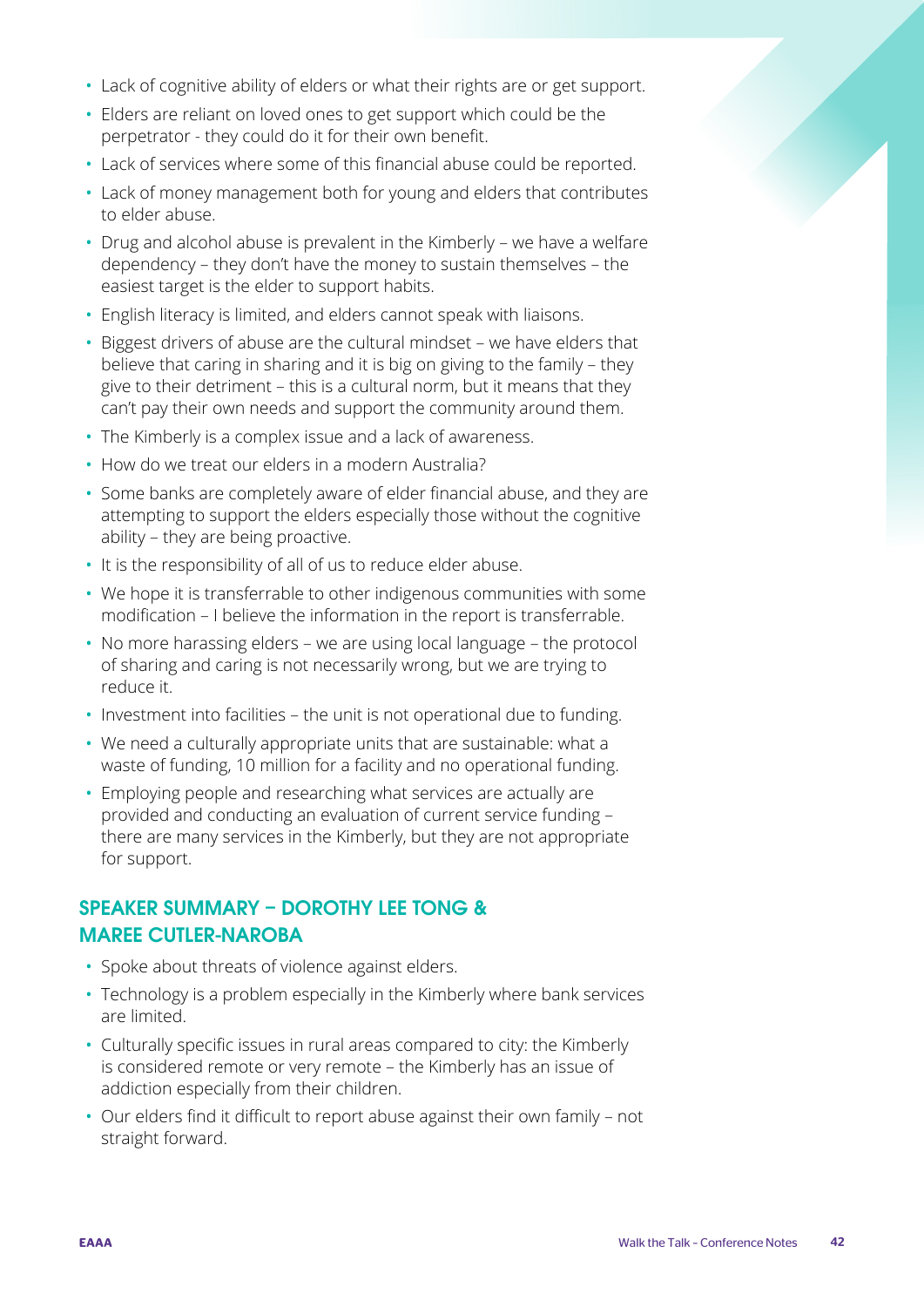- Elders don't want to go into residential and feel the need to support their family they live with.
- Royalties given to elders are under pressure to give it to the family.
- There is a lot of greed from the family against the elders in the Kimberly.
- There needs to be innovative and culturally appropriate: services in the Kimberly try to help but with a western mindset and not mindful of Kimberly culture.
- De-normalizing humbugging.
- Needs to be additional funding for elder support especially for financially affected abuse.
- Recommendations: stakeholders to bring together a forum of stakeholders to create a plan on how we are going to address financial abuse, gov. Department of social services with more oversight on how payments are delegated to elders and who receives funding, better oversight of the carers allowance is used to support the elder, raise awareness of how police deal with elder abuse and make the elders feel comfortable.
- Banks: strengthening money practices, be able to access bank atm/ apps etc. So, they don't have to ask their family, training for staff to notice and are aware of elders being pressured into giving money.
- Professionals to continue the cultural awareness training.
- Share and interact with their elders' ways in which they can support the elders.

# Emotional, Physical, Medical and Financial Elder Abuse

| <b>Name of Rapporteur</b> | Sophie Frank                                                     |
|---------------------------|------------------------------------------------------------------|
| <b>Session name</b>       | Emotional, Physical, Medical and Financial<br><b>Elder Abuse</b> |
| <b>Session time</b>       | $9:45$ am - 10:30am                                              |
| <b>Session room</b>       | Plenary                                                          |
| <b>Moderator</b>          | Jenny Blakey                                                     |
| <b>Session speakers</b>   | Sharon Kingaby, Margaret Clarke,<br><b>Vicki Walker</b>          |

# SPEAKER SUMMARY – SHARON KINGABY

- To survive, Indigenous people had to suppress their feelings of distressed witch becomes internalized in families through abuse of alcohol etc.
- Historical trauma: widespread nature collective trauma, those embedding in the memory of the family.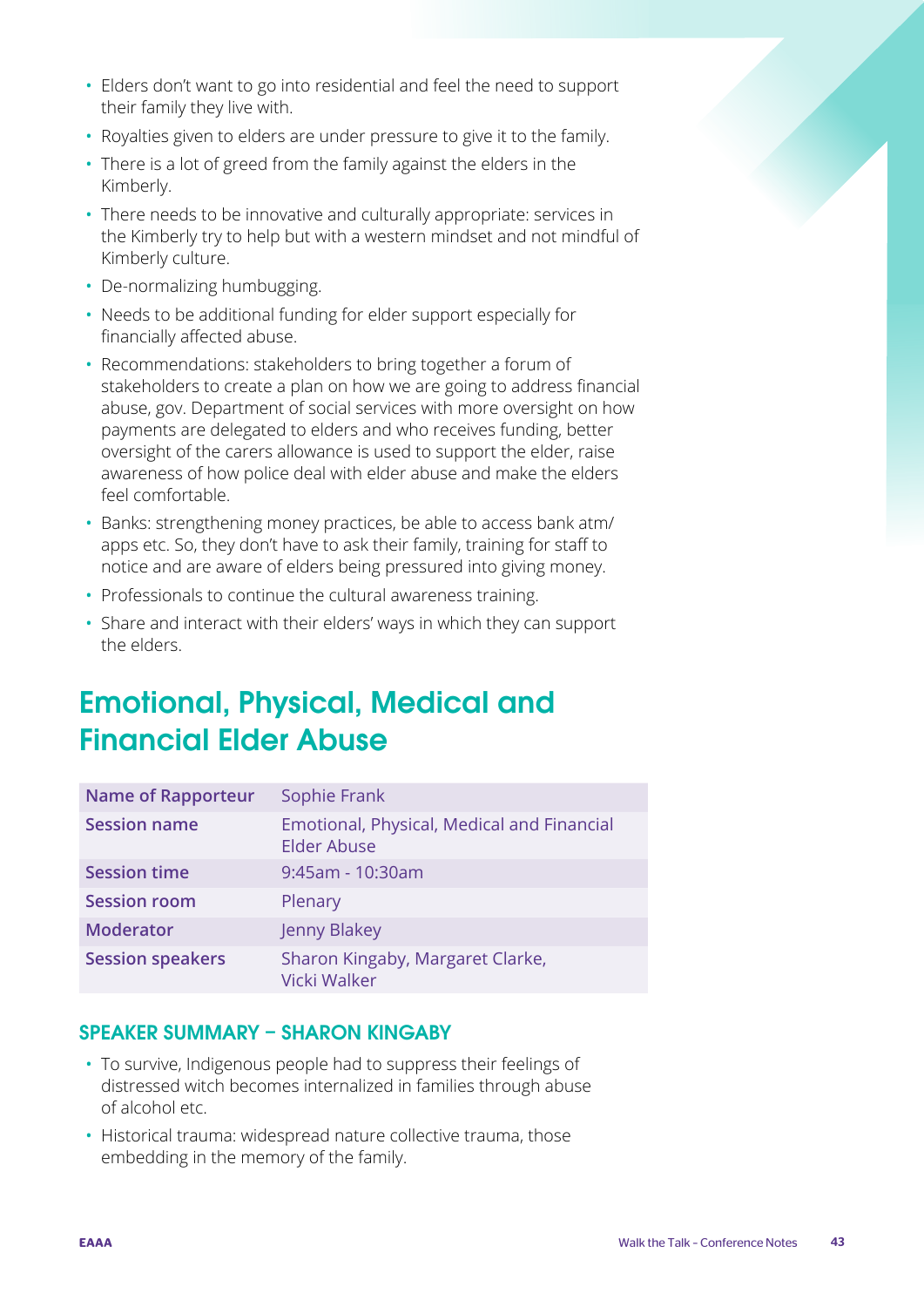- Trauma becomes normalized.
- What needs to be done to address abuse in elders? Education through messaging from indigenous people to other indigenous people through language that they use constantly, use artwork in literature, use language that is appropriate fit the literacy level of the people, work with services and consult with communities.
- Know who to report elder abuse to the pathways are written for those who do not use them.
- Services work in silos probably due to funding.
- A range of services are available, but elders are reluctant to use the services especially when abuse is the issue.
- Institutionalised racism subconscious bias, safe accessible services with training that is appropriate for those who work with indigenous people.
- Aware of policy that disadvantaged elders.
- Work with other entities.
- Change the way we do business with Indigenous elders.

# SPEAKER SUMMARY – MARGARET CLARKE AND VICKI WALKER

#### Q. Do you have advice on where to start the conversation?

Aunty Margaret: I think cultural awareness/safety and that is the first step. We need to know about our culture before you walk into a unit and say I am here to talk to you.

# Q. What are the legal supports and the financial education areas within the Kimberly?

Community law centres and financial education has some service providers that offer counselling in financials but it's very vast if elders are looking for support or ways to improve their financials there isn't very much in terms of elders accessing.

# Q. Is there is a culturally appropriate word for elders to use instead of abuse?

Which is why we use the word humbug (no more nuisance). Language should be used appropriately as what they experience is virtually abuse but you should try and find out the local language.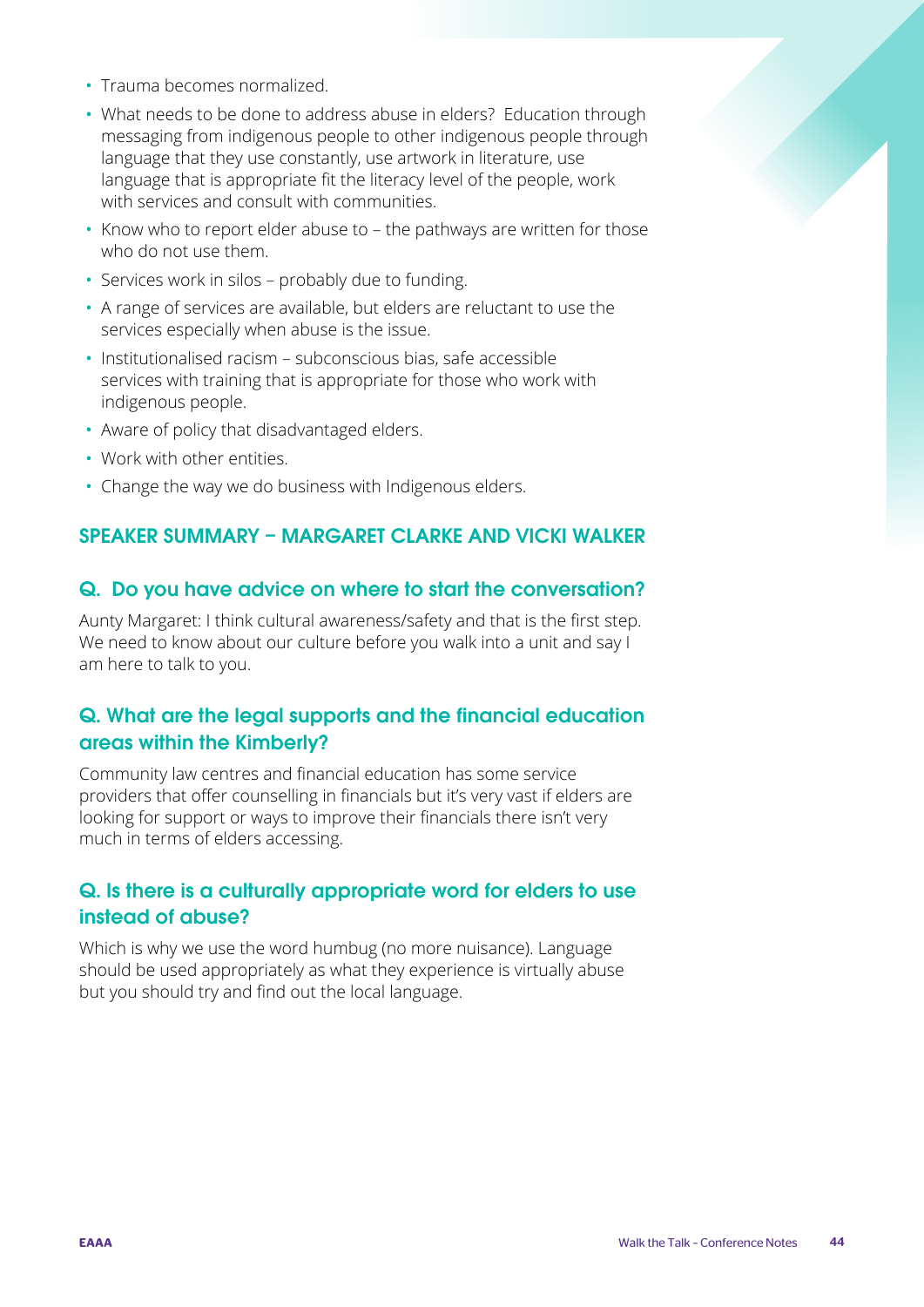# Q. It seems like a whole system approach not just for elders but across the board. Have any politicians been met with to try and start the conversation?

Unfortunately, people are putting this problem at the bottom of the pile. Its 2022 and nothing has been done. This conversation needs to be had with the people who can afford the conversation, tackle the hard stuff and see how we can support the older people and those most vulnerable the Kimberly. You are talking to the older people who love their family – they don't want to talk the police we need to adapt.

# Q. How can we reduce the bank ATM fees especially when elders are checking their bank accounts through private machines that charge elders. Especially when elders are checking what their children are doing

We want elders to be educated about safe banking practices. We definitely need to work on elders and their digital literacy, so they don't have to go to the ATM. And even getting the confidence to go into the bank. Bank needs to look into their procedures and how they operate were reviewed with interactions with elders and not all old people want to learn the new services. Banks are going away from in-person services and elders don't want that, they want to see real people.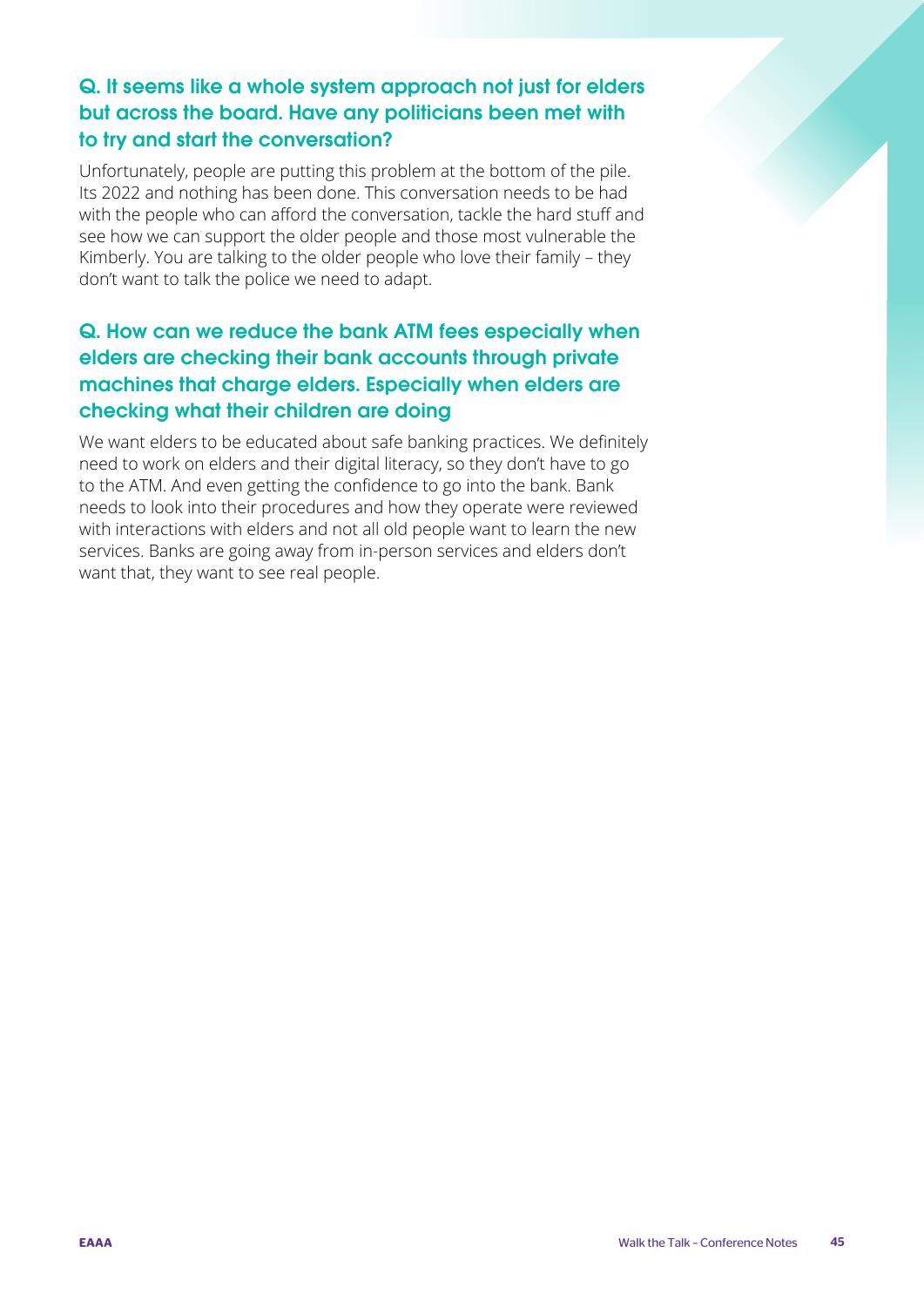# Tuesday 11am

# Rights matter: Global and national perspectives

| <b>Name of Rapporteur</b> | <b>Briohny Kennedy</b>                                                 |
|---------------------------|------------------------------------------------------------------------|
| <b>Session name</b>       | Rights matter: Global and national<br>perspectives                     |
| <b>Session time</b>       | 11:00am                                                                |
| <b>Session room</b>       | <b>Breakout 3</b>                                                      |
| <b>Moderator</b>          | <b>Russell Westacott</b>                                               |
| <b>Session speakers</b>   | Bill Mitchell, Dr Susan Cochrane,<br>Russell Westacott, Margaret Young |

# PANEL DISCUSSION SUMMARY

- Bill Mitchell provided an update on where older persons human rights are globally, and reflections on where we are locally. He discussed an absence/presence paradigm and the need for a dedicated instrument for older people.
- Many will say older persons are the last remaining major population group without dedicated protections. Ageism and invisibility are two main violations of older persons rights. Elder abuse is one area, but the issues are broader. And pertain to how older people are treated in a range of settings. Almost all systems treat older people like they are not there.
- No form of elder abuse is contained in a normative standard or international law. There is no clear articulation, specific standard for neglect or abuse. No overarching consideration of ageing, ageism, etc. Structural inequalities are not recognized.
- Disability has provided some standards relevant to older people (a large proportion of disabled are over 65, but what about those that are not). There is lack of downward pressure from a normative standard.
- After talking through a timeline of the work to date on human rights for older people, Bill explained we are now at a critical juncture. There is a mandate from the WHO general assembly, HRC independent expert, main elements, and possible content for an international legal instrument.
- We don't have guaranteed proof of impact, for evidence we have the recent ageism report and evidence on impact of COVID, but there is still no groundswell of support.
- Australia does not support a convention on the rights of older persons. Voluntary commitment is not there, and we need to be pushed to engage. There is an interest in older persons rights in this country (and UK and Canada).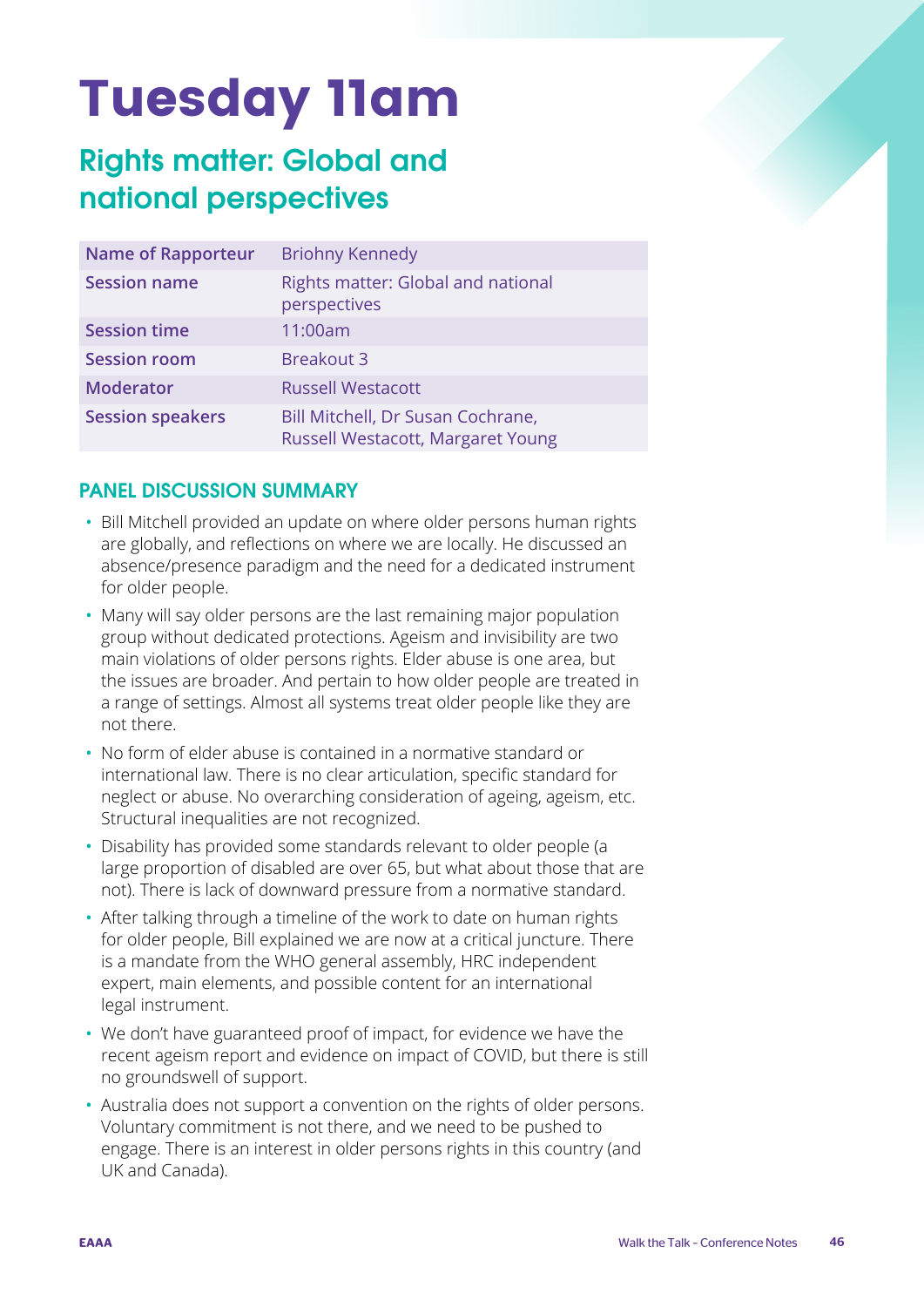- The Aged Care Royal Commission was compared to the Disability Royal Commission. The Aged Care Royal Commission was not set up to succeed as there was no foundation, mandate, guidance, and normative guidance on how to move through.
- We are comfortable with using age as a proxy (i.e., for pension and exclusion in NDIS), but what if we did that with sex and race?
- Russell asked Susan how best to corral organisational involvement and her responses were around central leadership or coordination, for example by an organisation such as EAAA.
- Russell asked Bill what his thoughts were on a coalition and his response was about having organisations with impact (such as OPAN and Relationships Australia) involved, to determine the rights and normative issues and the need for a champion.
- Susan pointed out the critical role of community organisations. I.e., Slovenia has a strong and powerful pensioners organization, and there is research into how the UK has become more receptive, engaging MPs on importance of issues.
- Russell asked Bill how we get the federal government to support what Australians are asking for considering Australia led the role on the convention on the rights of the child. His response was that we need more people to take up the gauntlet, more political pressure, and for larger players to be involved.
- In response to a question in what the issues in drafting a convention on the rights of older people compared, considering that the same has been done for people with a disability, Bill responded that technical drafting points come up over time, including age and that a life course approach is appropriate.
- Further discussion ensued around rights-based decision making and failure to recognise the importance of cognition and context. This is a practical issue that should be discussed but all deserve rights. The cognitively impaired were excluded from the AIFS prevalence study. The statistics from the AIFS study and royal commission into aged care are likely highly underestimated.
- Dementia and disability, now a huge push for people with lived experience to be involved in research and be on boards, etc. All the legislation and rules are written by lawyers, people are asking to represent in their own language.
- Russell commented that Australia is in a unique position as a large number of community-based organisations that want to see the rights of older people enshrined in international legislation – the more involved these groups are, the better. Anyone interested in signing up should do so, with leadership organisations corralling.
- Acknowledgement of the need for federal government engagement, with both parties making a commitment to what is needed for a convention.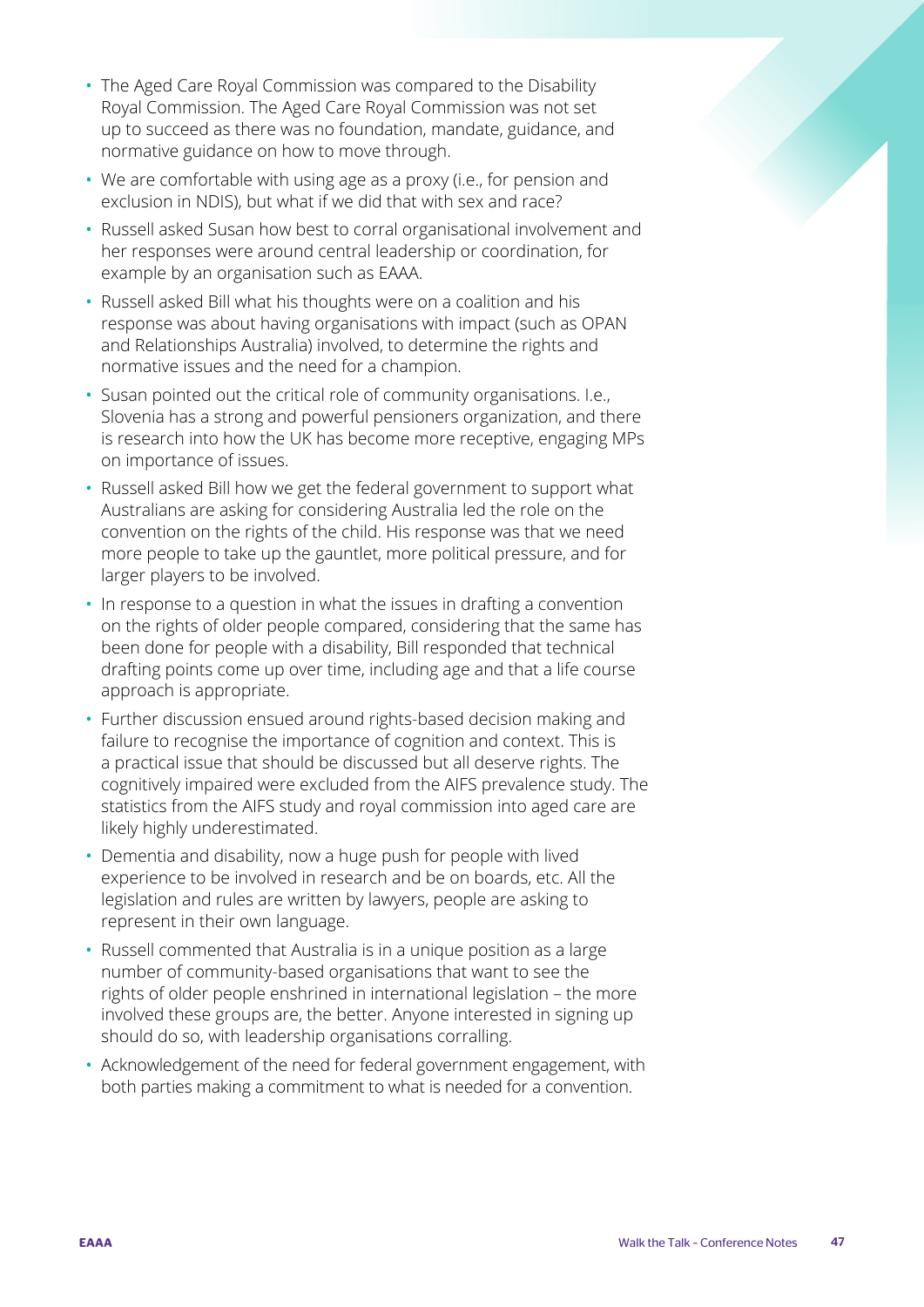# Embedding values and respect to help prevent ageism and elder abuse

| <b>Name of Rapporteur</b> | Jessica Lockitch                                                       |
|---------------------------|------------------------------------------------------------------------|
| <b>Session name</b>       | Embedding values and respect to help<br>prevent ageism and elder abuse |
| <b>Session time</b>       | 11:00am                                                                |
| <b>Session room</b>       | <b>Breakout 3</b>                                                      |
| <b>Moderator</b>          | <b>Helen Wallace</b>                                                   |
| <b>Session speakers</b>   | Mark Chenery, Peta Cook, Lyn McGaurr                                   |

# KEY POINTS

- Key is to target "persuadables" with messaging, rather than inflexible opposition.
- Engage altruistic, open-minded values in messaging, rather than selfish appeal.
- Emphasise similarities, not differences, to reduce "othering" and exclusion.
- Talk about what you want people to think, not what you don't want them to think, to avoid reinforcing associations that you're trying to dismantle.
- Using creative, "soft" approaches to promote community, increase awareness, and encourage discussions about what older people value and want for their future.
- Have the power to strengthen relationships and share perspectives; approaches such as Ageing My Way (as well as this program itself) may combat ageism by strengthening connections across different generations and cultures.

# SPEAKER SUMMARY - MARK CHENERY (Co-Founder and Director, Common Cause Australia)

#### *Value-based messaging for the primary prevention of elder abuse*

#### **Approach to communications**

- Understanding that the way in which we make decisions, more about how we feel than any genuine logical assessments.
- Communicate in a way that influences how we feel.
- Bi-conceptualism  $\rightarrow$  ability of our brain to see things from different perspectives.
- Most people are able to see your issue from multiple perspectives, the perspective people choose influences their choices.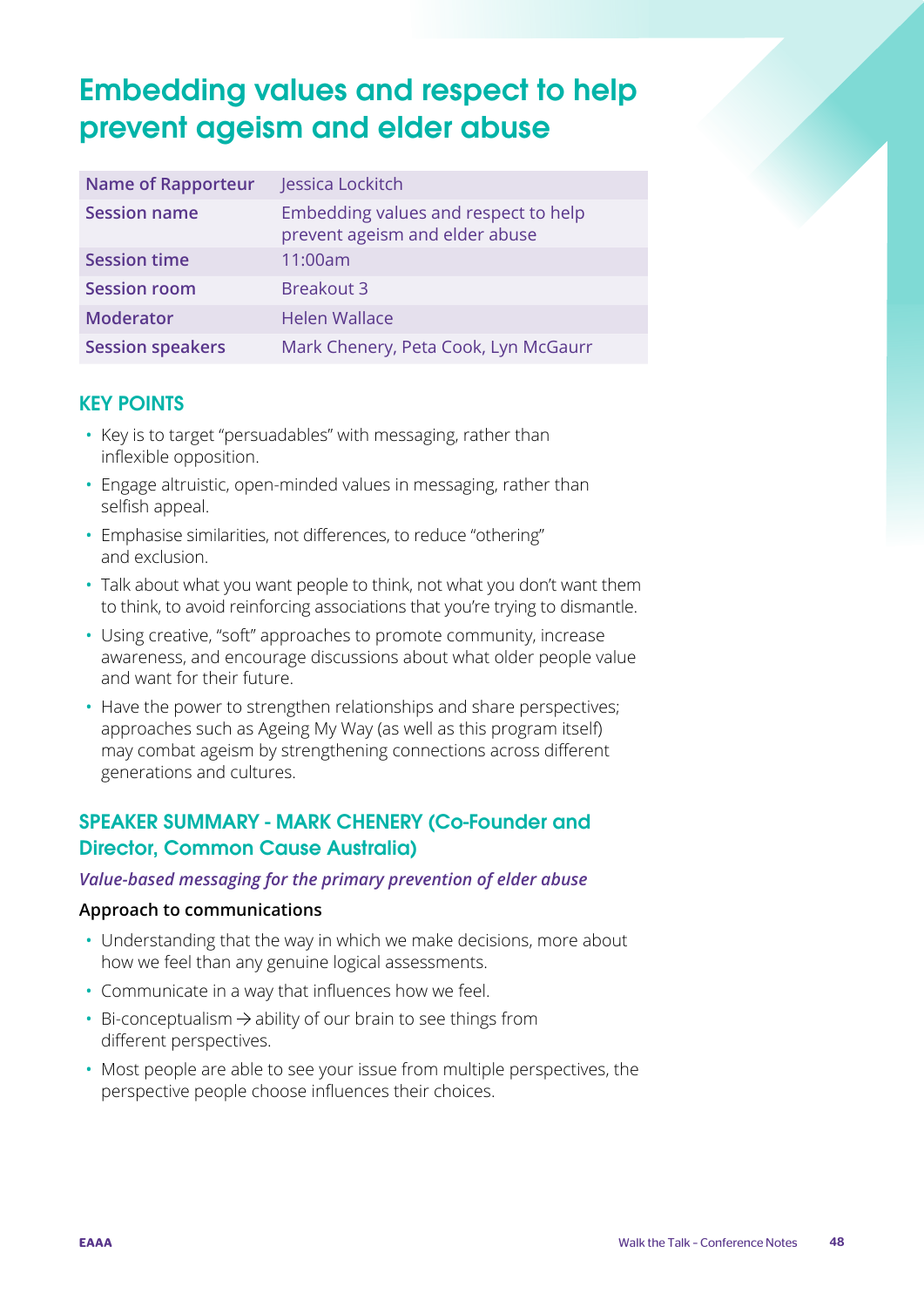#### **Audience**

- Base audience = supporters; inflexible with perspective.
- Opposition = don't agree with problem or nature of problem, don't agree with solutions, inflexible with perspective.
- Persuadables = can see from both perspectives, flexible in thinking.
- Can frame the issue to keep people looking from our perspective.
- Don't want to meet people where they're at; want to take them to where they're capable of going to have a productive conversation.
- Don't want to automatically talk about the issue in the dominant way it's talked about.
- Develop and test messages that reduce ageist attitudes.

#### **Methodology**

- Interviews and discourse analysis.
- Dial testing (Online survey), nationally representative population to get sense of how people think.
- Forced people to choose between our statement vs opposition message; dials are 30sec audio message, can dial up and down to indicate agreement while listening  $\rightarrow$  shows how opinions change with messaging.

#### **Findings**

- 1,395 respondent's representatives of Australian population.
- Supporters 25%.
- Opposition 15%; some antagonistic, some "don't care.
- Older people were more likely to be supportive, younger more likely to fit into opposition.
- Approximately 60% of every age demographic are persuadables; gender results were similar.

#### **How do we toggle persuadable audience into our frame of mind?**

• Appeal to altruism (not selfishness).

#### **Values priming**

- Change values through which people interpret messages.
- When positive values (e.g., self-direction, universalism, benevolence) engaged, more likely to act more altruistically, cooperate, more tolerant and accepting of people 'not like them', more likely to value human rights, more likely to volunteer and donate.

#### **Helpful attitudes and behaviours to engage in combatting elder abuse and ageism**

• When "negative" values engaged (e.g., achievement and power), more selfish, antagonistic, more likely to discriminate, more ageist.

#### **Unhelpful attitudes and behaviours**

• Intolerance of ambiguity.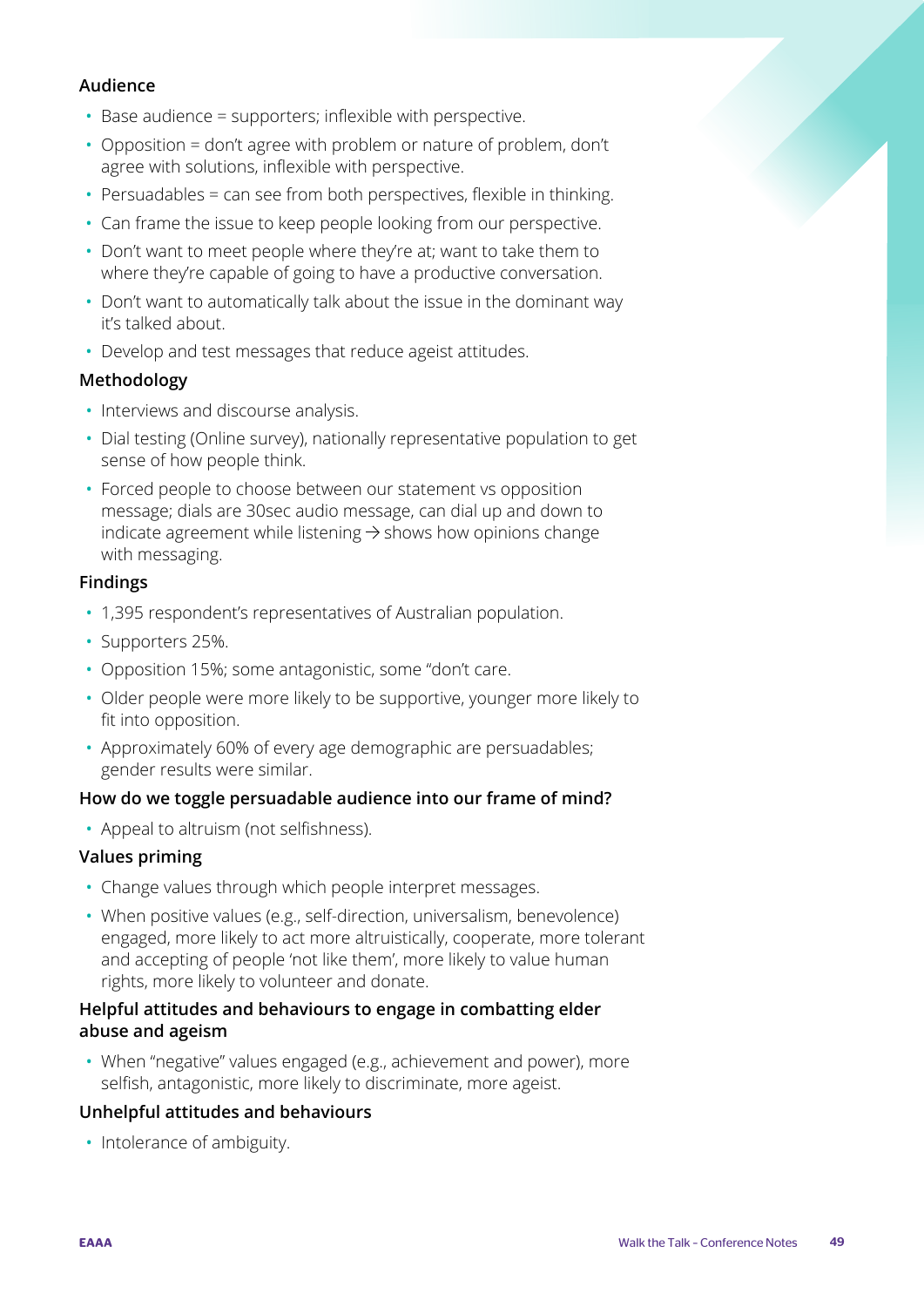#### **Findings**

- Supporters unusually altruistic and open minded in value orientation.
- Opposition unusually attracted to more self-centred values.
- Persuadables somewhere in between.
- If we want to engage a supporter frame of mind around these issues, we want to engage altruistic, open-minded values.

#### **How advocacy is approached**

- Avoid selfish appeal (e.g., do you only care if you think about it from a selfish perspective? E.g., "discriminating against older people now is the same as discriminating against our future selves".
- Engages more antagonistic, discriminatory frame of mind; unnecessary and unhelpful.
- Best testing messaging were those that engaged altruistic open thinking.
- Want to see the persuadables respond in the same way as the supporters; however, want the opposition line to oppose more strongly and get more uncomfortable.
- If opposition like the messaging, then the message is unclear.
- Do not rely on "do it because they matter, and you matter too".
- Emphasise similarities (not differences).
	- > Advocates talk about "othering" about other groups, as opposed to "one of us"
	- > Avoiding saying "older people" when we don't have to
		- » 'people' would do
		- » E.g., "this service was set up to support older people who are experiencing or at risk of elder abuse"; could say "people" and not lose meaning
	- > Talk about 'us' and 'we', not 'them'
		- » Unifying
		- » Inclusive statements
		- » Subconscious effect on persuadable audiences
- Repeat your story, not myths:
	- > Every time an idea is activated in our brains, it strengthens/builds associations that we are trying to dismantle
	- > Unintentionally further building/reinforcing associations between things
	- > Instead of reiterating unhelpful ideas, go straight to telling them helpful ideas and narratives
	- > Talk about what you want people to think, not what you don't want them to think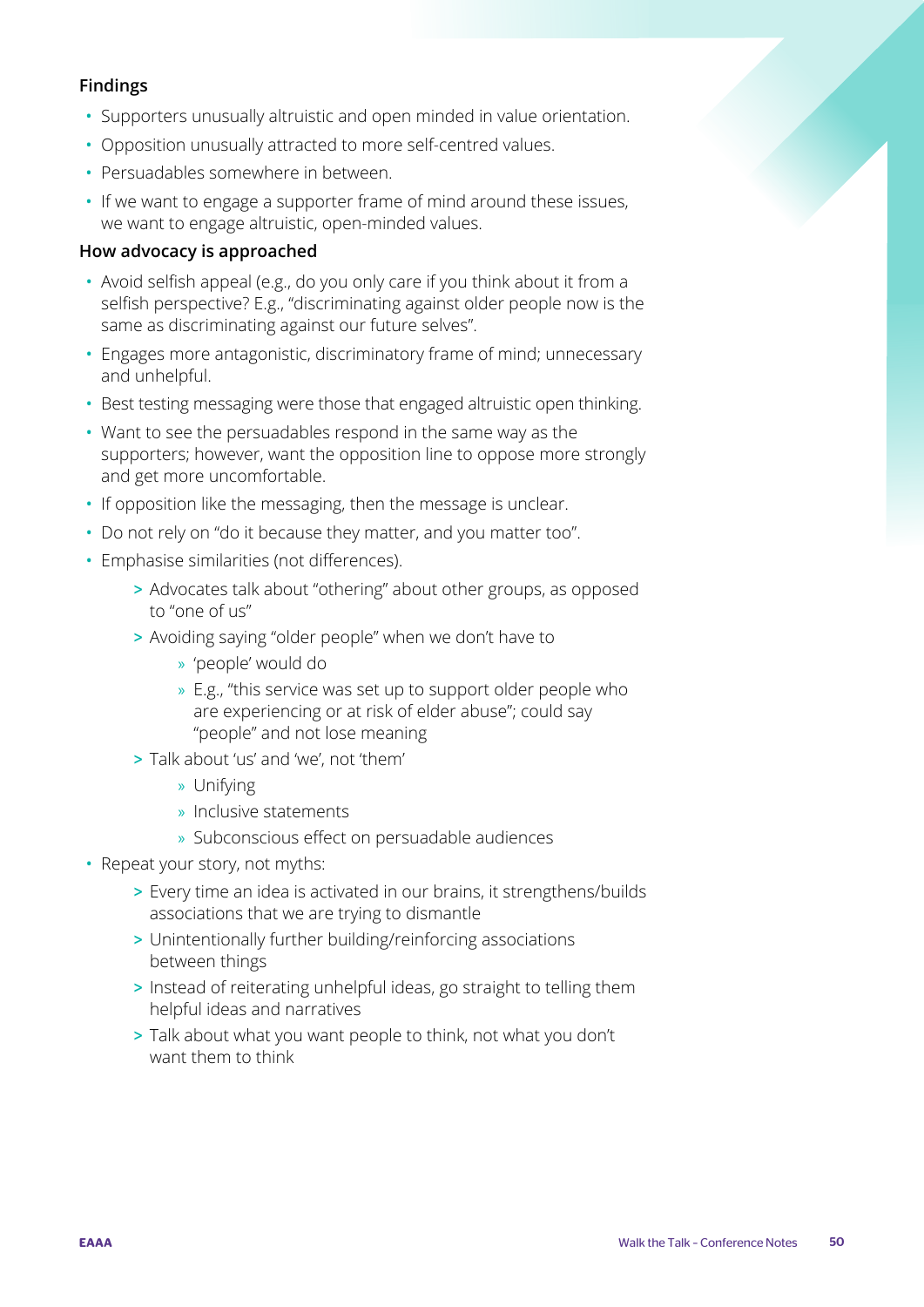# SPEAKER SUMMARY – LYN MCGAURR (Project Officer, Elder Abuse Prevention, Cota Tasmania)

#### *Ageing my way: encouraging conversation to prevent elder abuse*

- Ageing My Way is a "soft" approach to raising awareness of the protective benefits of talking to family members about your wishes as you age.
- Creative approach to promote conversations and share stories.
- Recommendations to talk to family before decline occurs.
- Often conversations aren't happening before a crisis about what older people want.
- Leaves space for younger people to think they might know better, opportunity for taking advantage.
- Examined helpline data (Tasmanian Elder Abuse Helpline data for July 2020-June 2021).
- When this project started, we didn't have the results of the National Elder Abuse Prevalence Study 2021.
- Differences in cohorts.
- Hard for people to believe their children might one day take advantage or neglect them.
- People often too ashamed to tell anyone.
- Often do not trust formal services.
- Better to prevent abuse occurring than try to correct the wrong and mend families once happened.
- Importance of improving community awareness.

# SPEAKER SUMMARY – DR PETA COOK (University of Tasmania)

- Research on older people's perspectives of ageing and identity.
	- > Photographs are an easier way for people to talk about hard issues.
	- > Photographs also shown in exhibitions.
- Photographs are shown in exhibitions, as well as online.
- Participants are invited to the exhibition and to bring family and friends along to promote discussion about stories and photographs.
- Not focused on elder abuse, "soft abuse".
- Multiple agencies available for people to talk to or flyers.
	- > Some service providers.
- Promote conversations and open to public.
- Posters accompanied by quote.
	- > Importance of what is in the photo and what it means to them.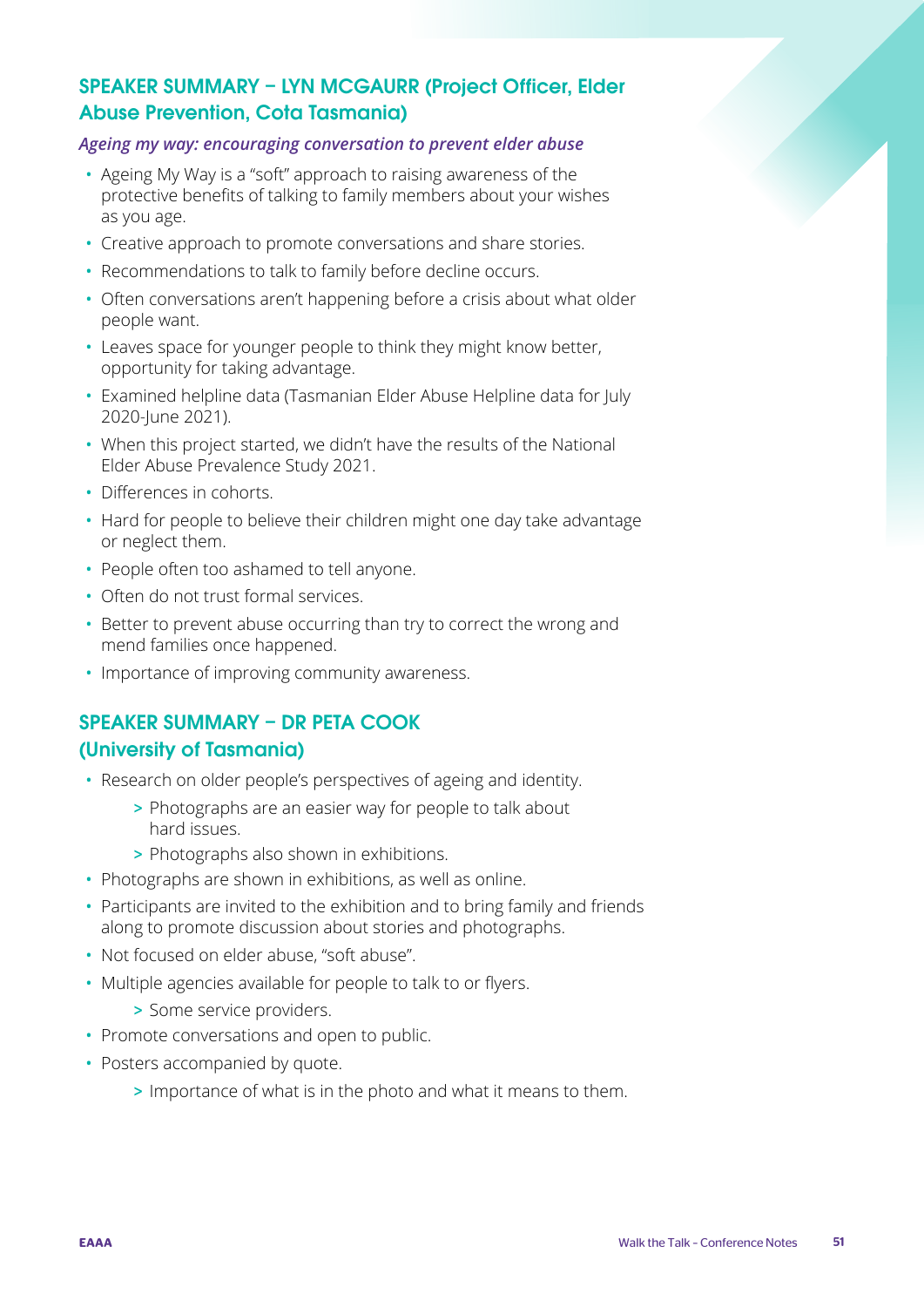- Conclusions:
	- > Creative approaches have the potential to spark and nurture conversations between older people and their families.
	- > Pictures have the power to connect people and encourage conversations about desires and wishes as they grow older.
	- > Note: varied amount of understanding among participants, tended to have good literacy and already be engaged in their. communities; disengaged challenging to reach for studies/research
	- > Shown to help create conversations in community.
- Future:
	- > Seek more opportunities to show exhibition.
	- > Explore how to use exhibition to address ageism.
		- » Realistic experiences of ageing, not just positive.
	- > Engage more groups, further connections with service-provider networks and awareness of older people and families.

# Q: Would a positive primary approach to promote values of altruism in the community work for more than combatting ageism?

#### **Mark:**

- Australians tend to value altruism more than power and achievement.
- Could appeal to other causes.
	- > It's about prompting people to see values as relevant in specific contexts, using certain frames of mind when thinking of particular issues, and thinking about that issue from that perspective at that moment.
- Ageing My Way project is a brilliant from a values engagement perspective, creativity approach further primes values.

#### **Peta:**

• The Ageing My Way project wasn't necessarily about addressing the drivers of abuse and ageism; we know that if you can drive conversations and bring people together, it's going to be a positive outcome regardless of knowing the drivers or not.

#### **Lyn:**

- Importance of encouraging people to talk about issues.
- Makes us think about the importance of social linguistics theories and how it reflects reality.
	- > Focus on what we mean and how language reflects certain messages.
	- > However, sometimes we need to be specific, e.g., talking about people experiencing elder abuse in residential aged care, excludes younger people with disability experiencing other abuse in same context.
- Interrupted levels of literacy due to CALD background, therefore emphasizing the importance and power of imagery; photography and images is important and resonates with everyone.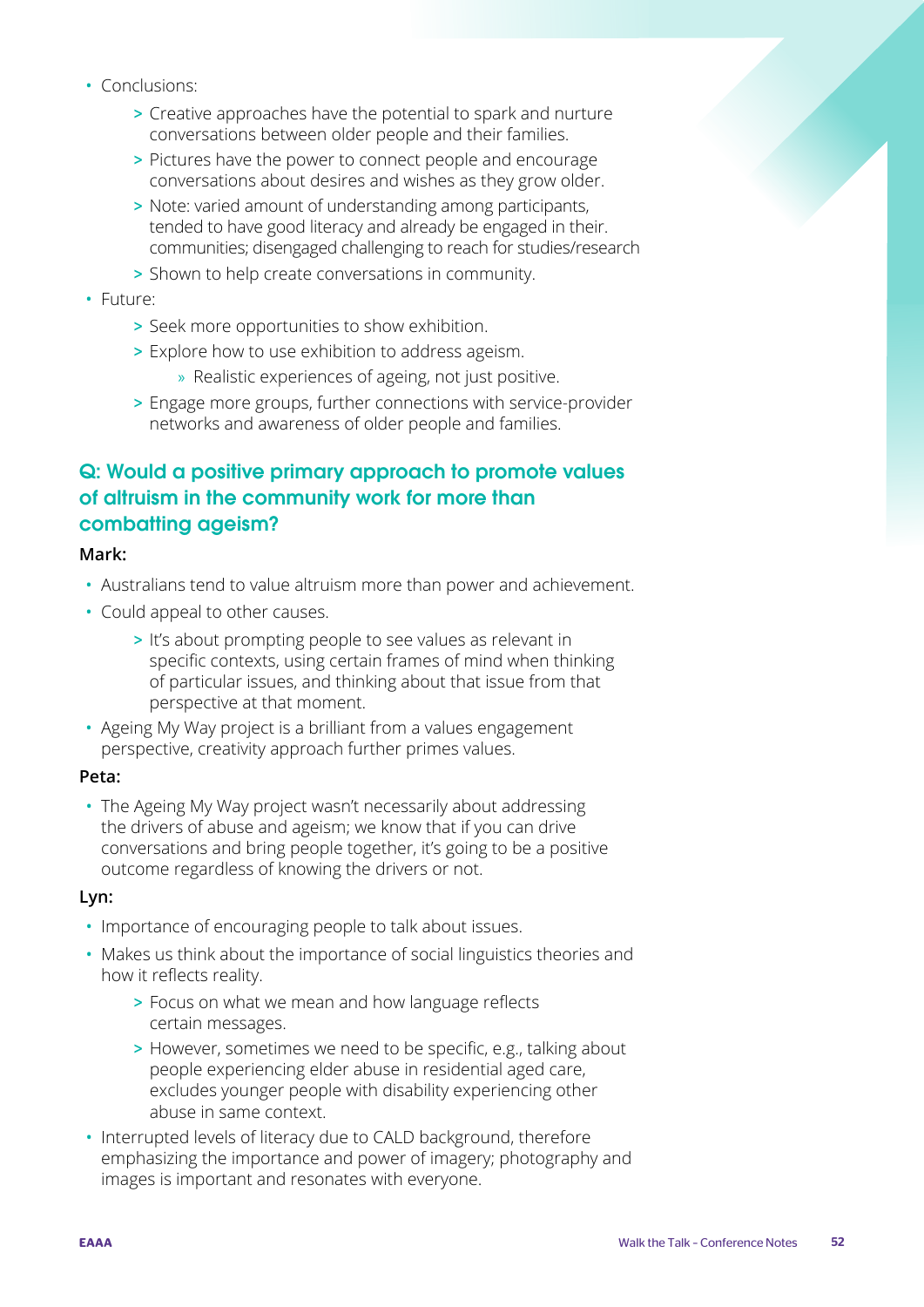# Tuesday 12pm

# Identifying and responding to elder abuse in communities and hospitals

| <b>Name of Rapporteur</b> | <b>Briohny Kennedy</b>                                                    |
|---------------------------|---------------------------------------------------------------------------|
| <b>Session name</b>       | Identifying and responding to elder abuse in<br>communities and hospitals |
| <b>Session time</b>       | 12:00pm                                                                   |
| <b>Session room</b>       | <b>Breakout 3</b>                                                         |
| <b>Moderator</b>          | <b>Brigid Wilkinson</b>                                                   |
| <b>Session speakers</b>   | Fiona Tait, Anne De Ruiter,<br>Professor Jill Wilson, Melissa Docker      |

#### SPEAKER SUMMARY – FIONA TAIT

#### *A brave new world: Challenges of setting up an elder mediation service*

- Fiona Tait is a mediator with Relationship Australia's 'Let's Talk' elder mediation service. The service responds to and mitigates elder abuse. It is run by trained counsellors and mediators and is confidential and free.
- About 50% of clients are concerned with financial or psychological issues. Screening of advertisement.
- Family relationships can be protective but also harmful. Boundaries can be blurred.
- Vulnerability can put at risk of abuse. Family members may want services involved but not want to cause further issues.
- This is different to the separated parents' space. Every case is different, requiring adaptation and flexibility. Future planning can become an important issue. Intergenerational and family relationship issues, carer stress and burnout.
- Identifying conflict or trauma can be subtle and come out over time through life history. Rapport and trust built to support the older person. Appointment of advocates or support services, via a referral network.
- Process issues include where a person accused of abuse may not want to participate. Some will not come to the table. Engagement, environment, capacity, and safety are all issues of process.
- There are no laws requiring report of elder abuse. When safety is an issue, mediators work closely with services on the ground. Interagency responses i.e., aged care, aged crime prevention, etc. to remove an abusive adult child from the house, for example.
- Some participants find it hard to respect the older person. The mediators meet with older person first, but strong gatekeeping can block this. There are complex dynamics within a family, intergenerational issues, culture, trauma, mental health, health, etc.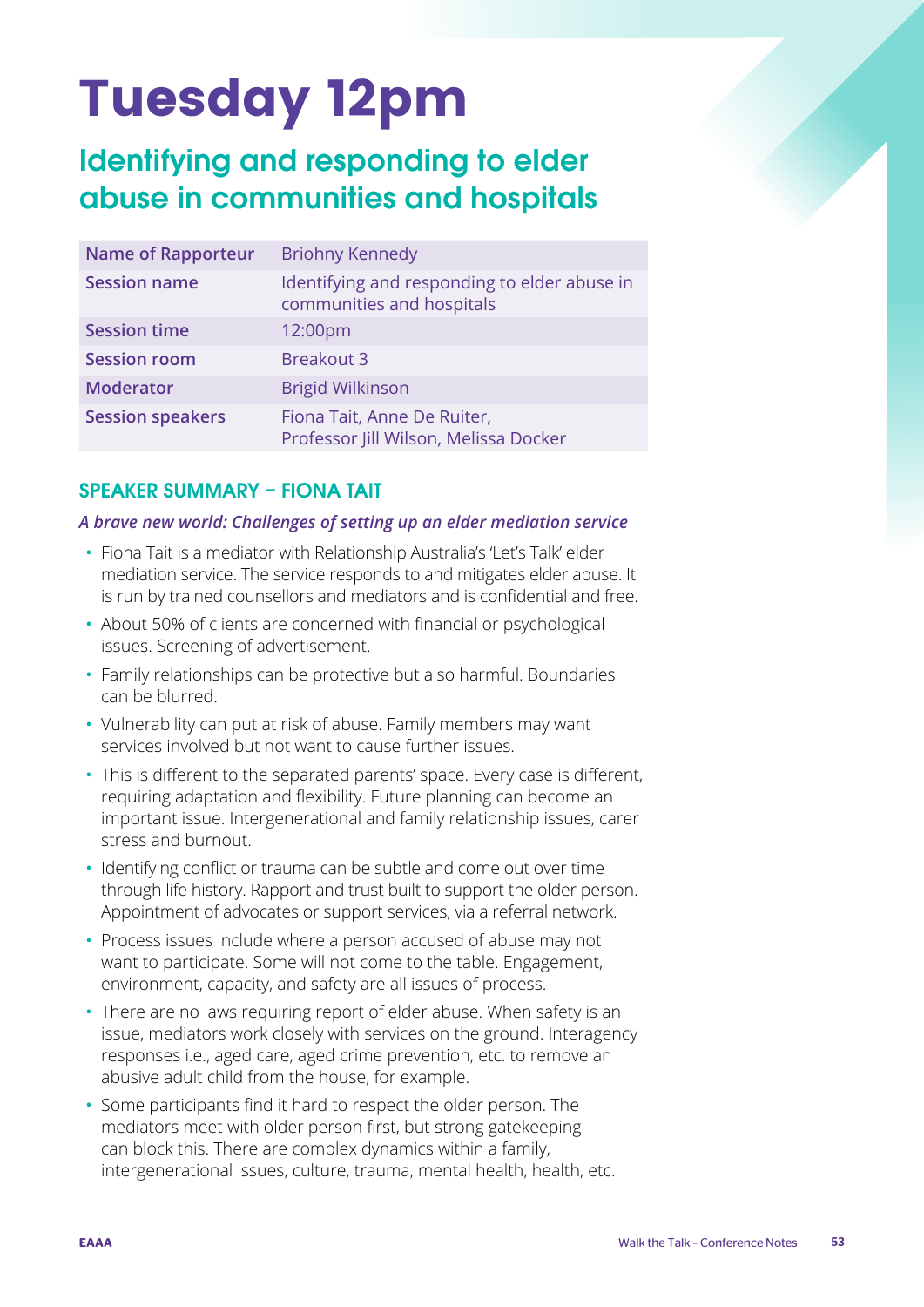• Elder mediation is a new area of practice that is challenging but rewarding. It involves baby steps to strengthen the family system. The strategies are far-reaching. Clients have returned for other family issues. Need to raise awareness of the service and engage with older people. 'Let's Talk' has assisted 180 families so far and is actively partnering with other organisations.

### **QUESTIONS**

#### Q – What options for rural and remote areas (Let's Talk)?

In person from Bathurst, Forbes and Blue Mountains, also Wagga to Riverina, and online technology. Further expansion into rural and remote is needed and will hopefully addressed in coming iterations.

# Q - With the integrated model of care in Vic, the focus has shifted to an elder abuse case management service (and away from mediation). Where are we getting to in terms of national best practice?

'Let's Talk' mediators can't deal with getting people to safety, so case management is still essential, mediation is for particular settings only.

#### SPEAKER SUMMARY – ANNE DE RUITER AND PROFESSOR JILL WILSON

#### *Hospital nurses responding to elder abuse*

- EA is associated w significant adverse outcomes. Hospitals provide a small window of opportunity to identify and respond to abuse.
- Aim of the project was to identify how nurses recognise abuse. There were focus group interviews with 19 ward nurses and nurse educators in acute or subacute care. Thematic analysis revealed themes of perceived flags, relationship building, and challenges with verifying abuse.
- Perceived flags include suspected and unconfirmed abuse, particularly financial. Observing family interactions or comments from patients. Patient distress, poor hygiene, pressure injury, poor hygiene, injuries (bruises).
- Relationship building includes subacute ward nurses have more time than acute nurses to spend time with patients. Conversational style is important and checking in with the older people. Confidence and learning to ask about abuse require skill and experience.
- Challenges include assessment is depended on the ward, time availability and skills. Lack of privacy. Being able to talk to the older person without the carer present. Older person's reluctance to admit abuse a barrier. Cognitive impairment or delirium. Reluctance by nurses to name someone as an abuser, unless certain. All were aware that they could refer to a social worker, though that is identified with statutory intervention.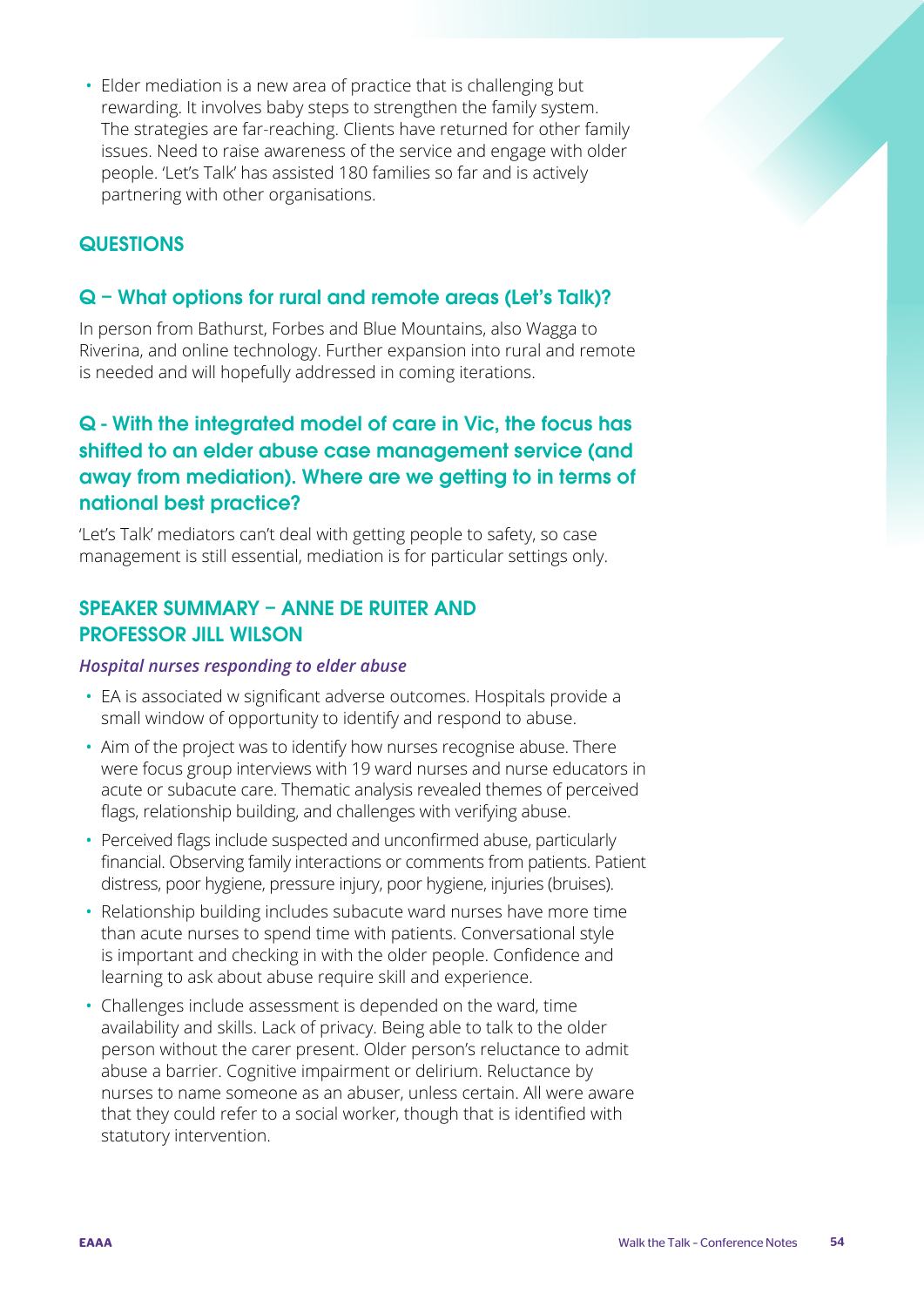- Dealing with certain outcomes includes: If the older person is choosing to go back to an unsafe environment. A lack of alternatives and legal protections and pathways for the older person. Worry that the person may be more at risk if abuse is brought to attention. Only reported if severe.
- Relationship building is very necessary for having conversation with the older person but may be limited. In fast-paced wards this is not always possible. Issues include respecting autonomy, cognitive capacity, lack of referral options, and that social work is associated with being but into residential aged care.
- In conclusion, relationship -based model of care is central for patientcentred integrated care. Needed are a model of care for vulnerable adults, including education in identification and responding, a health justice partnership, and protocols for referral.

# **QUESTIONS**

# Q – Have you thought about screening at hospital admission as with other factors?

There are plenty of studies on using tools in hospitals. Nurses are pulling back on good nursing practices and helping people with problems. It is throughout the provision of care so a screening tool might not work. It comes up more naturally in conversation. What do the nursing staff do with the information? The pace at the hospital is the problem.

# SPEAKER SUMMARY – MELISSA DOCKER

#### *Alternative perspectives on informal carers and elder abuse*

- Carers and family can often be perpetrators of abuse. 'The carer voice' is Carers NSW biennial survey. Risk factors include carer stress, social isolation (both carer and older people), limited skills and knowledge. Poor mental health, financial hardship, patient challenging behaviour, and lack of sleep. COVID-19 has exacerbated stressors.
- Some instance of neglect and unawareness. Carers need opportunities to build capacity and skills. There are barriers to autonomy and self-determination. Inadequate formal services. There is increased reliance on informal care due to wait for home care packages or aged care. Defining carer. Prevalence (of abuse by) is difficult to gauge and understand. Abuse of carers does occur, often due to mental health or cognitive impairments of person being cared for, nut is unquantified. Carers are also reporters of abuse and are uniquely placed to identify. As partners in care, they should be treated with dignity and respect, and they should be included in investigations of abuse.
- Safeguards for carers include a national carer gateway for carer supports. Peer support, counselling, coaching, and respite. The NSW Ageing and Disability Commission investigates allegations of abuse, are carer aware and inclusive, and there is an ageing and disability abuse helpline. Data is collected and reported on carer status.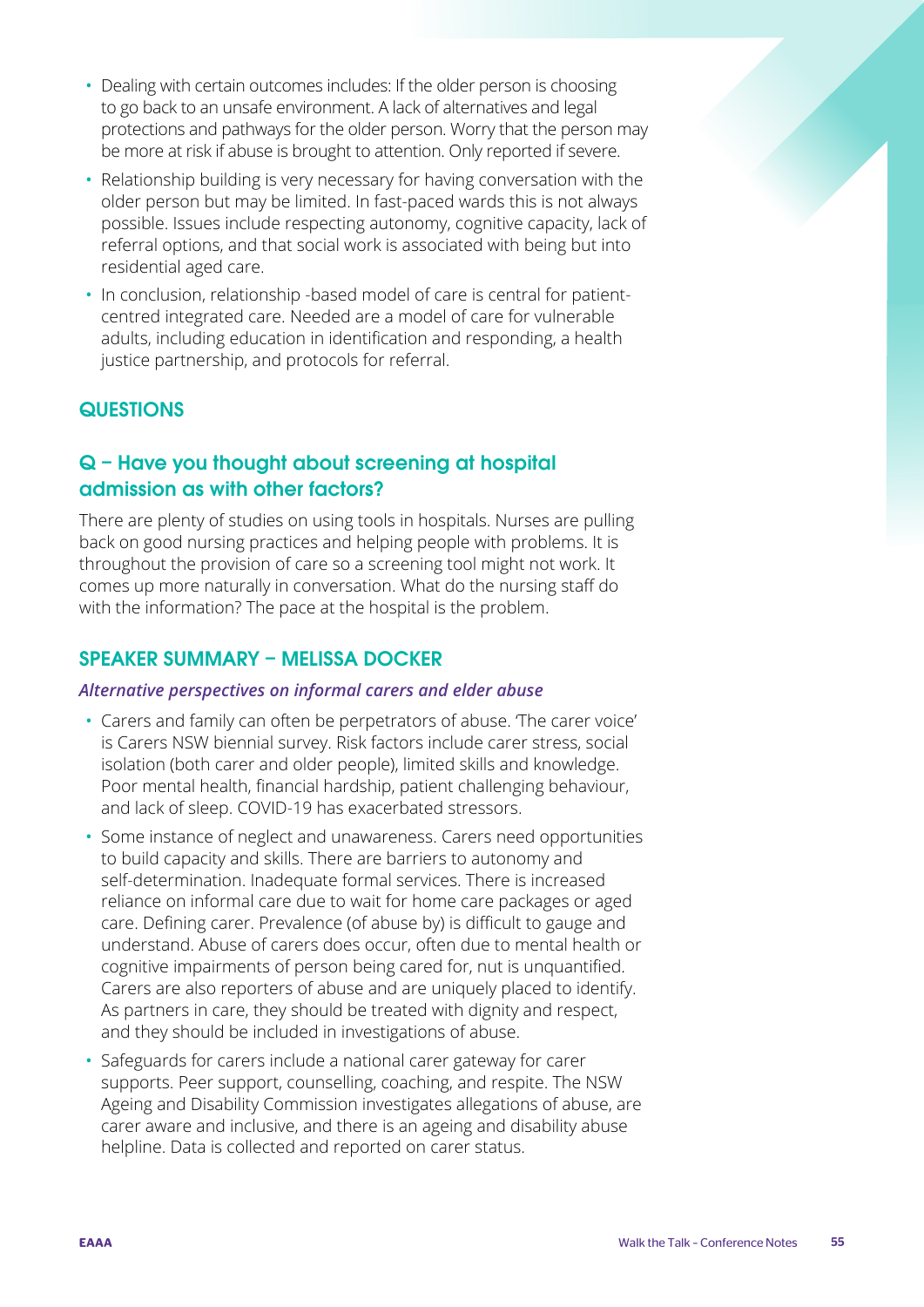• Recommendations include to use appropriate and consistent terminology, i.e., Distinction between paid a care worker, a carer and a family member. What do they that makes them a carer? Refer carers for support, understand that intent is not uniform; invest in education and awareness and how to report; redress and definitions; share learnings from other environments. Perpetration is complex and siloing violence not helpful.

# **QUESTIONS**

# Q – Are family members and carers allowed to have good days and bad days?

As long as it is not repeated bad days. The key focus is that carers might have bad days, but abuse is not okay in home or other settings. Making sure carers are well supported for when they do have a bad day.

# Elder abuse helplines: data collection and analysis

| <b>Name of Rapporteur</b> | Jessica Lockitch                                              |
|---------------------------|---------------------------------------------------------------|
| <b>Session name</b>       | Elder abuse helplines: data collection<br>and analysis        |
| <b>Session time</b>       | 12:00pm                                                       |
| <b>Session room</b>       | <b>Breakout 3</b>                                             |
| <b>Moderator</b>          | Dr Rae Kaspiew                                                |
| <b>Session speakers</b>   | Professor Briony Dow, Anna Gillbard,<br><b>Louise Forster</b> |

# SPEAKER SUMMARY – PROFESSOR BRIONY DOW (Director, National Ageing Institute)

#### *Analysis of seven years of elder abuse helpline calls*

- Victorian data from Seniors Rights Victoria advice call service for older people who have contacted helpline but need further advice:
	- > Not including residential residents abused by staff.
	- > Advocate and lawyer schedule phone call or meeting to give advice.
	- > Only advice calls related to at least:
		- » 26% non-abuse issues.
		- » 74% concerned at least one abuse issues.
	- > Three time points: first 24 months, most recent 24 months, whole 7 years.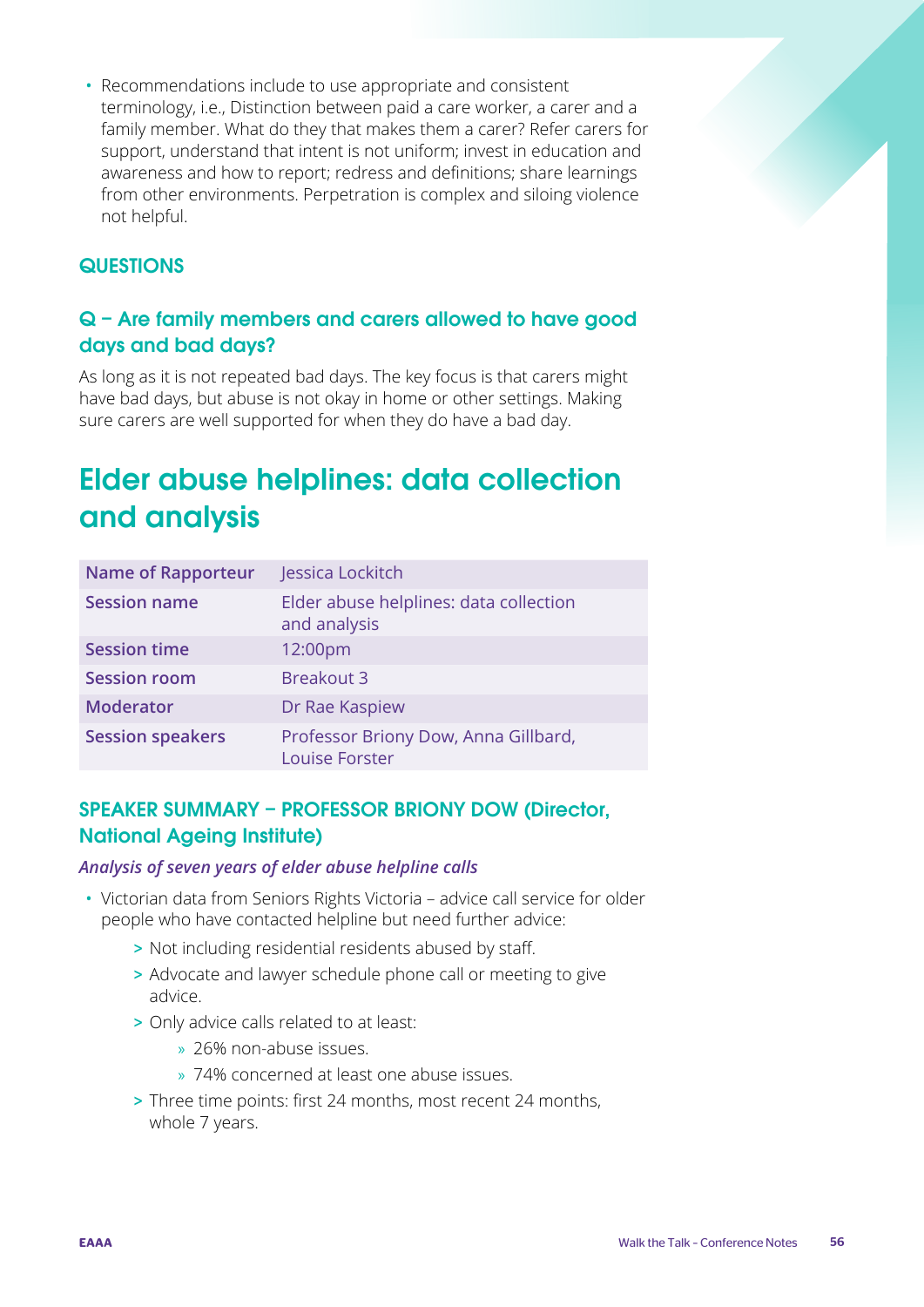- Types of abuse:
	- > Psychological most common.
	- > Financial, physical, social, and sexual abuse all increased.
- Influenced by people self-reporting and reaching out to service themselves.
- 72% of older people seeking advice are women, 28% men:
	- > Greater proportion than in general population.
	- > Indicates gender significan.t
- 65% of clients had disability.
- 1% Indigenous or Torres Strait Islander, overrepresentation.
- Over 78% metropolitan area, overrepresentation.
- High proportion reported low income, but using a ranking system identified that callers came from 5 more advantaged groups.
	- > Higher vulnerability or higher awareness.
- 48% born overseas.
	- > Reflected post-war migration.
		- » UK or Greece or Italy highest proportion.
- Perpetrator:
	- > 54% men, 46% women.
	- > Female increased from first to most recent 24 months.
- Differ from prevalence study:
	- > In 91% of calls, abuser was a family member higher proportion:
		- » 2/3 perpetrated by adult children sons 39%, 28% daughters.
		- » 9% experienced intimate partner violence, close to prevalence study.
- 35.56% of older people lived with perpetrator
- Cohabitation Sons increased incident, daughters decreased incident.
- 35% perpetrators reportedly experiencing drug/alcohol or gambling issues.
- 31% perpetrators reportedly experiencing mental health issues.
- Often older person will call because they want help for their children experiencing these issues.
- Hunches: seeing more mental health, drug alcohol gambling issues, more financial abuse seen, increase in daughters and women as perps (supported by results).
- Comparison with national prevalence study may indicate who seeks help, who doesn't:
	- > Similar results of perpetrator gender and proportion of spouse/ partner and grandchild perpetrators.
	- > This study saw proportionally more people with financial abuse than prevalence data suggests.
	- > Could be because this helpline is a legal service.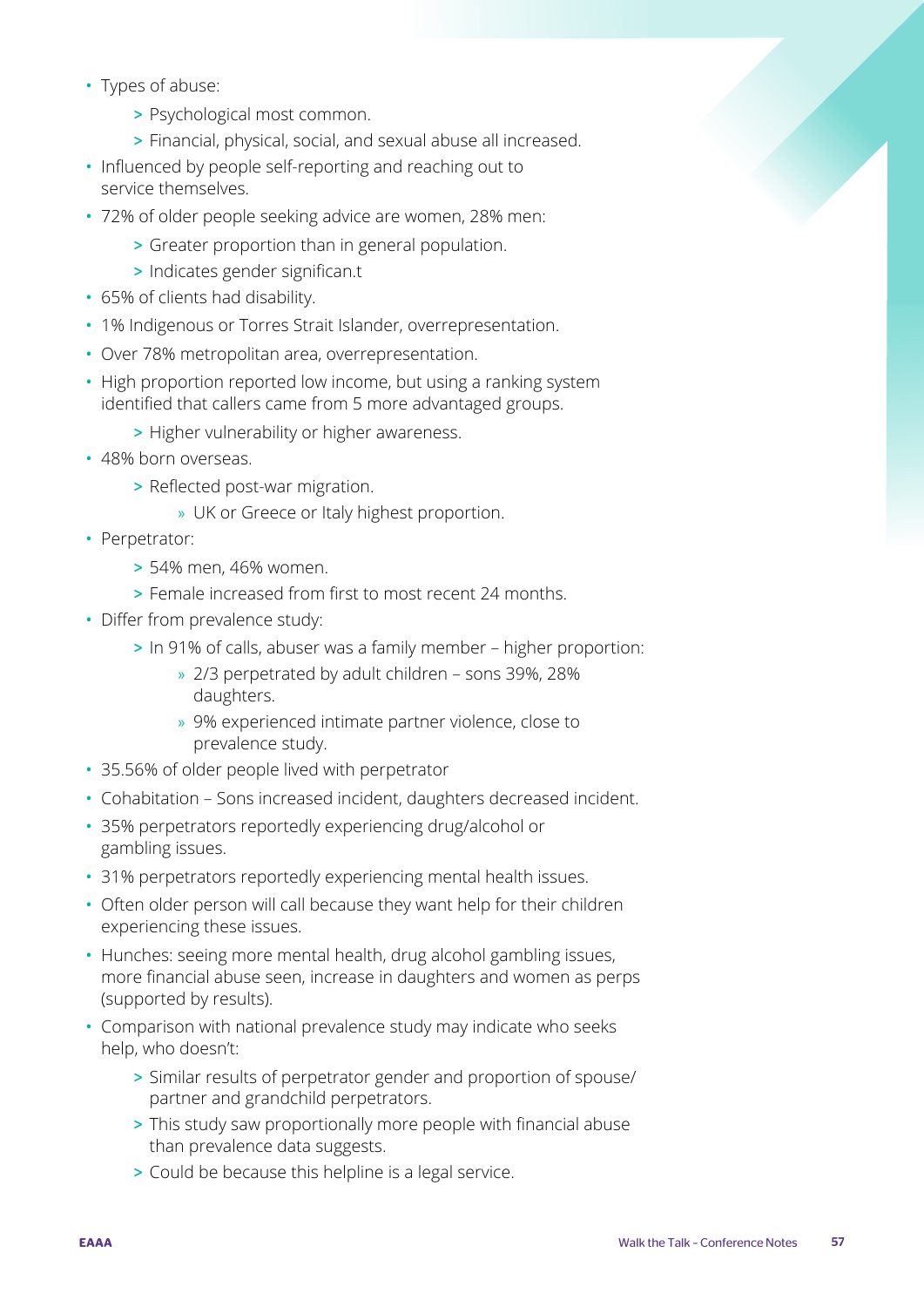- > Similar gender distribution of perpetrators.
- > This study reported a much higher proportion of adult child/ partner perpetrators than the prevalence study.
- Data raises more questions than answers is it the characteristics of older person and what they're asking, or characteristics of service provider?
- Trigger points of perpetrators and how to prevent.

# SPEAKER SUMMARY – ANNA GILLBARD (Research Officer, Uniting Care)

#### *Elder abuse data collection: Learnings and strategies for improvement*

- QLD Elder Abuse Prevention Unit funded by QLD government; phone-based support and referral service
- Designing and building database:
	- > Knowledge and language barriers. Not from IT background, no understanding of possibilities of design, translating between IT speak.
	- > Type of application and platform:
		- » Ongoing costs?
		- » Does something exist or do you need to build?
		- » Web-based? Stored on locked-down server? What browsers can access it? Off-site access?
		- » Locked-down server, how can it be updated?
		- » Consider security, personal data? Privacy principles, security.
		- » Australian or international server? Legal implications.
	- > Structure:
		- » User-friendly?
		- » Input from database architect, users, and data analyst.
		- » Mistakes: e.g., hard to analyse, thinking about end goals.
	- > Data fields:
		- » Purpose for data collection?
		- » Involve data analyst.
		- » Consistency.
		- » Do you really need that data point? Type of service they are providing. Is it worthwhile capturing? Can be important to capture small data (e.g., LGBTIQ+).
	- > How staff so good at entering data?
		- » Always talk about data as victim stories.
		- » Including frontline staff in database building decisions.
			- Creates sense of ownership and useful knowledge.
		- » Training:
			- Confidence using program.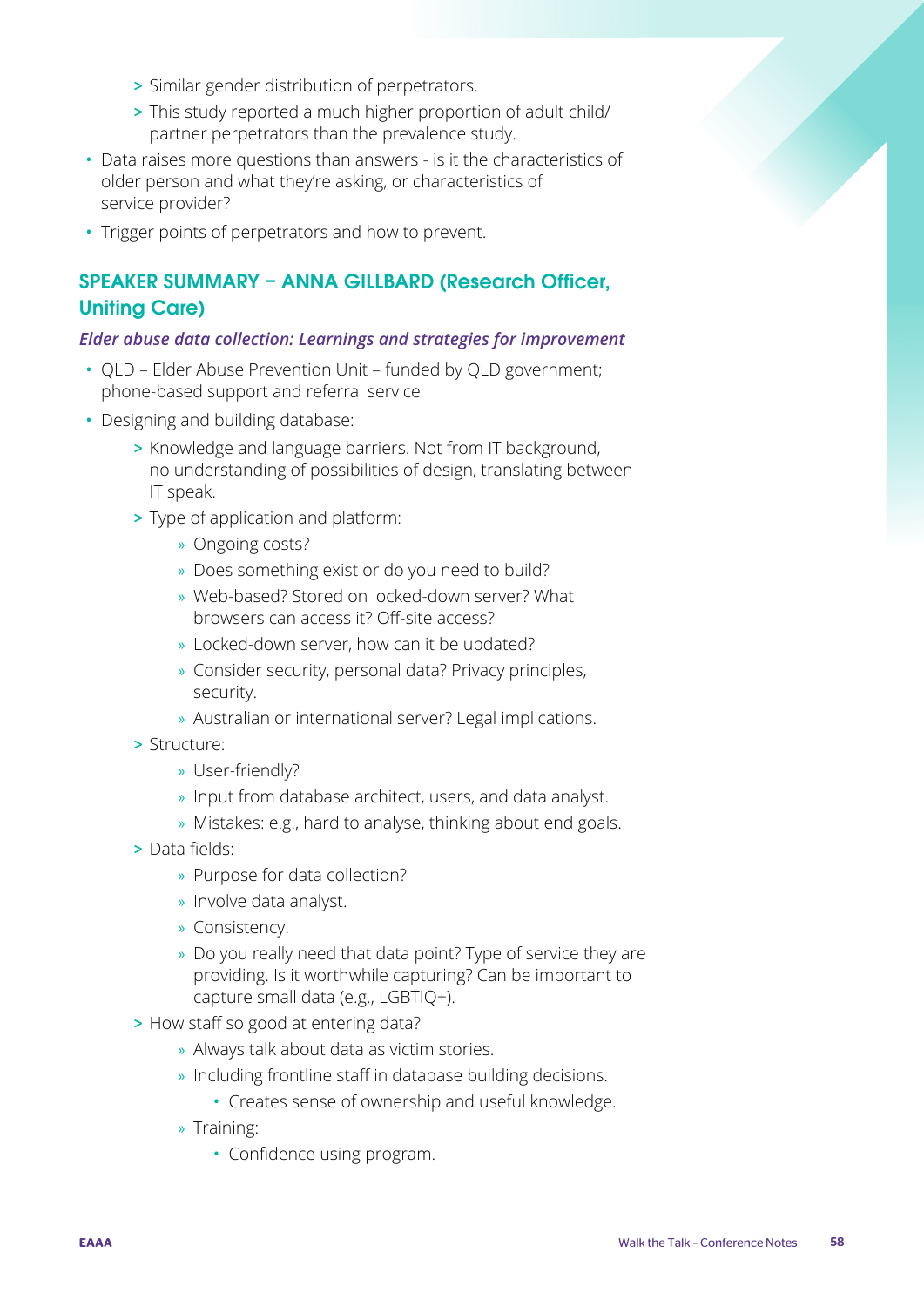- » Knowledge translation
	- How what we find in data can be used to influence practice and policy so people can see benefits of data.
- » Allow time for data entry.
- > Data quality: increase accuracy and consistency:
	- » Data dictionary.
		- Tried to align with existing definitions & how it aligns in practice.
	- » Design.
	- » Training monthly sessions.
	- » Cross-checking.
		- E.g., selecting abuse behaviours (e.g., shouting), but forgetting to select "psychological abuse' and 'physical abuse'.
	- » Continuous improvement process.
- How data gets used:
	- > Training for practitioners and students.
	- > Feedback survey from data report.
	- > Conference presentations.
	- > Advocacy and guide development of awareness raising activities.
	- > Development of resources.
	- > Highlighting the issue.
	- > Community education systems.

# SPEAKER SUMMARY – LOUISE FORSTER (CEO – Advocare)

#### *Righting wrongs in WA: past, present and in a pandemic*

- Older WA's needs have changed overtime alongside societal norms and trends in the social, political and technological arenas.
- Advocare:
	- > Raising understanding of older people's rights.
	- > Independent of government and aged care providers.
- To consider:
	- > How has the reporting, perception and prevalence of elder abuse changed?
	- > Can we identify trends or shifts over the last 25 years since Advocare's inception?
	- > What are the emerging issues in 2022 and beyond?
- 1996-2000:
	- > Events 1998:
		- » PM John Howard pledges \$270 million to keep ageing Australians living in their own homes.
		- » First National Sorry Day observed.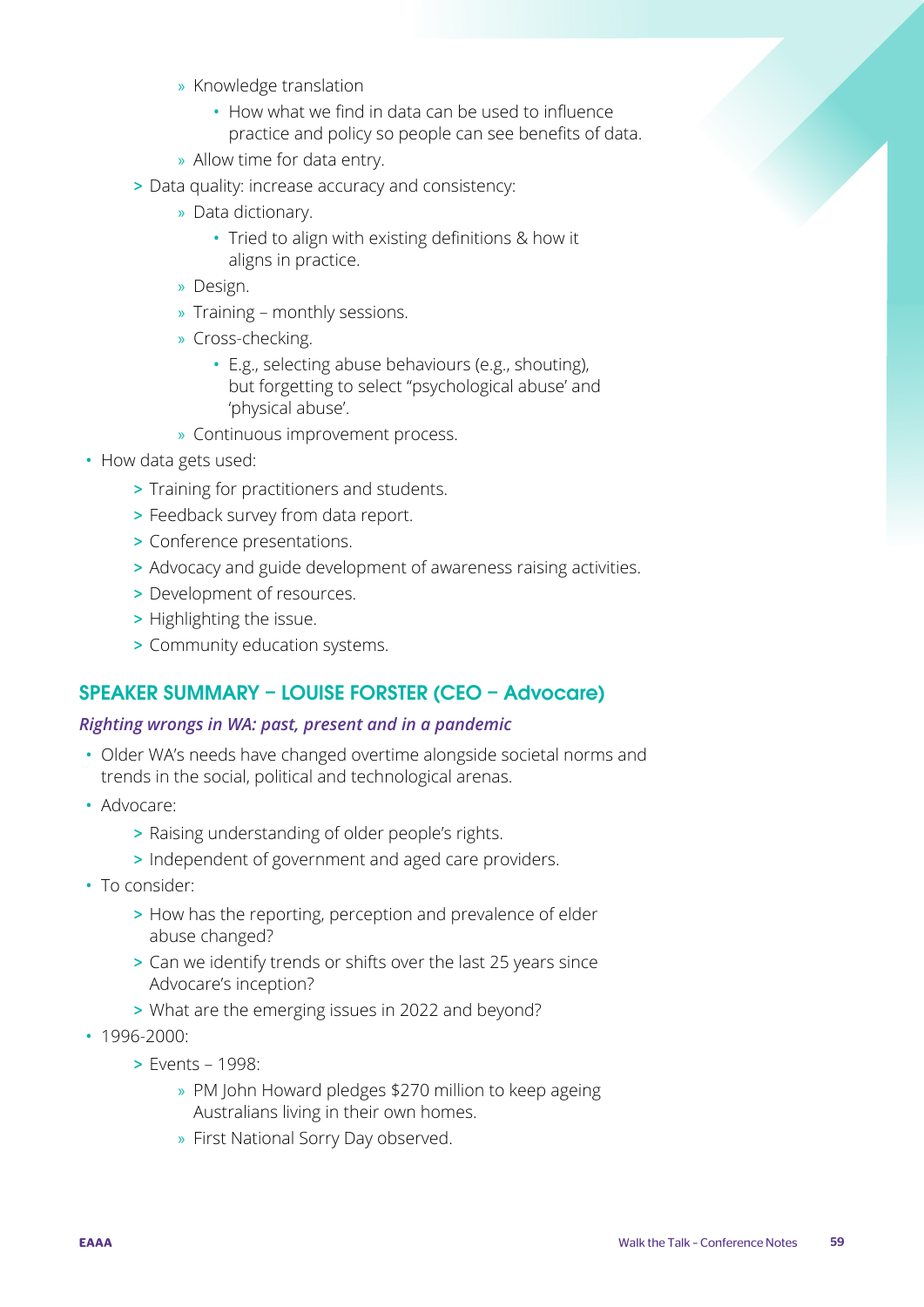- > Findings 1996-2000:
	- » *Advocare's Speak out Survey SOS.*
		- WA callers who had experienced elder abuse between 1993 and 2002 (sample of 99 people).
	- > 2/3 cases women, 70+ years.
	- > 2/3 cases financial abuse, 50% of these attributed to family conflict (financial stress and physical dependency).
	- > Survey helped validate anecdotal evidence.
	- > Estimated prevalence in WA was 1%
		- Few referral pathways.
		- Informing community about existence of and strategies for preventing and responding to elder abuse.
- 2001-2010:
	- > Events 2005:
		- » WA Gallop State Government support referendum for extended late night and Sunday trading.
		- » National Sorry Day renamed National Day of Healing.
		- » Schapelle Corby convicted.
		- » Cronulla Riots in Sydney brought racism to a head and into our living rooms.
	- > Findings:
		- » *Research into Community Attitudes to Elder Abuse in WA.*
			- Sample of 801 people.
			- 35% of community respondents lived alone.
			- 2/3 of respondents 60+ had no Enduring Power of Attorney in place.
			- Perceived physical and psychological abuse as most common, sexual and financial less so.
			- Perpetrators perceived as mostly family and younger people, not friends or carers.
			- Prevalence of abuse estimate was 16% in WA.
		- » *Advocare statistics.*
			- 4,717 total calls.
			- 28.3% financial abuse, 27.8% psychological abuse.
			- 18.7% cases perpetrated by family outsiders; 17.9% cases perpetrated by family members.
- 2011-2021:
	- > Events 2016:
		- » Australia's unemployment rate rises to 6% (first rise in 6 months).
		- » Federal Government announces an inquiry into the laws and frameworks to safeguard elderly Australians from abuse.
		- » Claremont Serial Killer charged.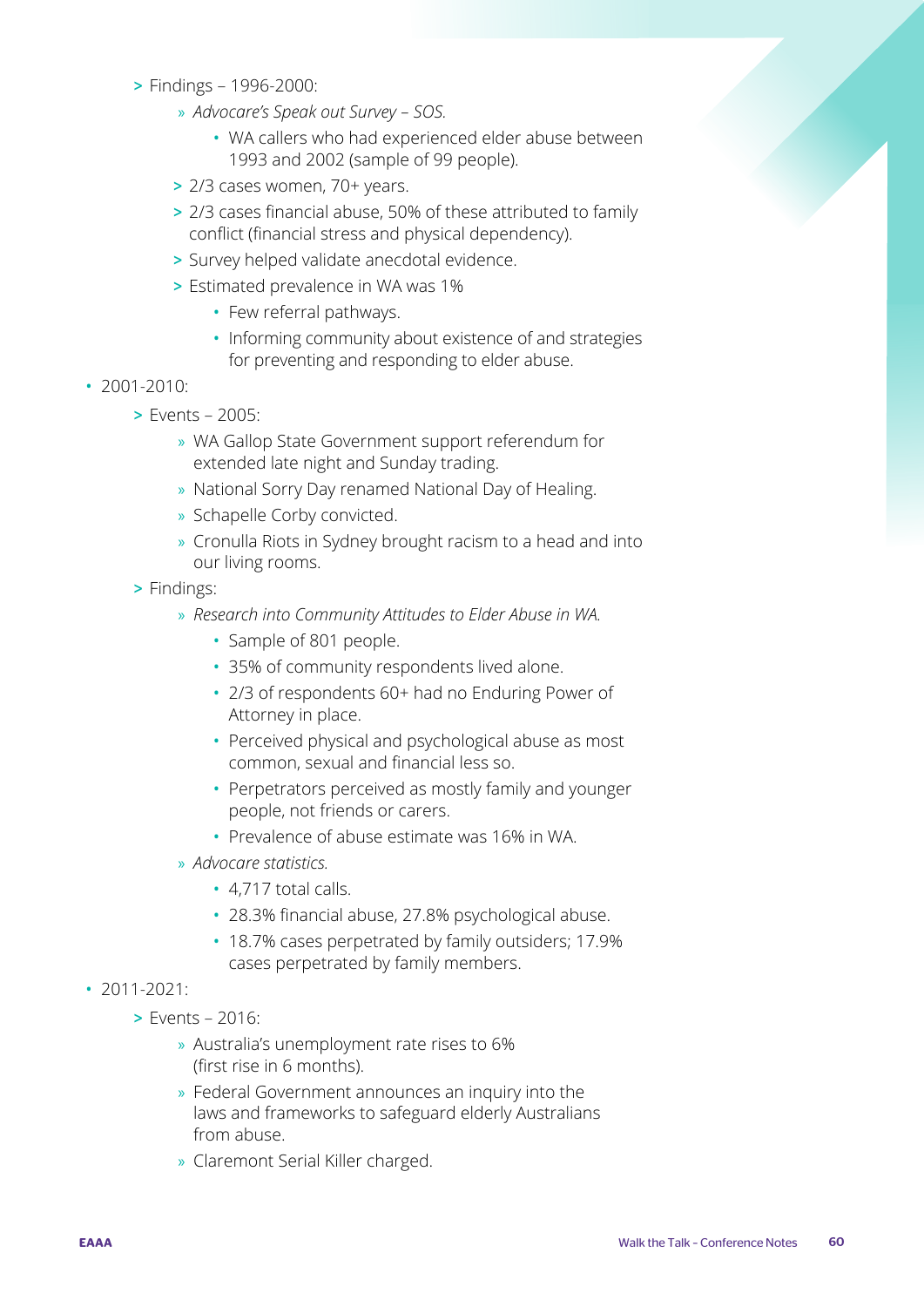- > Findings:
	- » First ever national survey: National Elder Abuse Prevalence Study.
		- Sample of 7000 people.
		- 15% of older Australians reported experiencing abuse.
		- Most prevalent was psychological abuse (12%); financial abuse reported at 2%.
		- 61% of older people don't seek help when abused.
		- Family and friends are most common source of support, but also most common groups of perpetrators.
	- » Prevalence of abuse in WA was up to 15%.
	- » *Advocare statistics:*
		- 19.645 total calls.
		- 29% financial abuse, 25% psychological abuse.
	- » 19.2% of financial abuse perpetrated by family members; 5.7% perpetrated by family outsiders.
- > Differences between Advocare and National statistics:
	- » Advocare saw much higher prevalence of financial abuse in WA than national prevalence.
	- » Family and friends were consistent in being most common support groups, and most common perpetrators.
- 2022 and beyond:
	- > Example questions advocates are hearing in WA.
		- » Can I take leave from the facility and go home because there is an outbreak there?
		- » What do I do when a number of staff are off sick, and my home care services keep getting cancelled?
		- » A number of staff are off sick and I'm not getting showered, my medications are not given at the correct time; how do I get my services? (Residential aged care facility).
		- » My sibling has taken my mother out of the family home and moved her down to a remote, regional location to keep her safe from Covid19 and I'm not able to see her – what can I do?
- "Abuse of older people is everybody's business" 2017 Australian Law Reform Commission.
- Alliance for the Prevention of Elder Abuse in WA.
	- > Started by and chaired by Advocare.
	- > Police, public reps, departments of communities, NFP providers, etc.
	- > Media guidelines, is it successful? How to accurately and helpfully report to increase understanding.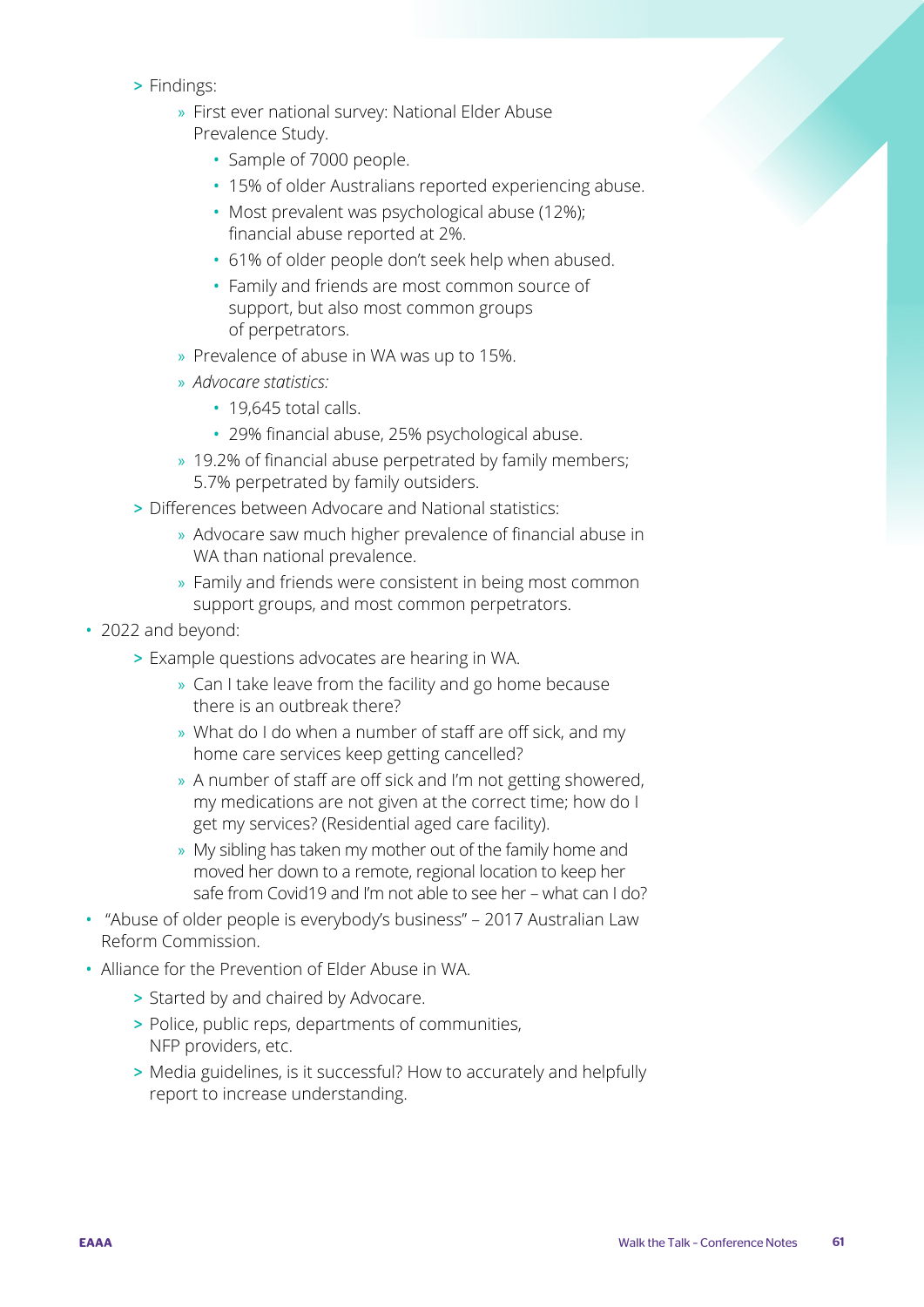# Question: Do other services (e.g., Beyond Blue) get calls that would be categorized as elder abuse?

#### **Anna:**

- Lifeline did get calls that constituted elder abuse but there's no concrete data.
- We do get a lot of calls from people that aren't victims themselves.

# Question: Data can indicate types of service improvements needed; what kinds?

#### **Briony:**

- Picking up gaps in services, e.g., in regional and rural areas may need to be thought about more.
- More improvements around advocacy of perpetrator issues (e.g., gambling, substance abuse).
	- > A lot of elder abuse concerns arise because the victim wants help for someone else (usually the perpetrator).
- Targeting education areas around underrepresented groups.

#### **Anna:**

- Looking where there is underrepresentation of calls and targeting those groups.
	- > E.g., if we're not getting certain types of calls (e.g., type of abuse) or from certain groups of people
	- > So many fewer calls from CALD communities; how can we increase/reflect representation and what are the challenges?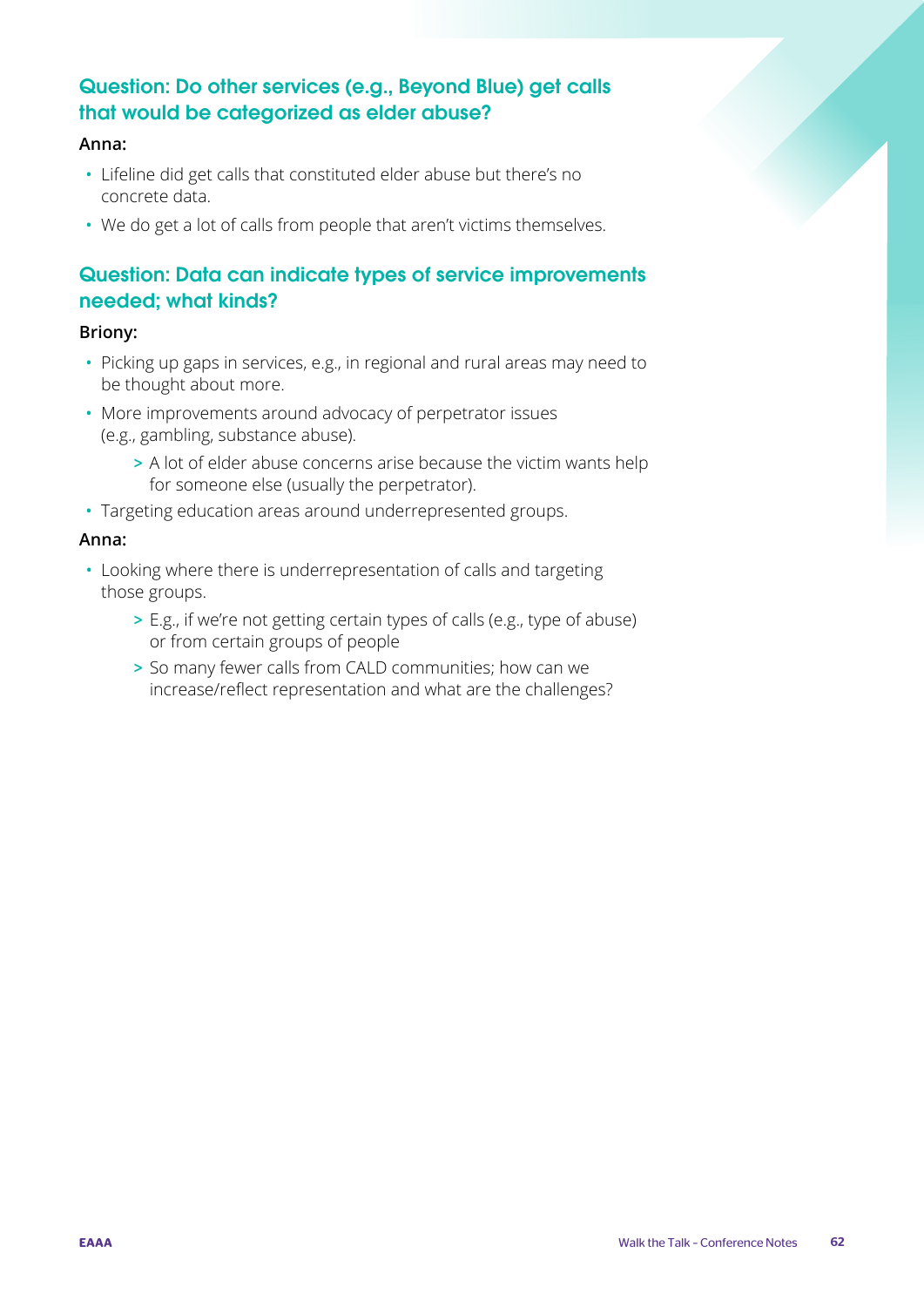# Tuesday 2pm

# Can You Imagine a World Without Ageism?

| <b>Name of Rapporteur</b> | Jessica Lockitch                                                                                                           |
|---------------------------|----------------------------------------------------------------------------------------------------------------------------|
| <b>Session name</b>       | Can You Imagine a World Without Ageism?                                                                                    |
| <b>Session time</b>       | 2:00 <sub>pm</sub>                                                                                                         |
| <b>Session room</b>       | Plenary                                                                                                                    |
| <b>Moderator</b>          | Lucy Best                                                                                                                  |
| <b>Session speakers</b>   | Rose Connors-Dance, Kay Patterson AO,<br>Michael Smith, Professor Briony Dow,<br>Margherita Coppolino, Marlene Krasovitsky |

# SPEAKER SUMMARY – ROSE CONNORS-DANCE

#### *Embraced Inc and Creator of the Centenarian Portrait Project*

- Intergenerational project where Teenager paired with centenarian, teenage artists paints portrait of centenarian and tells their story. Portrait gets given to centenarian upon completion.
- To connect teenager with centenarian, through sharing stories and experiences.
	- > Explore art for youth.
- Developed 2017 in Melbourne.
	- > First included 9 centenarians and 9 artists.
	- > Positive feedback and impacts.
	- > Melbourne, NSW, QLD events each of 100 centenarians and 100 teenage artists.
	- > Covid19 hiatus; resuming with SA, TAS, WA and NT instalments in 2022.
- Honours life at 100 in all its forms embrace diversity of experience.
	- > E.g., teenage artist created 3D portrait for centenarian who couldn't see.
- Portraits given to centenarian upon completion.
- Sensitivity and compassion, simple moments of kindness and connection; reflect times we live in
- Embraced com au.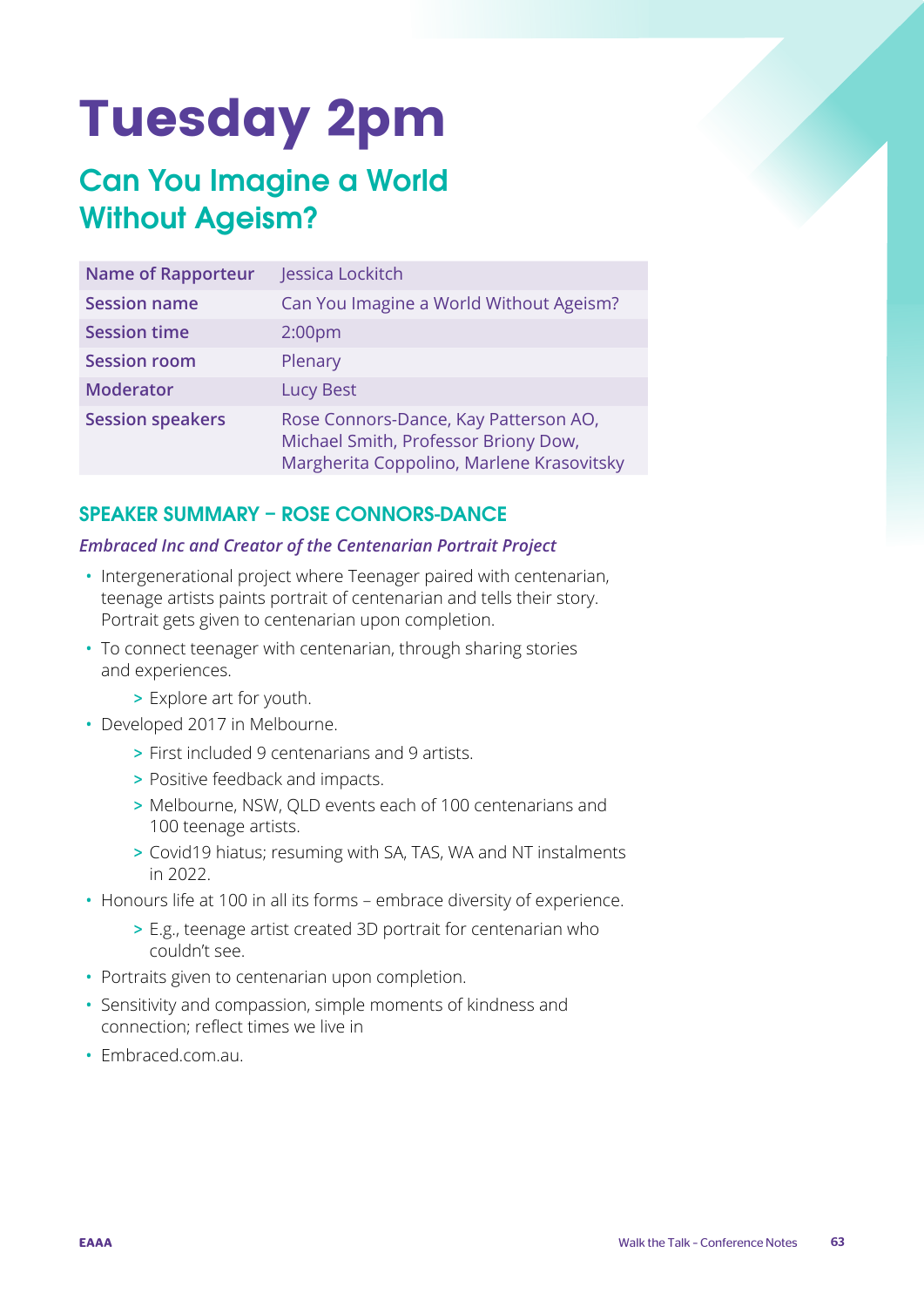# SPEAKER SUMMARY – THE HON DR KAY PATTERSON AO (Age Discrimination Commissioner)

- 90% of Australians surveyed believe ageism exists, 83% believe it's a problem, 63% experienced ageism (64% older people).
- Stereotypes, prejudice, and discrimination directed towards people on the basis on their age.
- Generalized negative views of older people, also expressed in media
- Malevolent or benevolent.
- Taken to extreme, these attitudes can lead to elder abuse.
- Barrier to noticing or reporting elder abuse, negative assumptions can lead to an environment where concerns aren't taken seriously.
	- > E.g., ear issues assumed to be elderly issues of hearing.
- Importance of intergenerational projects in combatting ageism.

#### PANEL DISCUSSION SUMMARY

- The Hon Dr Kay Patterson AO (Age Discrimination Commissioner).
- Rose Connors-Dance (Embraced Inc and Creator of the Centenarian Portrait Project).
- Michael Smith (CEO Eastern Community Legal Centre).
- Professor Briony Dow (Director, National Ageing Research Institute).
- Margherita Coppolino (National Ethnic Disability Alliances).
- Marlene Krasovitsky (Co Chair and Director, EveryAGE Counts Campaign – The Benevolent Society).

# Q: Can you imagine a world without ageism?

**Rose:** intergenerational projects key, especially within Western societies where we've shifted into age bubbles, need to have friends in different generation brackets.

**Marlene:** in this world, the human rights of older people would be upheld; older people would be more visible, there would be more intergenerational connections, less prejudice and discrimination; a society where every person is valued, connected, and respected. It would be harder for elder abuse to occur.

**Margherita:** one less label people would have to wear or be categorized by.

**Briony:** also, where every stage of life would be valued equally. E.g., elder people having services indicative of love and care and value.

**Michael:** think about young people as well as old people; thinking practically about events like this, where we would have conferences like this with young people and less generational bubbles.

**Kay:** no more "isms", a world more blind to discrimination of age, disability, etc.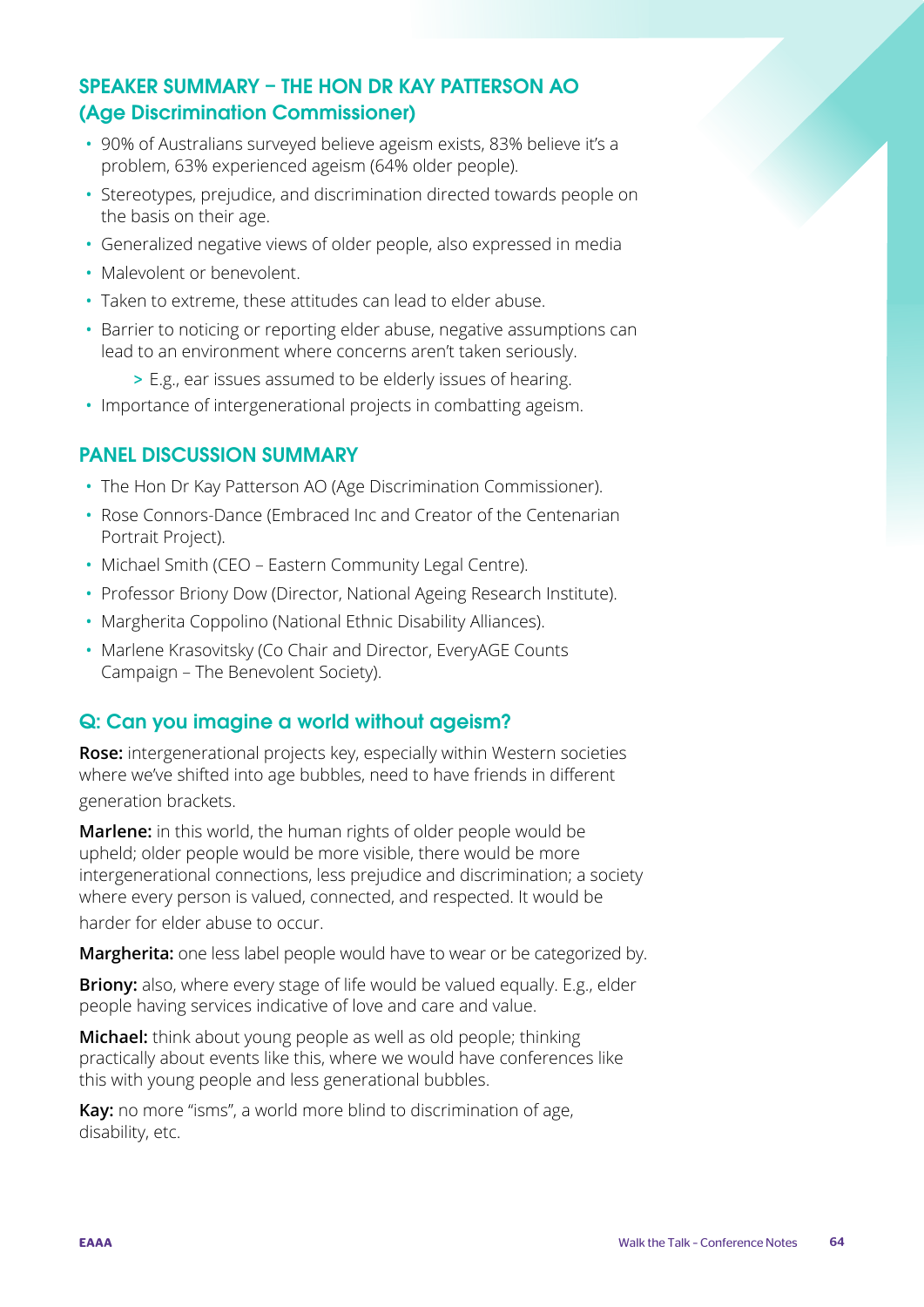# Q: What parallels do you see between ageism and ableism?

**Margherita:** wasn't ableism problem until I got older; had to pick up an extra intersectional lens, how to manoeuvre the aged system with disability.

# Q: Is campaigning against ageism the first and most important step to prevent elder abuse? And if so, how can we embed anti-ageism?

#### **Marlene:**

- In prevention, we think about legislation and education; we need to take a step back and start with awareness.
- We know ageism is not visible; campaigning is important to shine a light on impacts and increase awareness.
- Awareness of ageism as a driver of elder abuse is the beginning; context is shaped by shared social values and norms; ageism is embedded in the context; elder abuse is a manifestation of ageism where an older person's life and future is diminished.
- Until recently in absence of prevalence data, elder abuse tended to be framed as an interpersonal issue instead of systemic issue. Systematic: creates very conditions in which elder abuse can occur and how we've been able to turn a blind eye for so long.
- More ageist = more likely to not care and not recognize elder abuse. Stop scourge of elder abuse before it happens.

# Q: Ageism is not just about older people. What do you see is the role of different generations in fighting ageism?

#### **Michael:**

- See experiences of both older and young people.
- Agreed with Marlene about drivers of elder abuse such as ageism and discrimination.
- Tackling images and stereotypes we perpetuate and are barriers.
- Importance of intergenerational work, all ages who can explore those conversations together.

# Q: If we feel that real battle is against ageism, and we see a world without ageism as a world without elder abuse; who should we focus our messaging on?

#### **Briony:**

- In that world, we would be able to value elder's lives, and remove barriers that allow elder abuse to occur.
- *Age Encounters* project interviewed younger and older people of experiences of age and age discrimination.
	- > e.g., what do you imagine it's like for older/younger generation?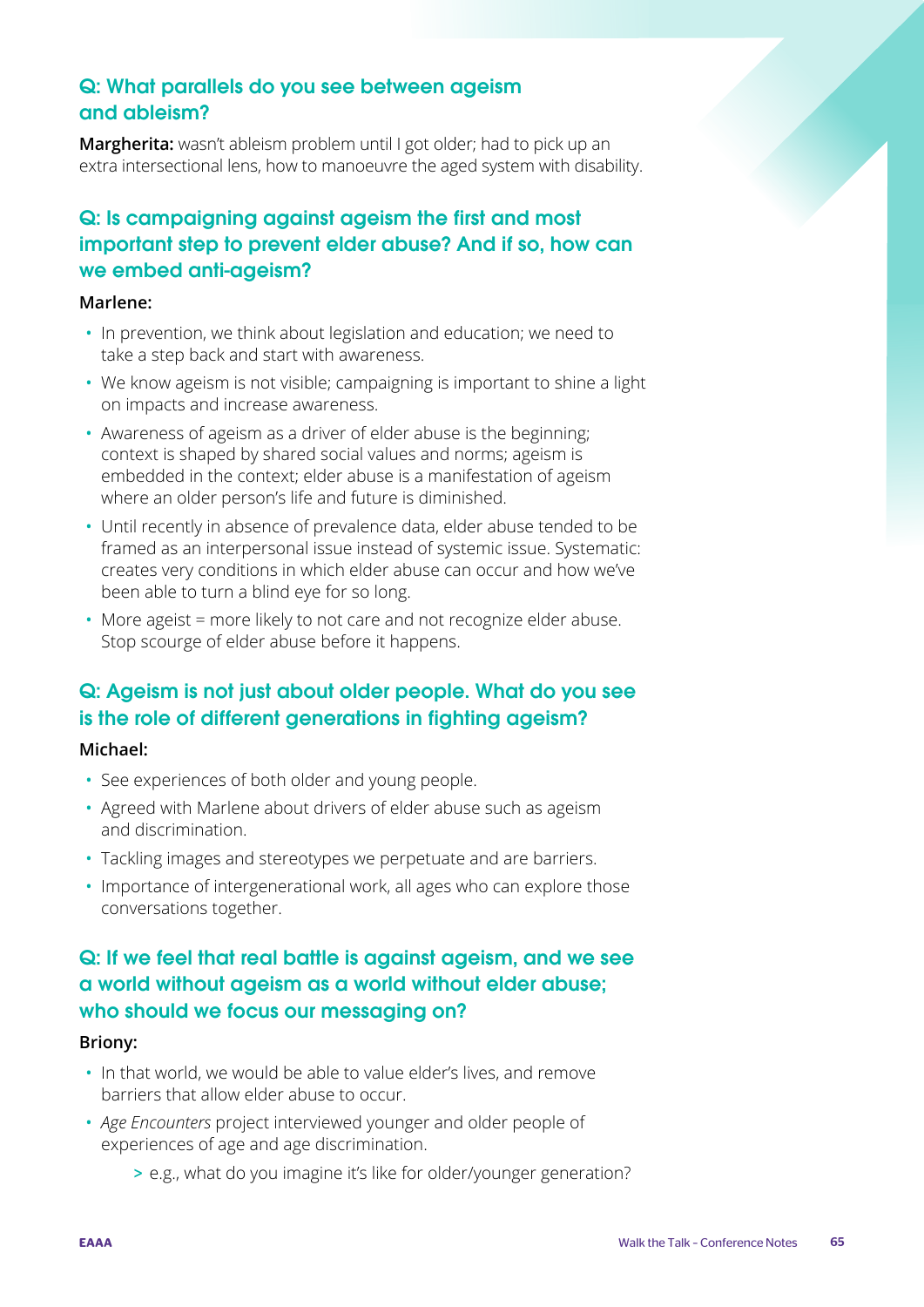- > found huge amount of empathy from both generations about challenges and experiences.
- > what emerged was so few opportunities outside of family where older and younger people could interact e.g., youth programs not including older people.
- More intergenerational programs: research shows intergenerational programs reduce the driver of ageism, and therefore may reduce elder abuse.
	- > The government has a role to play in promoting, etc. these programs.
	- > Key to reducing ageism; harder to hold stereotypical views when you have relationships with individuals from those groups.

# Q: Comments on self-ageism?

#### **Kay:**

- Importance of not taking on ageist values yourself as an older person taking on ageism is detrimental.
- "Old and bold".
- We can let people make us invisible, but we've got every right to be seen as everyone else; we need to be proud of who we are, that we are individuals.
- We should contribute to conversation and expect to be heard.
- "let's not fade away".

#### **Lucy:**

- Make friends with other generations of people, get involved in and learn about intergenerational projects.
- Be bold.
- Consider intersectionality; can't examine ageism without other 'isms.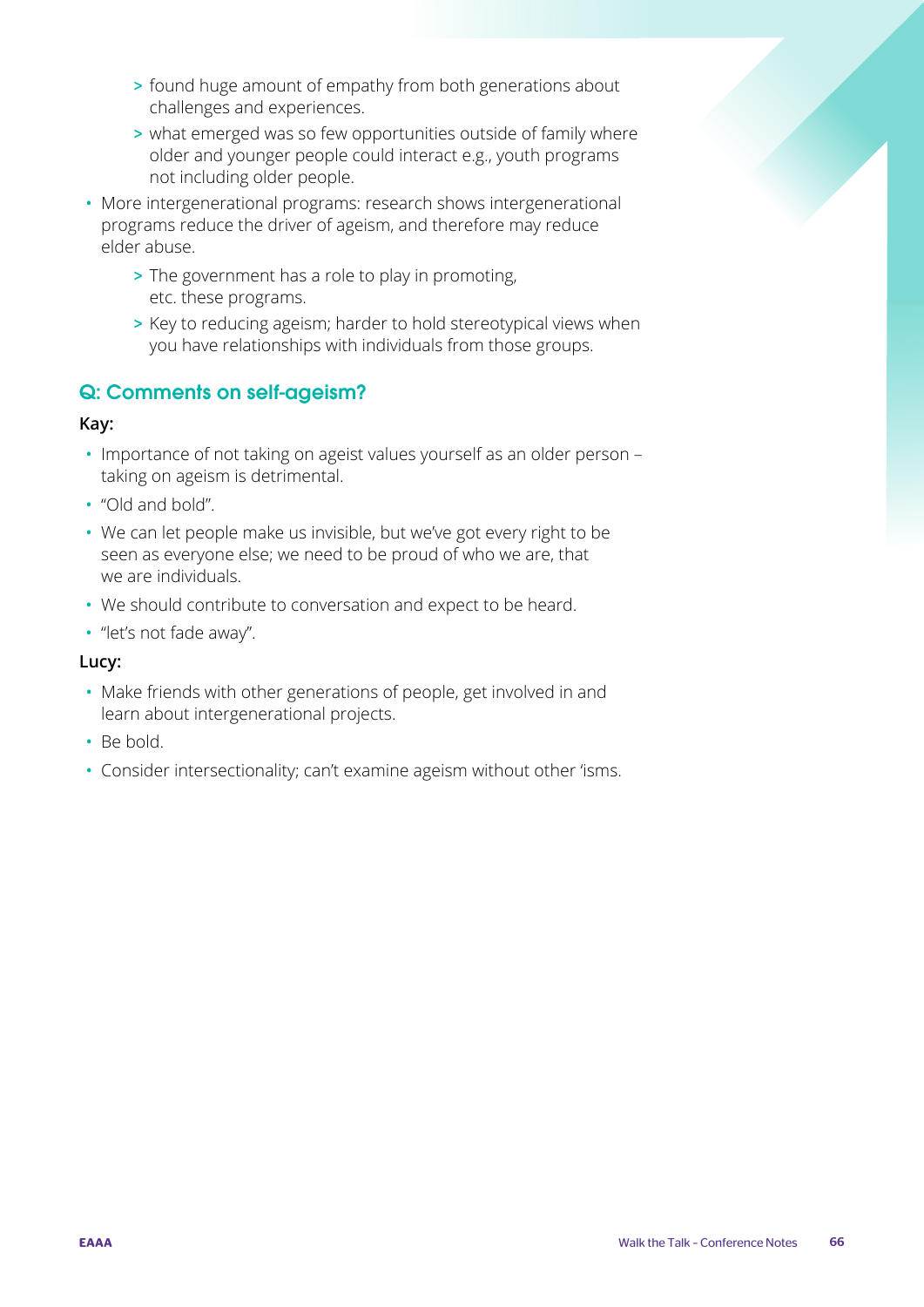# Protecting older people's rights: Listening, seeing, framing

| <b>Name of Rapporteur</b> | <b>Briohny Kennedy</b>                                          |
|---------------------------|-----------------------------------------------------------------|
| <b>Session name</b>       | Protecting older people's rights: Listening,<br>seeing, framing |
| <b>Session time</b>       | 2:00 <sub>pm</sub>                                              |
| <b>Session room</b>       | <b>Breakout 2</b>                                               |
| <b>Moderator</b>          | Carolanne Barkla                                                |
| <b>Session speakers</b>   | Tanya Chaman, Chris Mead, Colette Bots,<br><b>Helen Wallace</b> |

# SPEAKER SUMMARY – TANYA CHAPMAN

#### *Growing stronger: Using entertainment to tackle elder abuse*

- Solicitor, wills, estates, and elder law. Need to do more to raise awareness of elder abuse and the legal rights of older people in the community. How to get noticed? People engaged with individual stories, and this was the way to bring attention to issues. Growing stronger podcast. Examples of property issues. 29 episodes to date. Why a podcast? In 2021 27% of Aussies were weekly podcast listeners. Growing. Highest engagement among podcast listeners. 30mins-1hr.
- One or more legal cases and examples of legal processes. 'Knowledge is power' – knowledge and encouragement to put themselves first, and to raise awareness of elder abuse within the community.

#### SPEAKER SUMMARY – CHRIS MEAD

#### *Moving Story: When we move, our story moves with us*

- Film screening, and invitation to continue conversation.
- Moving story involves 5-minute documentaries about people with dementia. Useful for relationship between family and care providers to increase knowledge about the patient. Authentic co-producing and inclusive around showing the story the family wants to tell. Project evaluation involves everyone. A new carer was shown non-clinical insight into the person. If meaningful connection decreases cognition diminishes. When they move (into age care) the story moves with them. If you feel like you are making it together, it's not journalism, it's not ruled by a script. Has been emotionally challenging and have unintentionally caused agitation. Cues for staff if patients/residents become anxious. Knowing what interests, them, for example listening to music. Giving people agency and a voice to contribute.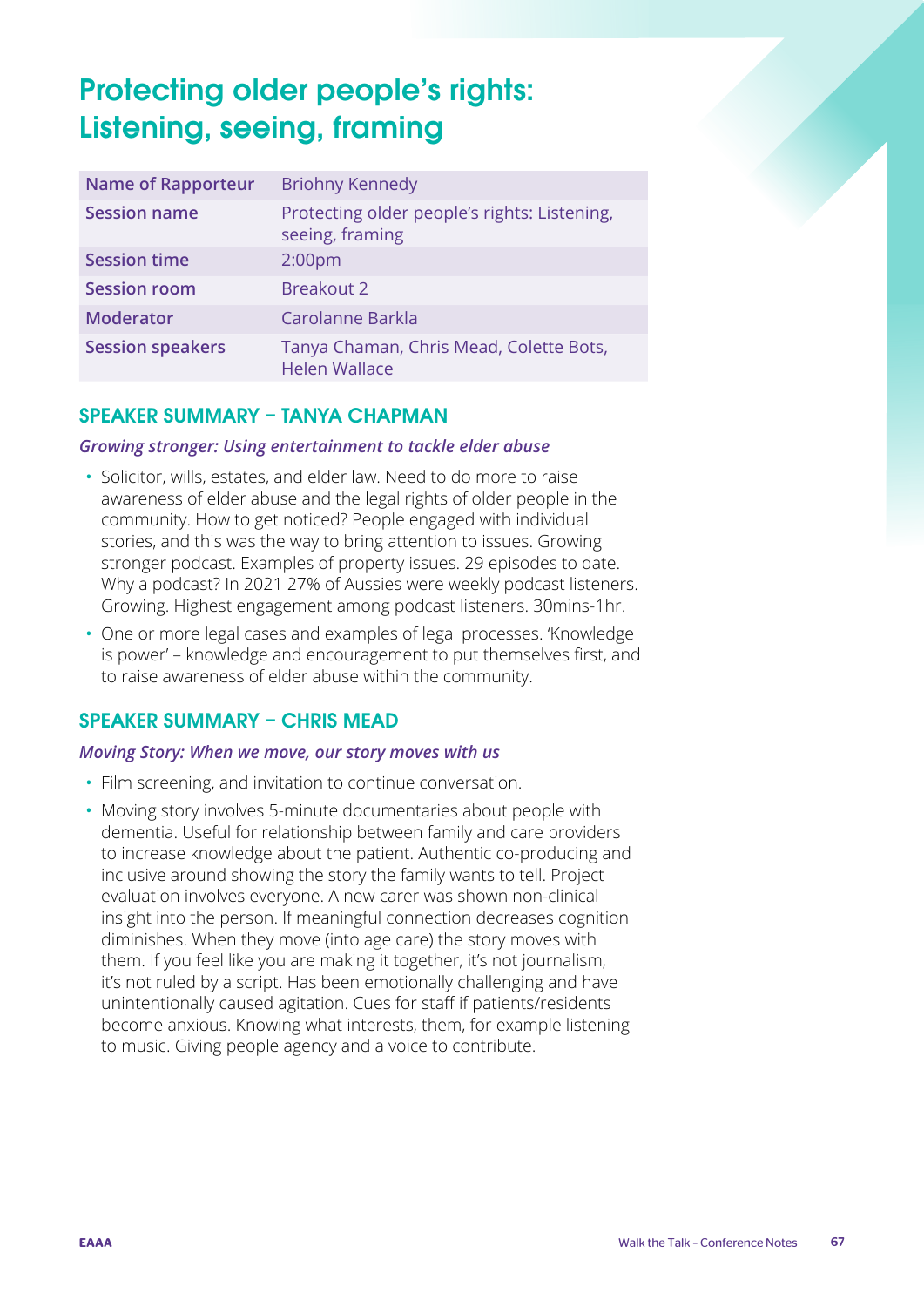#### SPEAKER SUMMARY – COLETTE BOTS AND MS HELEN WALLACE

#### *Rights. Camera. Action.*

- Seniors legal and support service (16 years). Reviewed 50 recently closed files, focusing on perpetrators. Cases were commonly financial abuse (the type most likely to lead to legal action). Deliema et al 2018. Developed perpetrator typologies: Caregiver (financial), temperamental (emotional), dependent (financial), dangerous abuser (emotionalhighest, but also most likely to be physical abuse).
- A caregiver abuser (daughter) helped mum into temporary aged care, then moved into her house. Daughter kept referring to original ACAT referral and would not let her back in the home. The client was reassessed, revoked power of attorney over self, and got her home back. There had been no education on the role of attorney with the daughter.
- A daughter invited her mother to live with her, promised to help her buy a unit. Daughter used some money toward the unit and gambled away \$100,000. Daughter repaid ½, then lost job and became estranged. Got client into affordable long-term counselling and perpetrator on a payment plan.
- Intervention gaps include inability to assist the perpetrator for example, increase independence, job skills, and tailored support for dependent caregivers.
- Temperamental abuser. Violent daughter with mother. The daughter left mother alone after police visit. No addressing of behaviour of perpetrator.
- Son was a drug abuser, in and out of jail, children in care, etc. Didn't contribute, hocked client's belongings, fear of son being violent. Did not pursue a DVO, social worker helped with safety planning. Basic human right to be free from DV is not met.
- Early intervention in this situation would be to remove abuser. Is the best response a DVO against the older persons wishes? Restricting access to an older person against their wishes. If it was intimate partner, police would intervene. Not the case for older adults, where do we draw the line? The research into 50 cases reflects the US study into abuser typologies.
- Lenses: human rights, safety and protection, social connection, traumainformed, community education, tailored perp interventions.
- Listen to older people, they just want the abuse to stop. Large gaps in addressing perpetrators behaviours and providing support where needed.
- Response to question about addressing perpetrators was that we need a mirror service with multiple programs to refer perpetrators to. In QLD the wait for DV perp program is narrow, a 6 month wait list and does not happen unless by court order.
- In response to question about case scenarios where there were impaired decision making, the answer was that if there were significant impairments and solicitors can't be instructed, there is a different service referral. The service creates an unrushed and comfortable experience to optimize the decision-making domain (i.e., whether complex or simple decision-making). It can get very complex.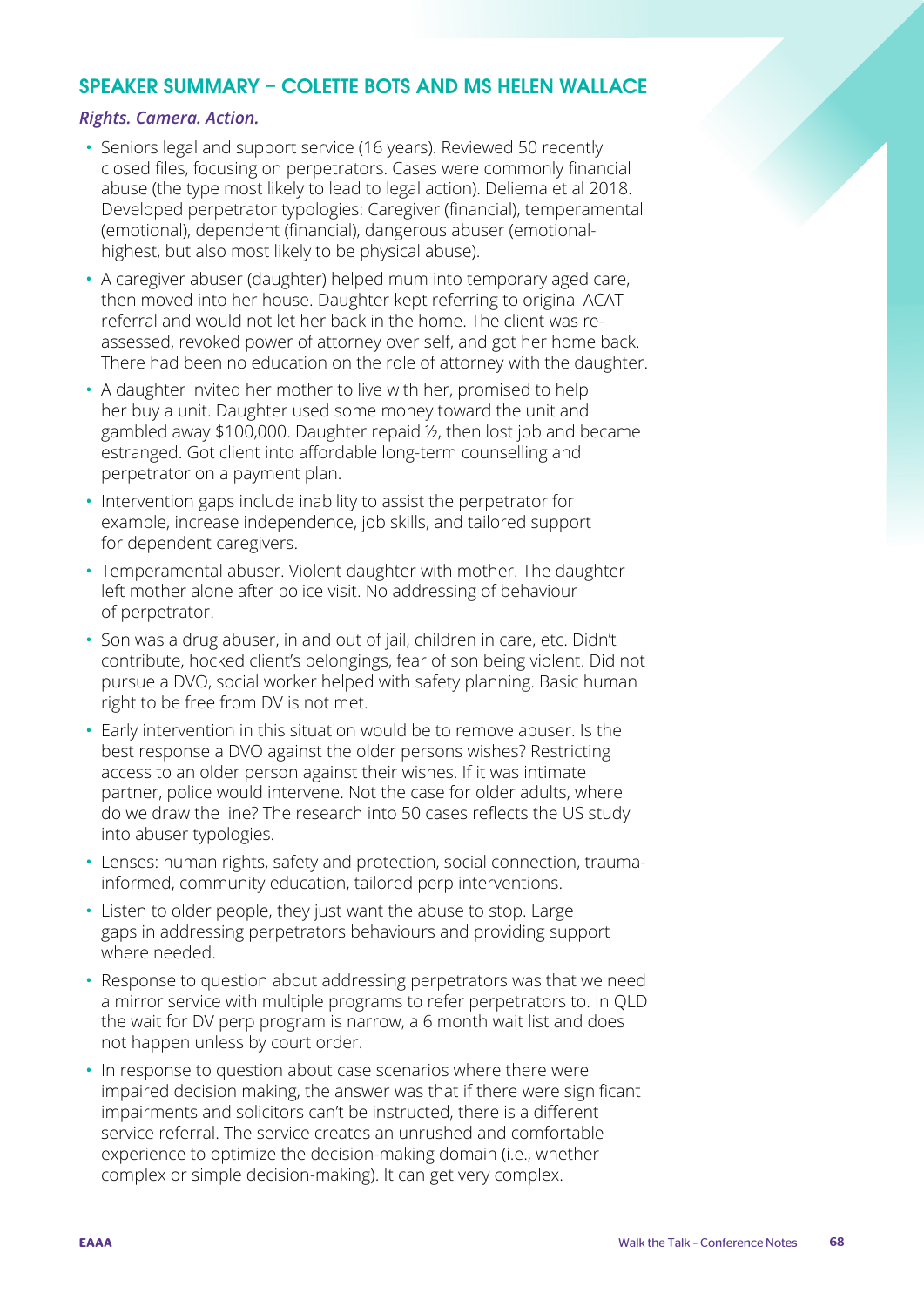# Supporting Older People's Choice

| <b>Name of Rapporteur</b> | Sophie Frank                                             |
|---------------------------|----------------------------------------------------------|
| <b>Session name</b>       | <b>Supporting Older People's Choice</b>                  |
| <b>Session time</b>       | 2:00pm - 3:00pm                                          |
| <b>Session room</b>       | <b>Breakout 3</b>                                        |
| <b>Moderator</b>          | Melanie Joosten                                          |
| <b>Session speakers</b>   | Dr Merran Cooper, Jocelyn Courtney,<br>Dr Alicia Kennedy |

# SPEAKER SUMMARY – MERRAN COOPER

#### *Advance Care Planning: A Doctor's Lived Experience*

Dr Cooper spoke of the issues Older Australians face with an Advance care plan which gives consent of how the person wants to be treated and cared for, the plan is meant to reduce conflict of families and doctors on what the patient wants at the end of life. However, it rarely works, and Dr Cooper developed an App that could reduce confusion and make collective decision making more accessible. The App should work collaboratively with a financial planner that gives the right people permission to access the directive and the older person can be updated when changes are made. The purpose of this new care plan is to improve privacy and more effective information sharing between medical professional and the family.

- Fragmented health system.
- Your advance care plan must be mobile and when they are need
- Inexperienced doctors must learn skills such as nasogastric insertions and intubation.
- Older patients compromise most inpatients in our public hospitals.
- Unfortunately, it is often more difficult to perform these procedures on an elder person than younger.
- Care plans give consent and how the person want treatment and care includes the advance care directive – the reduce conflict in families.
- Problem: rarely exist, minimal uptake if there is one it is long.
- Govt. want them on the My health record but can still have issues with the document?
- We need a proper care plan system that allows for collective decision making and helping those in emergency and the family deciding together what the next step is needed.
- Human rights approach.
- Put together touchstone life care that works for privacy and information sharing.
- Start planning with a financial planner share their plan with those who have given permission.
- If the plan gets changed it can tell the person, the updates.
- Social impact needs to be measured not just money saved but improving family relationships – intergenerational impact.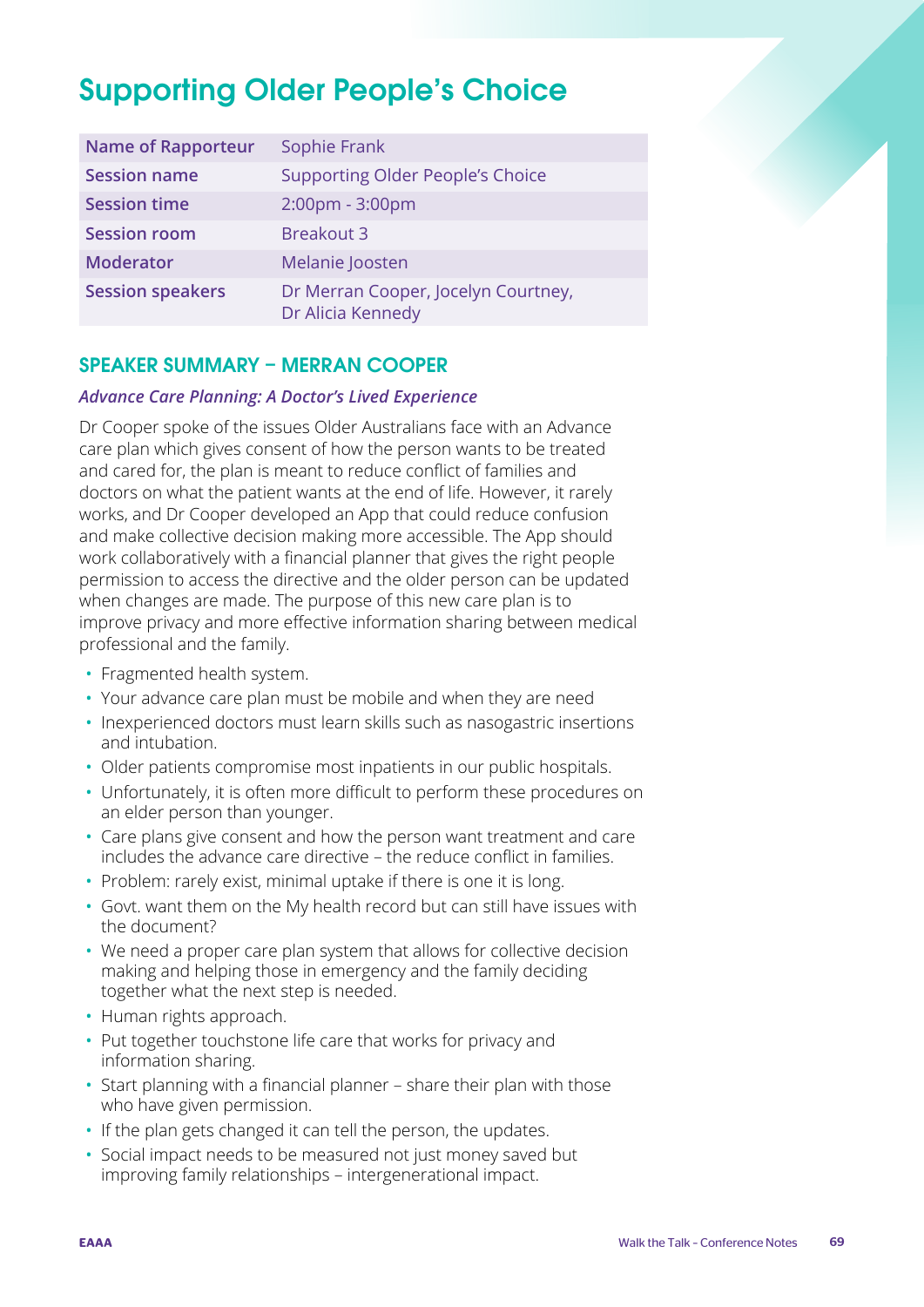# SPEAKER SUMMARY – JOCELYN COURTNEY

#### *The Devastating Impact of Social Isolation*

Jocelyn spoke of her Senior social connection program that aims to improve community connectedness and engagement. COVID-19 was a tough time of seniors where most of their social events were cancelled and separated from family. Jocelyn spoke of the potential permanent impact of COVID-19 where they may have to further develop digital social gatherings in the future, despite some unperson social programs already resuming. The program Jocelyn promotes is a client-centred approach through a three-prong method: community support, case management and community engagement. Through these methods, the service tries to find what the client wants and needs, rather than what the service believes the older person needs.

- Senior social connection program improve community connectedness and engagement.
- COVID-19: tough time for seniors, separation from families/friends, closure of community groups, anxieties for infection and going out, digital exclusion – lack access, impact on physical and mental wellbeing.
- We haven't resumed our normal activates yet (if ever).
- We are working on digital literacy courses through the hub.
- Elder abuse and social isolation: tend to go together.
- Our program is client centred which holds the foundation of what we do with the seniors in our community: three prong approach (community support, case management, community engagement/ information advice and referral) try to find what the client wants from our services.

# SPEAKER SUMMARY – ALICIA KENNEDY

#### *Companion Pets and Elder Abuse: The Links*

Alicia is a Veterinary who noticed the impact of the relationships of older Australians and their pets. This relationship can show indications of older persons who may be experiencing elder abuse. This includes unable to suddenly afford vet bills, decline in pet wellbeing, pet is living in a dirty environment, forced surrender etc. Alicia believes that Vets should be considered potential frontline whistle-blowers for elder abuse in the community.

- Purpose: benefits of healthy companionship with animals especially for healthy ageing.
- Advocacy: power of the human animal bond in human health and wellbeing
- Provide crisis care for people with disability, mental health problems, the elderly etc.
- Pets decrease loneliness, depression, reduce stress, increased activity, social engagement, faster recovery from illness, shorter hospital stays and enhanced independence.
- Pets and elder abuse: the link with pets and abuse is linked and a big issue in the senior community.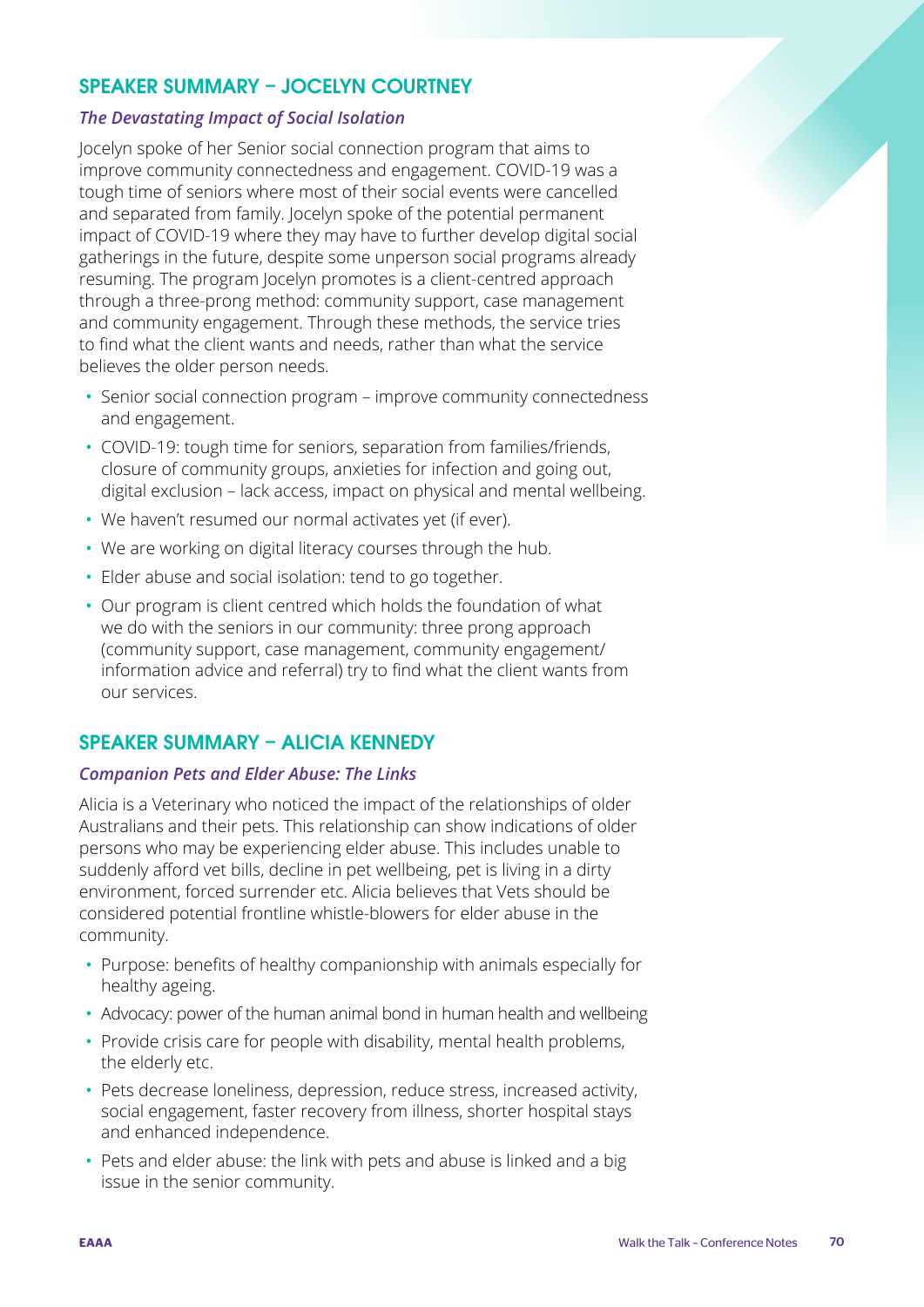- Cruelty to animals can be an indicator of abuse to the family, pet neglect, pet hostage etc.
- Signs of pets and elder abuse: unable to afford bills, decline is pet wellbeing/welfare, sudden weight loss of the animal, non-accidental injury, pet is living in dirty environment, changes in social contact – not seeing the pet at the normal park, forced surrender, distress to owner in being separated.
- Societal issues: animal hoarding, older women facing homelessness.
- How to respond? Connection, gentle questions, pet health records, including pets in care plans, home pet care services (cherished pets service), building community.
- We need more research into ways vets could be used as a frontline whistle-blower for elder abuse.

# **QUESTIONS**

# Q. What are your thoughts on euthanasia?

An advance plan works both ways. You can have children talk about euthanasia and request it. I think people in society have deep rooted issues with death. I think death is something we need to embrace. The plan is about giving consent.

#### Q. What is something that could be done with palliative care?

I am not an expert but when you treat the person as an individual you are less likely to abuse. Rarely the dementia ridden person they may not remember the family member, but they remember the feeling they get when around them. We need to engage and be present with those. The impact of DNR is impacted by pets and loved ones.

#### Q. Do pet owners choose your service over others?

For our elderly clients, we are referred either from family or other vets who see them struggle with pet care but other times they are case referred. We are looking at.

# Q. Have you seen a reluctance with some to get involved have you had to change how you do activities with your clients?

We have seen and change in who gets involved in some circumstances a volunteer will visit one-on-one to try and link them back into group services, but we have seen a change in the landscape of how. Hopefully vaccine uptake will give people the confidence to get involved.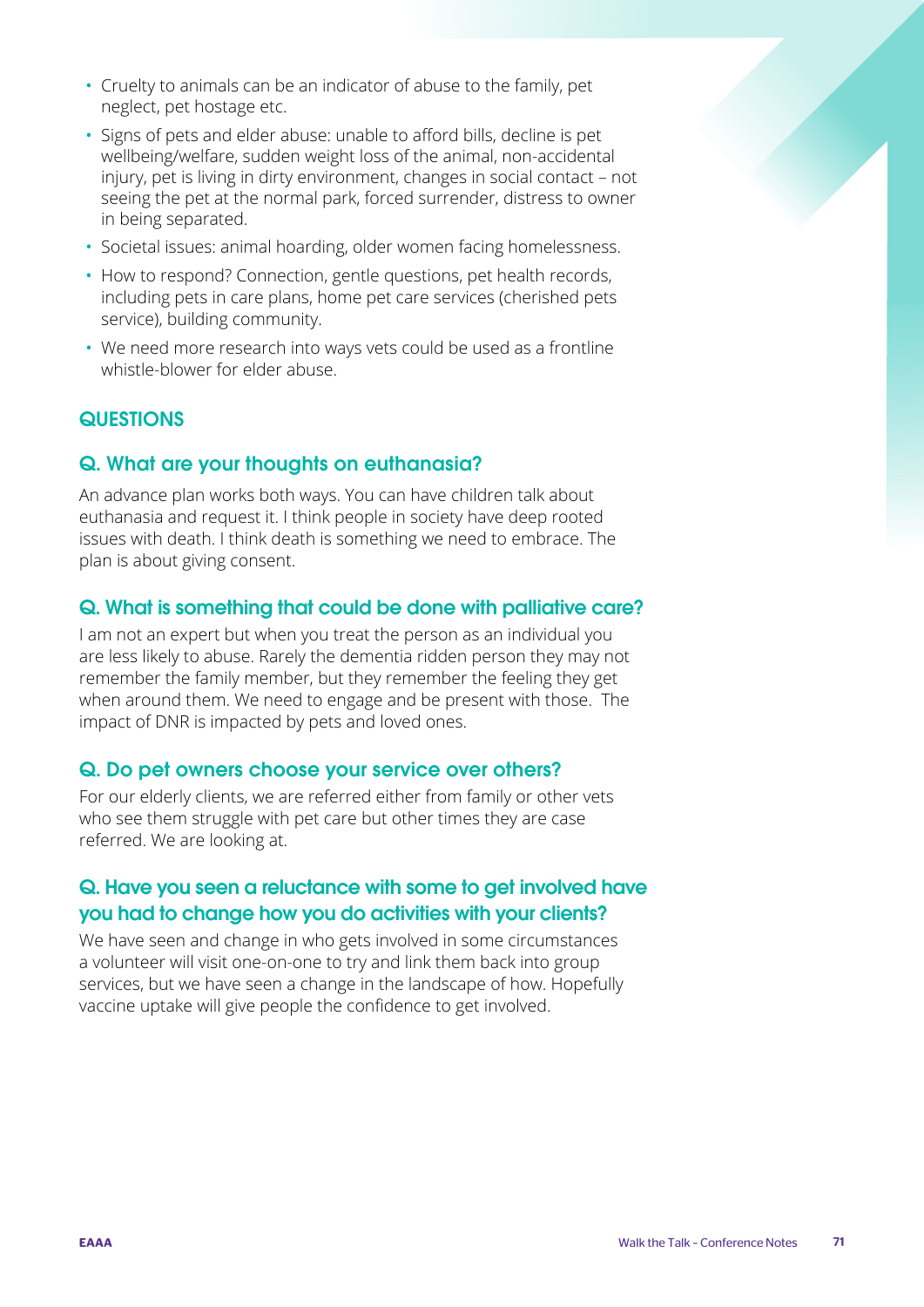# Tuesday 3.30pm

# Elder abuse in aged care

| <b>Name of Rapporteur</b> | Jessica Lockitch                                          |
|---------------------------|-----------------------------------------------------------|
| <b>Session name</b>       | Elder abuse in aged care                                  |
| <b>Session time</b>       | 3:30 <sub>pm</sub>                                        |
| <b>Session room</b>       | <b>Breakout 3</b>                                         |
| <b>Moderator</b>          | Deb Lewis                                                 |
| <b>Session speakers</b>   | Melissa Docker, Linda Steele,<br>Kate Swaffer, Peter Qiao |

# KEY POINTS

- Older carers do not receive adequate support and attention.
- This may impact on carers' health and wellbeing.
- Carer burnout and break down in caring arrangements due to inability to access adequate or appropriate aged care services.
- Need to address systemic abuse of older carers through more recognition and support in caring and services.
- Overwhelming focus on reforming aged care, but no focus or attention given to redress (especially in Royal Commission recommendations).
- A framework for redress will be submitted to the Disability Royal Commission.
- Disability Royal Commission is important for addressing gaps in Aged Care Royal Commission for those living with dementia in and out of aged care.
- Inadequate policies regarding the aged care sector.
- Other sectors (such as childcare) may demonstrate how to overcome barriers to inaction.

# SPEAKER SUMMARY – MELISSA DOCKER (Senior Policy & Development Officer, Carers NSW)

#### *Understanding the systemic neglect of older carers in the aged care system*

- Carers NSW is a peak non-government organisation for carers in NSW.
- 2.65 million Australians provide care and support to a family member or friend (excluding formal carers).
- Systemic abuse and neglect: refer to rules, regulations, policies or social practices that harm or discriminate against older adults.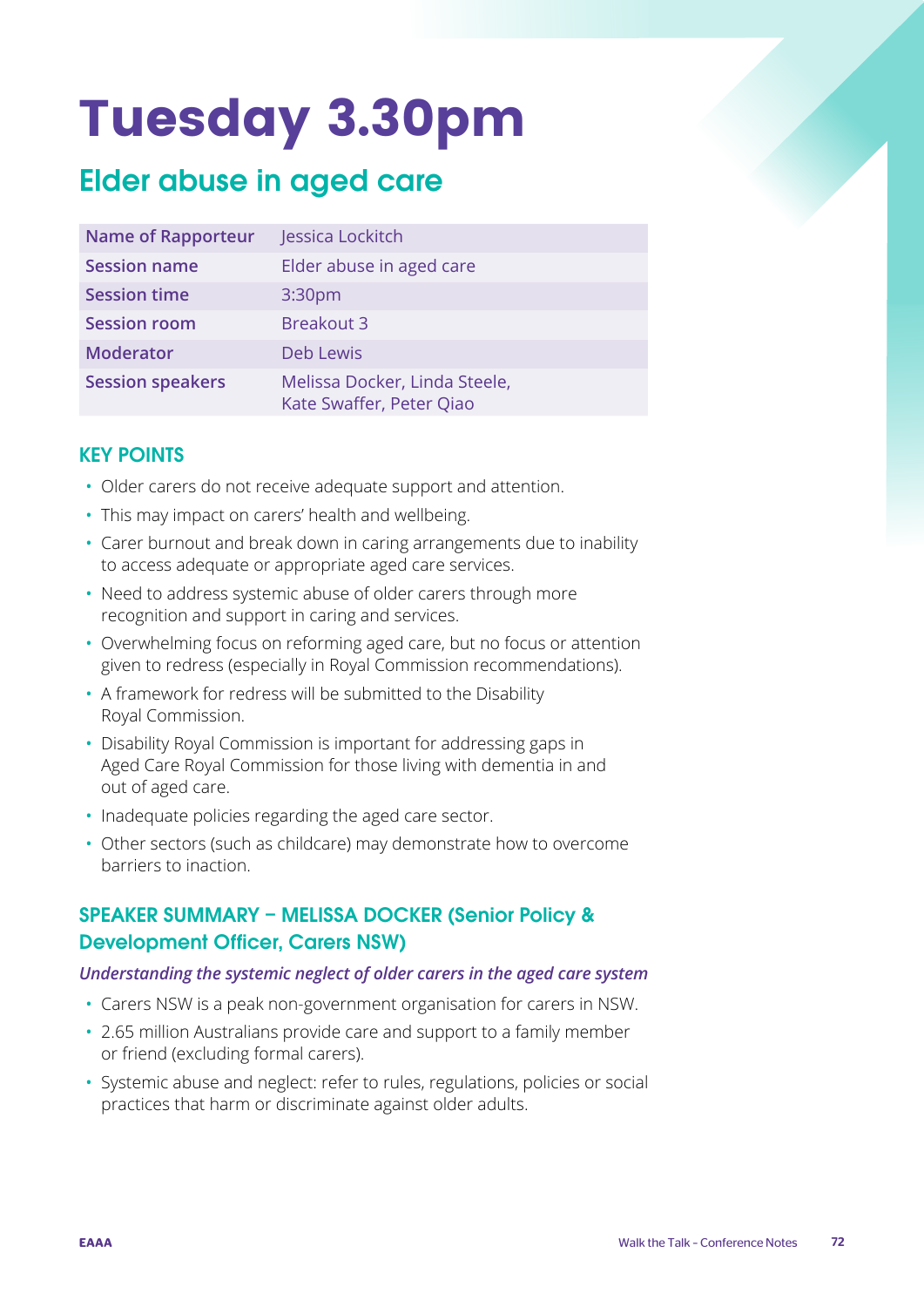- Of 1.21 million persons over age of 65 requiring assistance: 36.6% received only informal care, 1.8% received only formal care, 62.5% received both formal and informal care.
	- > 33.8% of informal support was received from a spouse/partner, often ageing themselves.
	- > Two thirds of carers over 65 reported receiving no assistance with their caring role in the prior 6 months.
	- > In 2018 carers reported decreased satisfaction in range and quality of services available to assist them in their caring role since 2015.
- Carers NSW National Carer Survey (2020).
	- > 7,735 valid responses.
	- > 1,101 respondents aged over 65, caring for someone accessing aged care services.
		- » 73 years of age (avg.).
		- » 67% female.
		- » 75.8% caring for partner, 13.1% caring for a parent.
		- » 68.4% providing care alone.
		- » Caring for an average of 11 years.
		- » Provide an average of 85 hours of care per week.
	- > Participants were often able to advocate for themselves and most already linked with services, may cause bias.
	- > Carers who felt their needs were not met reported higher psychological distress, more social isolation, lower wellbeing.
- Systemic barriers to support for carers (identified by the Royal Commission).
	- > Inadequate and inaccessible information and support.
	- > Limited opportunities to assess or address carer needs.
	- > Lack of appropriate or adequate respite services.
	- > Issues with quality and safety of aged care services.
	- > Overreliance and pressure on informal carers to fill gaps due to delays and shortages of formal care in the home and residential care facilities.
- Impacts of inadequate support on carers.
	- > Negative physical health outcomes.
	- > Increased psychological distress.
	- > Social isolation and relationship breakdown.
	- > Carer burnout and break down in caring arrangements due to inability to access adequate or appropriate aged care services.
- Addressing systemic abuse of older carers.
	- > Strengthening carer recognition legislation to uphold and enforce the rights of carers.
	- > Ensuring adequate, appropriate and safe formal care services available to enable 'choice' to care and opportunities to take breaks from caring.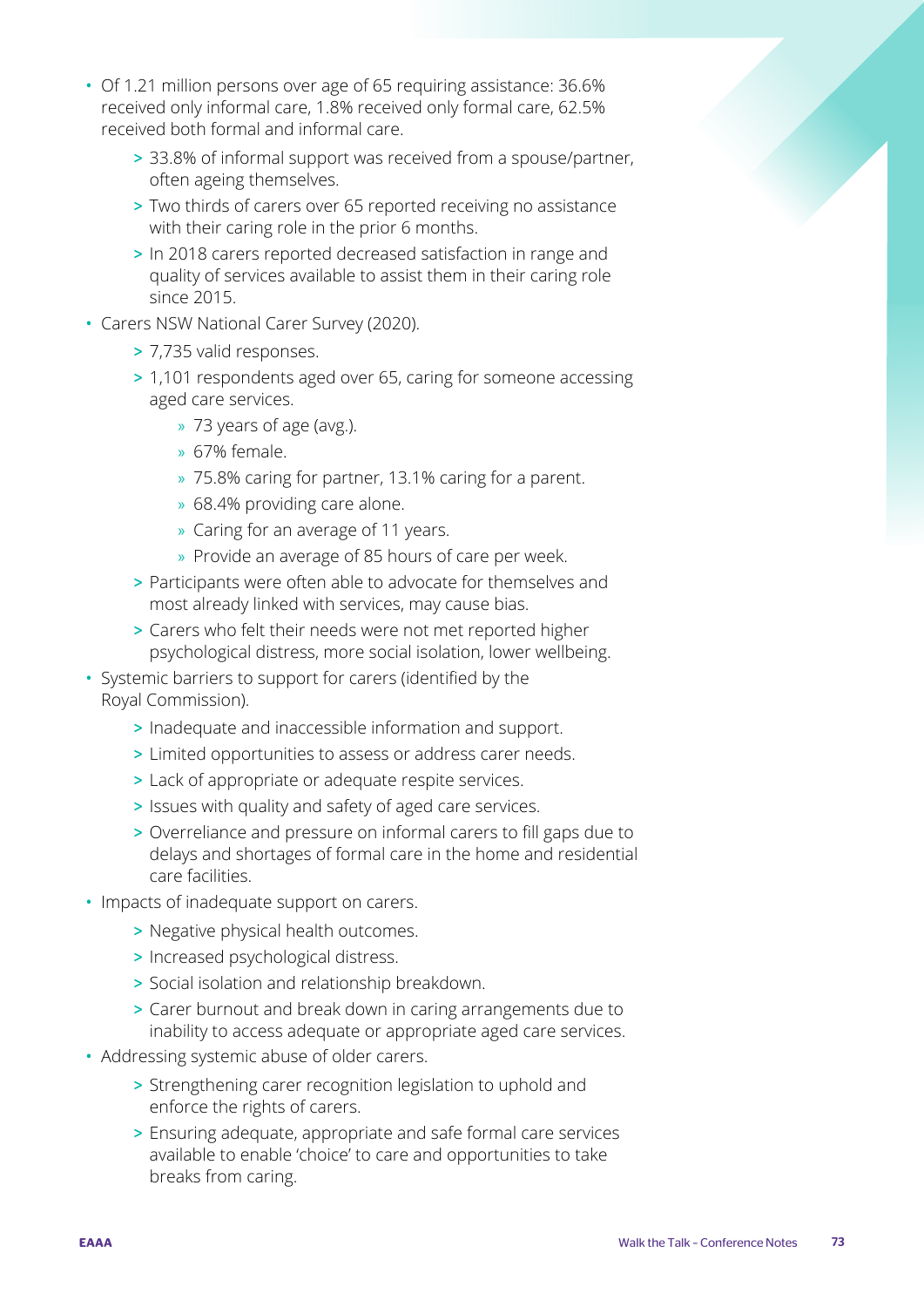- > Identification of carers and opportunities to explore and address carer needs throughout the carer journey.
- > Improved integration between service systems that provide support to carers.
- > Increased support with understanding and navigating service systems.
- Carersnsw.gov.au.

# SPEAKER SUMMARY – LINDA STEELE (Senior Lecturer in Law, University of Technology Sydney) &

## *Redressing violence against people living with Dementia in residential aged care*

- Overwhelming focus has been on reforming aged care system, no focus on redressing.
- Redress: righting wrongs
	- > E.g., individual compensation and psychosocial support.
	- > E.g., institutional national apologies, community engagement, memorials.
- Failing to reconciliate with past harms becomes barrier to individual healing and community repair, barrier to reform.
- Why don't we redress in context of aged care?
- Cantering experiences of people with Dementia.
- Two stages:
	- > Focus groups exploring necessity and purpose of redress:
		- » What does it mean to do so; big picture of why and what.
	- > Specific principles and reforms redress might take
		- » How and who.
- Develop a framework to submit to Disability Royal Commission.

# SPEAKER SUMMARY – KATE SWAFFER (Co-Founder, Dementia Alliance International)

- Don't have appropriate, if any, redress for any past or current abuse in residential aged care.
- Royal Commission recommendations were full of inconsistencies and contradictions, still waiting to see recommendations implemented:
	- > Have known about the issues for decades.
	- > Lack of seeing the bigger picture.
	- > Aged care providers and health care practitioners concerned for funding and stability rather than (and as well as) abuse.
	- > Lack of intent to create change.
	- > Lack of mentioning redress has consequences on sector and society; absence of existing avenues for redress and lack of recommendations of Royal Commission to create avenues.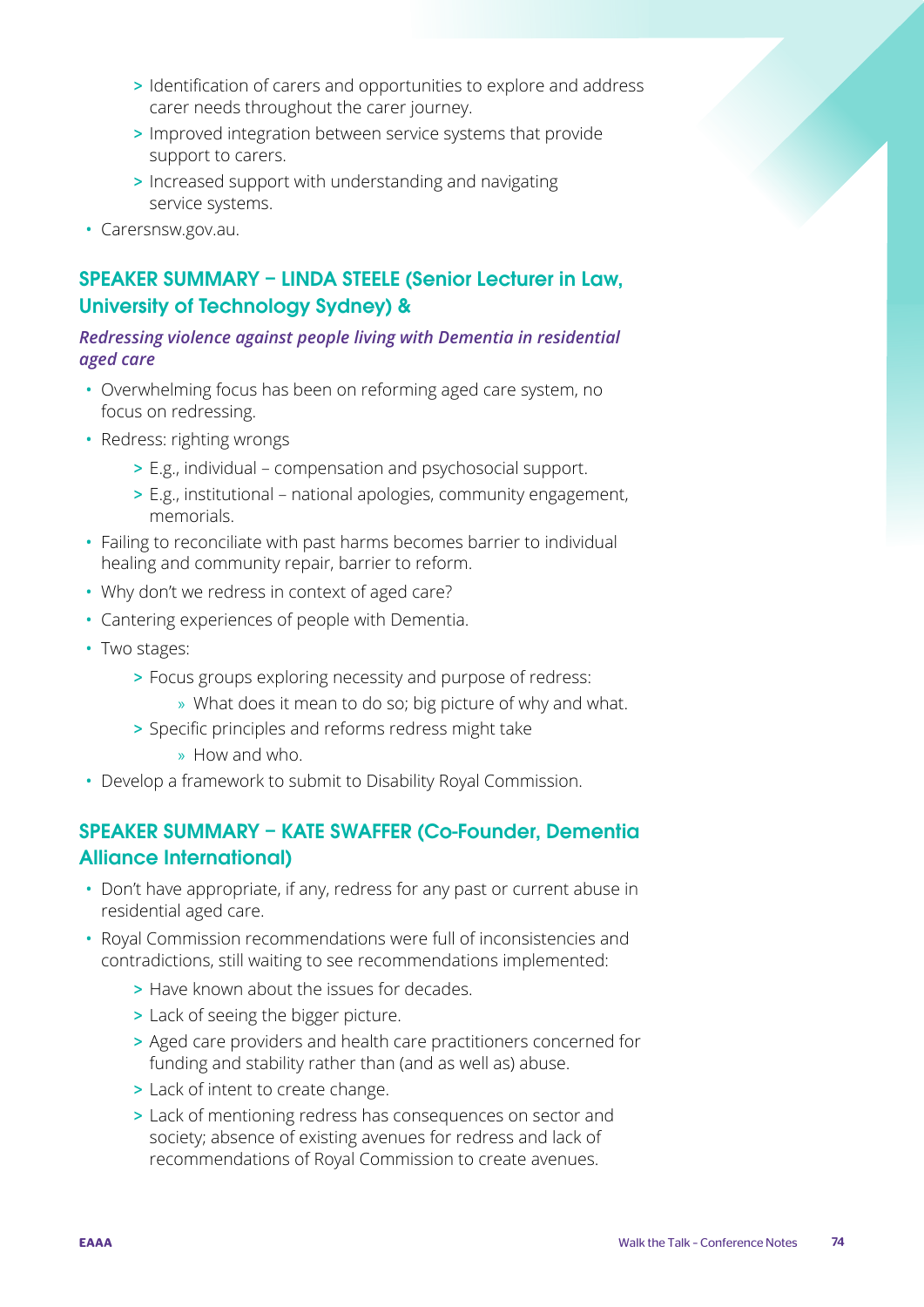- Disability Royal Commission is important for those with dementia:
	- > Identifying ways to better provide, best practice in reporting.
	- > Support to live in society without abuse and neglect.
	- > Must also include aged care facilities.
	- > Taking human right approach (not seen in everyday practice).
- Dementia is one of the causes of dependability in aged care, lack of recognition, acknowledgement and support of dementia in aged care sector and in disability sector.

# SPEAKER SUMMARY – PETER QIAO (HONOURS GRADUATE, UNSW SYDNEY)

#### *The Australian Government's aged care policy: elder abuse and neglect*

- Lack of public policy research regarding residential aged care.
- Utilising dimension of choice theory.
	- > Social welfare can be interpreted as 'choices among principles', determining what benefits are to be offered, to whom, and how.
- Thematic analysis of 63 parliamentary docs between 2016-2020.
- What barriers are likely to inhibit policy action on elder abuse in Australia's aged care system?
	- > Reasons for inaction.
		- » Ageism
		- » Lack of political will
		- » Federalism  $\rightarrow$  "federal/state buck passing", who's responsibility?
		- » Privatization of aged care
		- » The non-binding nature of the Royal Commission into Aged Care Quality and Safety
- What could be gained from other sectors (e.g., Child Protection, Childcare) that can give further understanding of these barriers and how they may be overcome?
	- > E.g., comparisons of mandatory reporting, staffing requirements, and how policies are held to care
		- » Adult protection has insufficient support, political gridlock, less developed
		- » Adults are seen as independent and are both assumed and expected to be independent in most periods of later life
		- » Limited mandatory reporting until 2021
		- » Ambiguous staffing requirements
		- » Sanctions ineffective
	- > Aware comparison may be ageist, but if childcare and child protection is well developed, so could age care protection be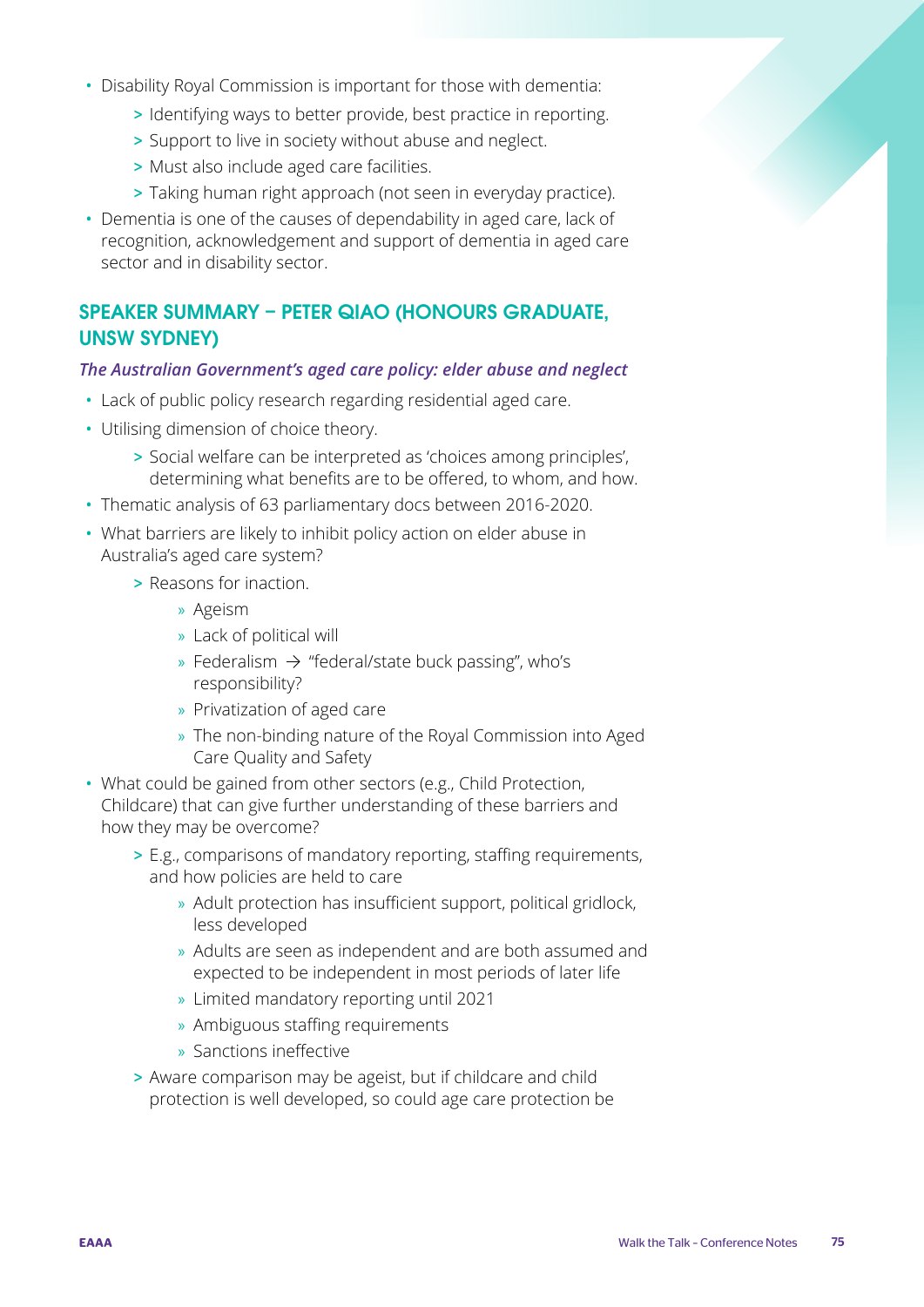- What should we do?
	- > Legislation of staff-to-patient ratios
	- > Improving working conditions in aged care
	- > Re-writing the Aged Care Act 1997 (cth): emphasis on rights and care over profit-making
	- > Cultural change in Parliament
	- > Effective sanctions & compliance systems
	- > Urging state governments to take action
- Research needed to understand variations between state and territory legislation

# **QUESTIONS**

# Q: How much do you feel that no staffing ratios, and poor training of care workers, lack of RNs, contribute towards violence and neglect in RACFs?

## **Linda:**

- A human rights approach found a question that wasn't explored in the Royal Commission: what is the appropriateness and suitability of largescale living congregates for people living in aged care?
- Lack of good standards of care; is institutional care the right or best way to house and support older people and people living with dementia?

## **Kate:**

- Advocating for de-institutionalisation and de-segregation, we know from orphanages it can lead to violence and neglect.
- e.g., Group Homes Australia in Sydney has proven that it works living in group homes with mixed diagnoses and ages, etc.
- Don't think staffing ratios will fix that or stop abuse in large living institutions.

# Q: There is an appetite for de-institutionalisation, but it seems immovable in aged care. How do we change that and why do we think that's happened?

## **Kate:**

- A lot of aged care facilities and nursing homes are designed based upon hospitals; institutional settings make it easier for staff to take care of people
- Too many people can't see there's another way than segregated living
- The challenge that we face with people with younger-onset dementia is that they can access much better support through the NDIS, but older people can't access NDIS support.
	- > NDIS is age-discriminatory; either adjust it or modify Aged-Care systems to provide adequate assessment and support.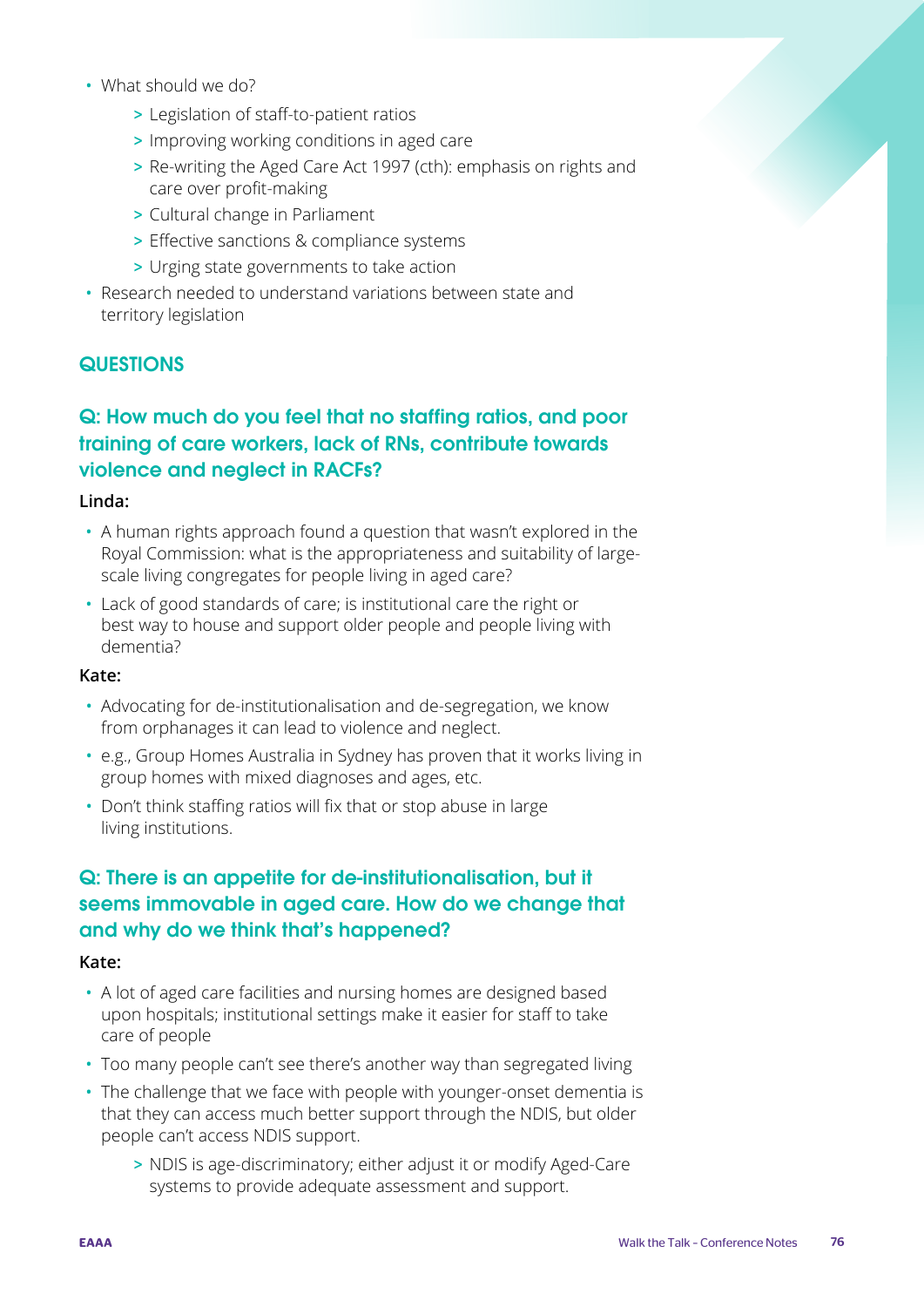## **Melissa:**

- Heard repeatedly people want to stay living in their home, carers want to provide that care for as long as possible.
- Inadequate supports, no alternative to hospital or institutionalized care. How is 24hr care being done in other systems? How can we enable people to stay in the home and still receive some support from the carers?

# Q: What is your attitude to group cottage-style homes rather than high-rise homes?

## **Linda:**

- People have a right to independent living and community engagement; institutions aren't just defined by building.
- Also, about opportunity for people to exercise choice about living arrangements and for people to live not in segregation.
- Big campaign for Disability Royal Commission to consider segregation as a contributor to abuse, people are not given choice in how they live or are in the community, also restrictive practices.

## **Kate:**

- People living in institutional settings and segregated settings had less "outings".
- Extra restrictions on people segregated from rest of nursing home.

# Q: A member of my family gave evidence to the RC and made a very big point from his experience for more robust, tailored, and regulated training of CEO's; what are your thoughts?

## **Kate:**

I'd be more worried about training of aged care staff just as much as CEO's, everybody needs training, especially for dementia care.

## **Linda:**

It points to a bigger issue of the way aged care operates as a private approach, who are they accountable to: more about public, etc. than residents

## **Kate:**

Training of CEO's would assist greatly; more likely for on the floor workers to be able to do a good job.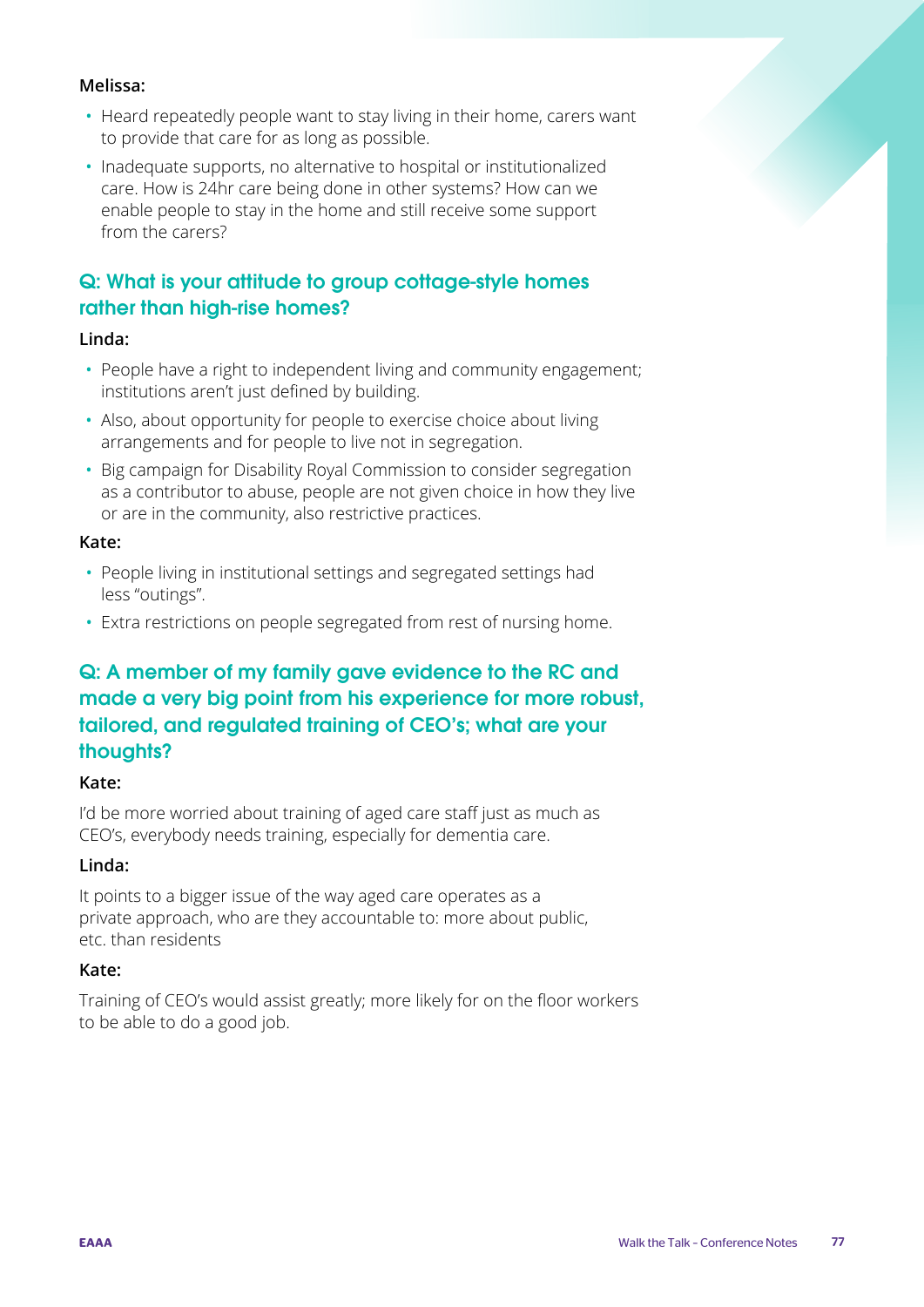# Diverse experience of elder abuse

| <b>Name of Rapporteur</b> | <b>Christine Robertson</b>                                 |
|---------------------------|------------------------------------------------------------|
| <b>Session name</b>       | Diverse experience of elder abuse                          |
| <b>Session time</b>       | $3:30$ pm – $4:25$ pm                                      |
| <b>Session room</b>       | <b>Breakout 4</b>                                          |
| <b>Moderator</b>          | <b>Katy Roy</b>                                            |
| <b>Session speakers</b>   | Ms Kedy Kristal, Sonia Di Mezza,<br>Anthony van Ballegooij |

# SPEAKER SUMMARY – KEDY KRISTAL

## *The rights and well-being of LGBTIQ elders*

- LGBTIQ specific abuses, e.g.
	- > Threatening to out you
	- > Double/triple discrimination e.g., LGBTI/older/disability
	- > Hindering/forcing transition
	- > Isolating from LGBTIQ community
- LGBTIQ elders may suffer some or all of 4 categories of abuse:
	- 1. Intimate partner violence research suggests rates are similar or higher than in heterosexual communities
	- 2. Family violence when biological family member exerts control over LGBTIQ elder
	- 3. Paid career violence when non-related paid carers exert violence and neglect on the elder, stemming from ageist and/or homophobic attitudes
	- 4. Systemic abuse:
		- » When aged care providers treat all elders the same and fail to recognise LGBTIQ people and relationships
		- » Trans, HIV+ and intersex people are at particular risk of abuse if staff are not trained
- Q-connect:
	- > A wellness program for over 60s LGBTIQ elders
	- > A social space to make new friends
- Befriender program:
	- > New pair to pair program
	- > LGBTIQ elders volunteer to befriend other LGBTIQ elders.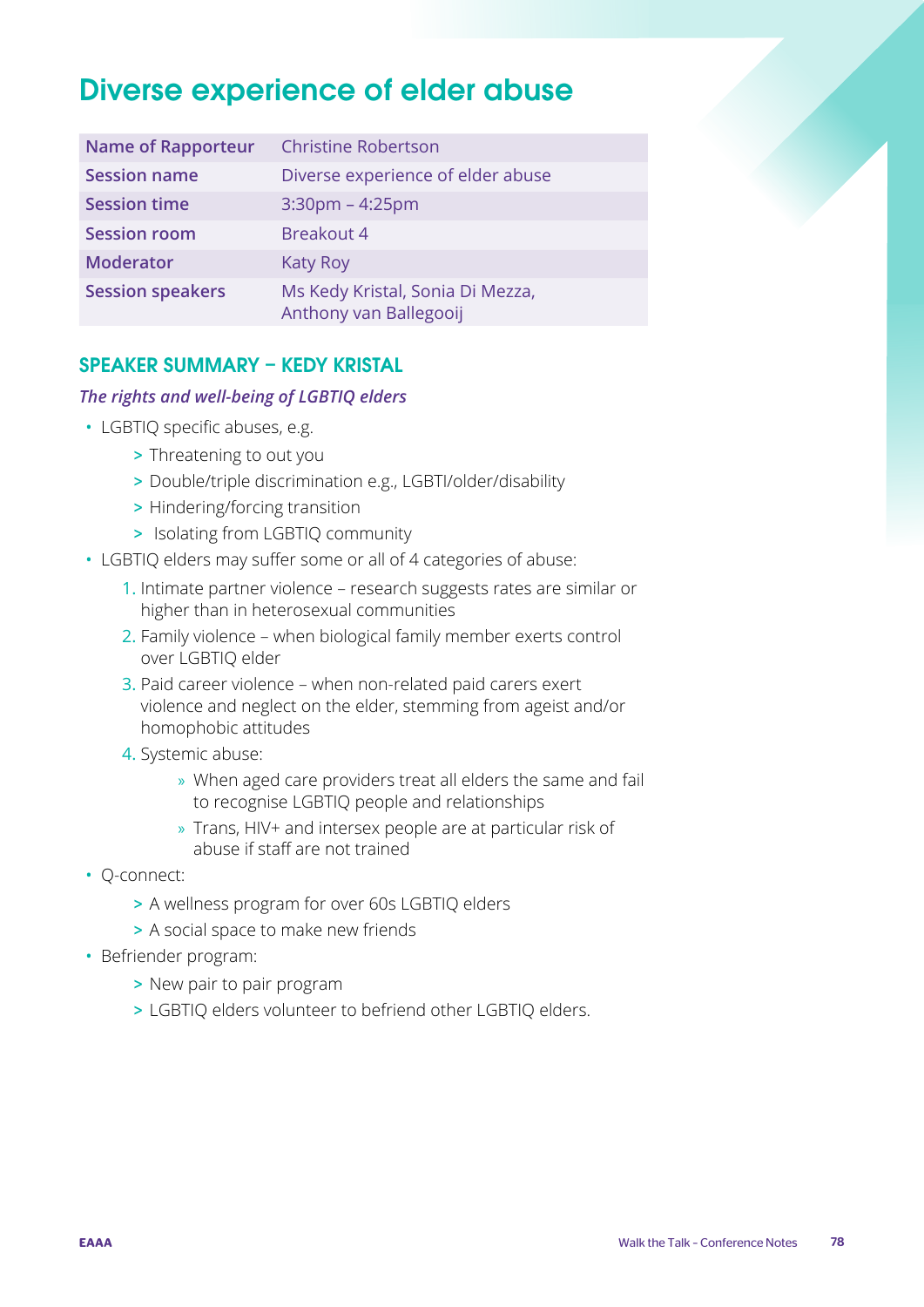## SPEAKER SUMMARY – SONIA DI MEZZA

## *Elder Abuse, as perceived from a culturally and linguistically diverse lens*

- We have a definition of elder abuse; we know about the different forms, but we need to recognise that a culturally diverse lens can impact on how you see elder abuse and kinds of services and supports.
	- > e.g., in China refusing to take care of an older parent is a crime elder abuse – but it is not in Australia.
	- > e.g., in Greek and Italian cultures raised voices may sound abusive to outsiders.
- Cultural lens can create confusion in the mind of the individual and the community.
	- > What is seems like elder abuse in one culture may not be in another
	- > It is a grey area
	- > Do not presume. Must look at the individual level. Is the person feeling fear?
	- > A community may think it is good to treat one way, but the individual may not
- It is important to remember that if the act constitutes elder abuse in Australian law, cultural practices would not be a defence.
- CALD (culturally and linguistically diverse) perspective
	- > Sometimes cultural traditions/shame may drive family decisionmaking around looking after an elder. This may lead to neglect or abuse in the Australian setting
- Cognitive decline is a grey area
	- > We need to work out what the elder would have wanted
	- > Understand more about the culture
- Recommendations
	- > Information and education must be flexible
	- > Place the individual as the expert, not the service provider
	- > Do not start with stereotype of presumption, start with the person
	- > Interpreters must be readily available gives perspective when advocate can speak their language

## SPEAKER SUMMARY – ANTHONY VAN BALLEGOOIJ

#### *Older LGBTIQ+ people - What makes them vulnerable?*

- Observations, insights and recommendations:
- What increases vulnerability?
	- > Intersectionality
	- > Reticence in recognizing/admitting being victim of abuse/discrimination
	- > Many older LGBTIQ+ people do not know what elder abuse is, how to make a complaint, or how to leave the situation
	- > rural and remote communities may not have same opportunities as cities